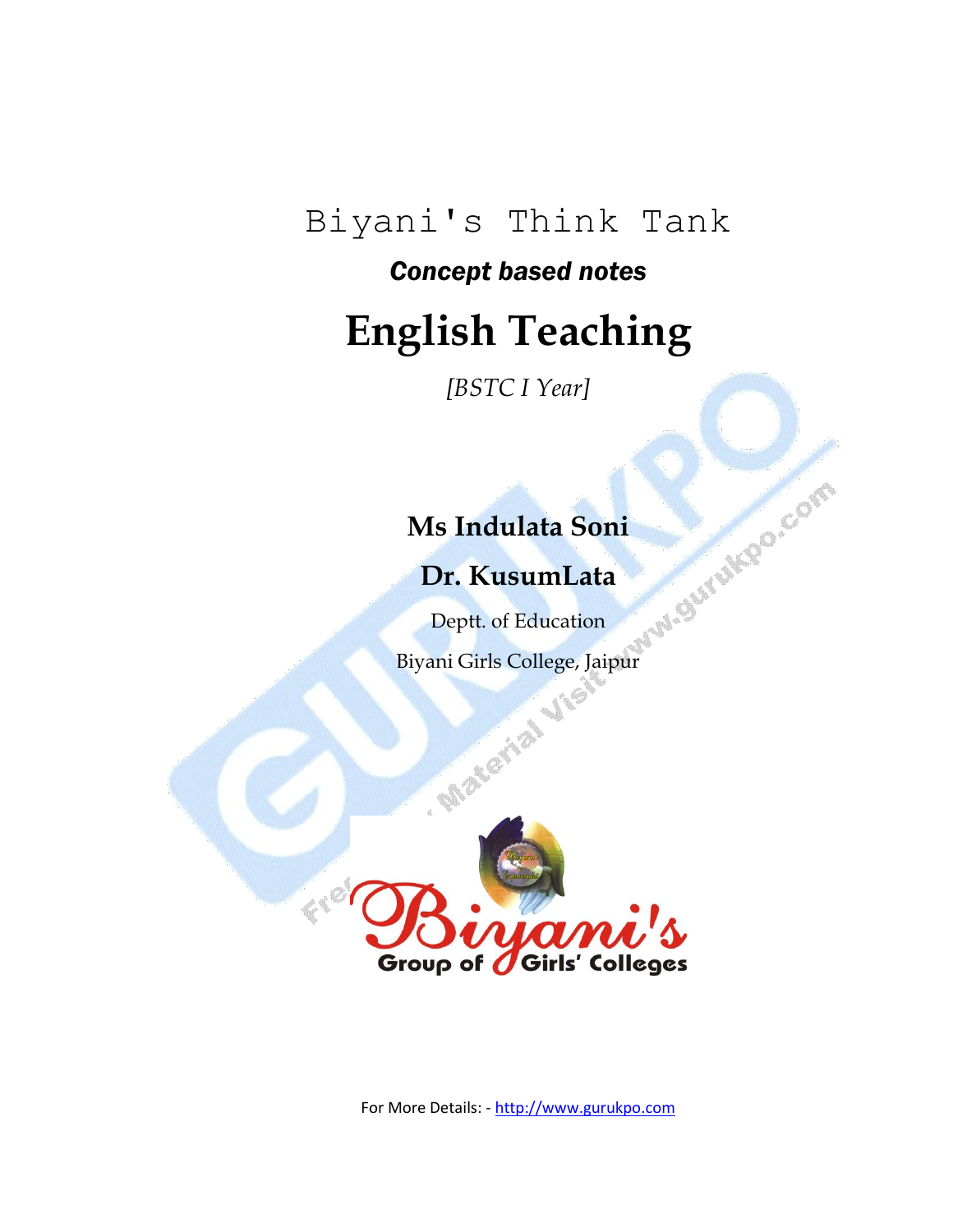*Published by :*

#### **Think Tanks**

#### **Biyani Group of Colleges**

*Concept & Copyright :*

#### **©Biyani Shikshan Samiti**

Sector-3, Vidhyadhar Nagar,

Jaipur-302 023 (Rajasthan)

E-mail : acad@biyanicolleges.org

Website : www.biyanithinktank.com; www.biyanicolleges.org

#### **First Edition: 2009**

#### **Second Edition: 2010**

**Price :**

Ph. : 0141-2338371, 2338591-95 l Fax : 0141-2338007<br>
E-mail : acad@biyanicolleges.org<br>
Website : www.biyanithinktank.com; www.biyanicolleges.org<br>
First Edition: 2009<br>
Second Edition: 2010<br>
Price : While every effort is taken to avoid errors or omissions in this Publication, any mistake or omission that may have crept in is not intentional. It may be taken note of that neither the publisher nor the author will be responsible for any damage or loss of any kind arising to anyone in any manner on account of such errors and omissions.

*Leaser Type Setted by :*

#### **Biyani College Printing Department**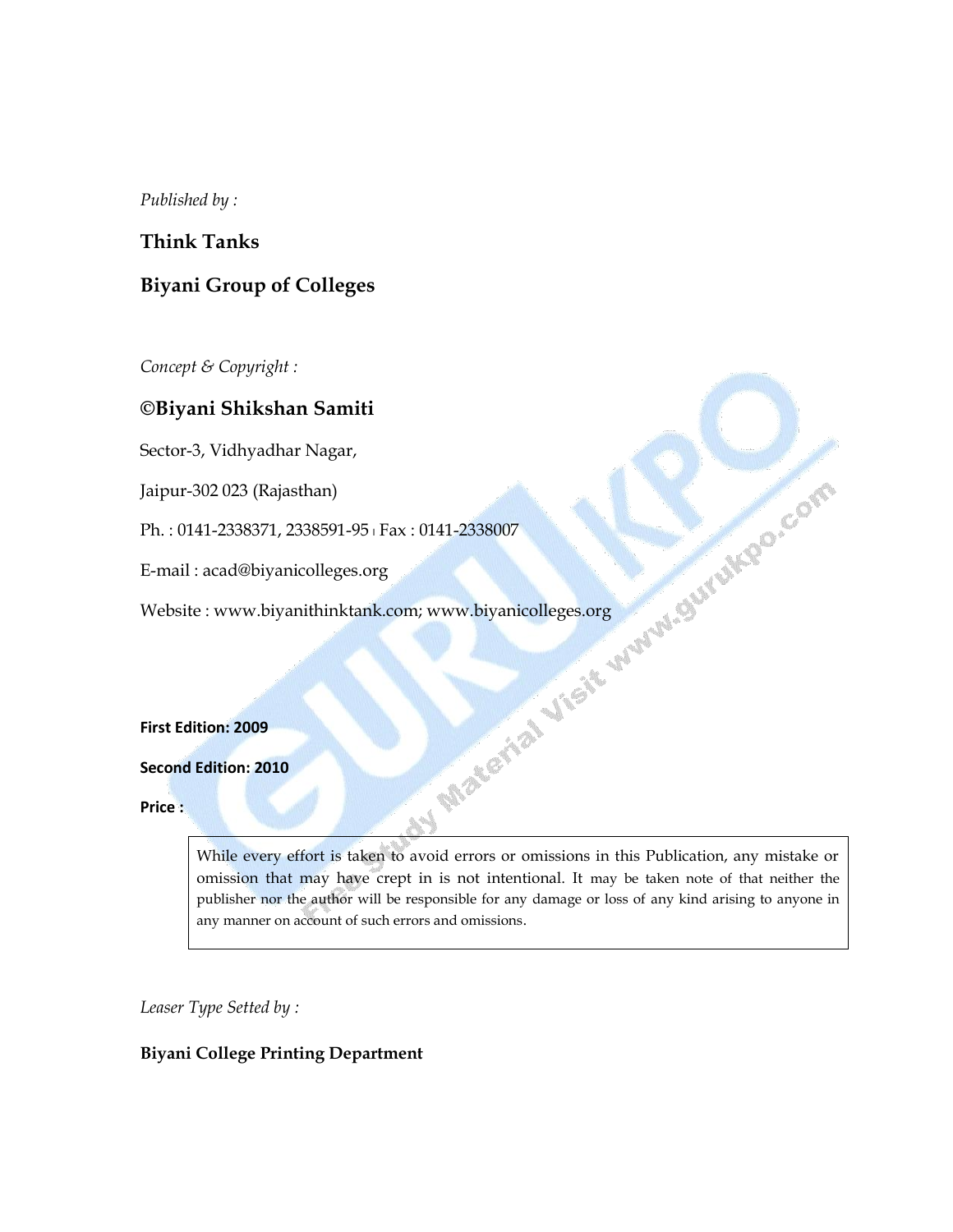Preface

Iam glad to present this book, especially designed to serve the needs of the students. The book has been written keeping in mind the general weakness in understanding the fundamental concept of the topic. The book is self-explanatory and adopts the "Teach Yourself" style. It is based on question-answer pattern. The language of book is quite easy and **May** understandable based on scientific approach.

Any further improvement in the contents of the book by making corrections, omission and inclusion is keen to be achieved based on suggestions from the reader for which the author shall be obliged.

I acknowledge special thanks to Mr. Rajeev Biyani, *Chairman* & Dr. Sanjay Biyani, *Director (Acad.)* Biyani Group of Colleges, who is the backbone and main concept provider and also have been constant source of motivation throughout this endeavour. We also extend our thanks to Biyani Shikshan Samiti, Jaipur, who played an active role in co-ordinating the various stages of this endeavour and spearheaded the publishing work.

I look forward to receiving valuable suggestions from professors of various educational institutions, other faculty members and the students for improvement of the quality of the book. The reader may feel free to send in their comments and suggestions to the under mentioned address.

Author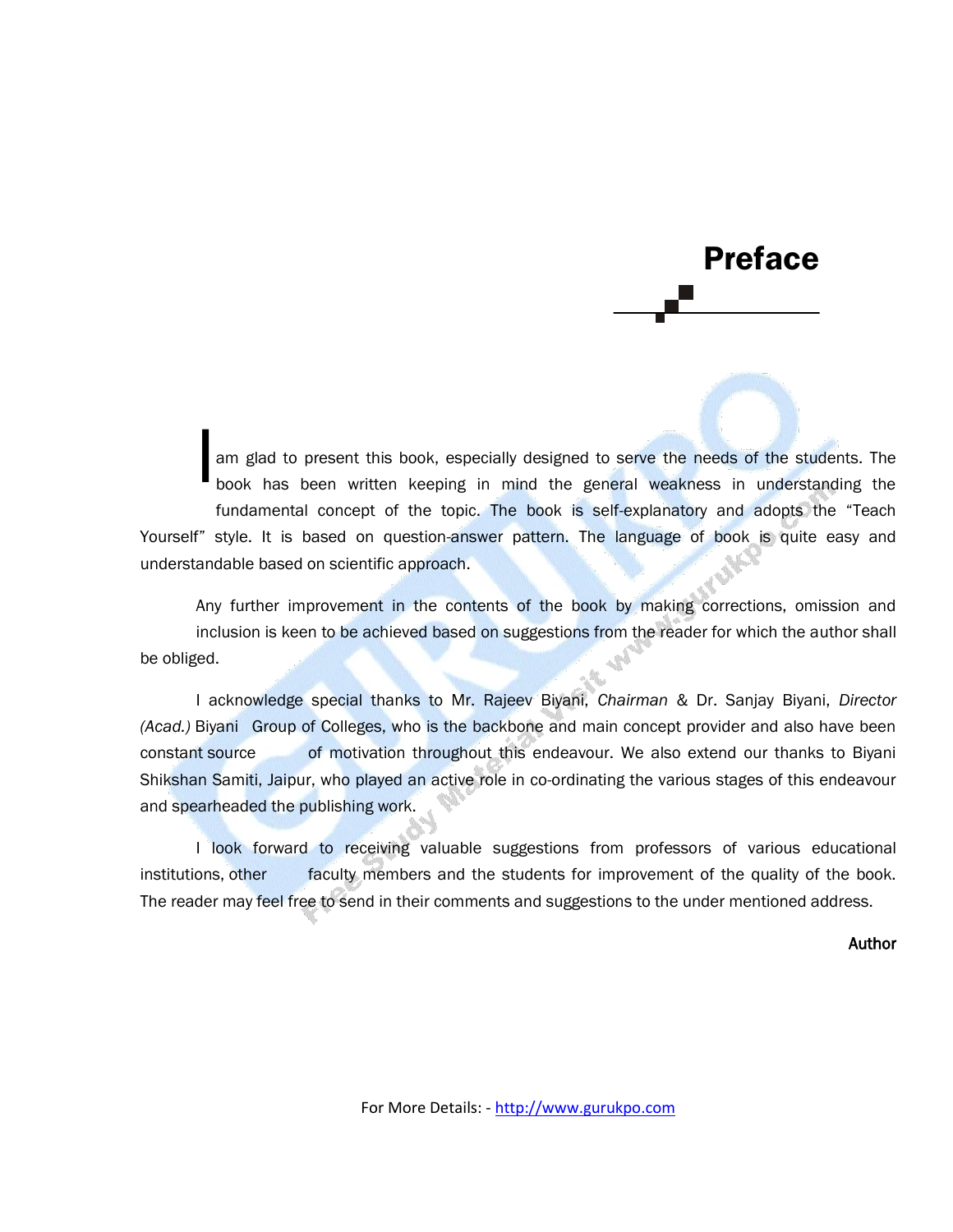## **Syllabus B.S.T.C. Part-I&II English Teaching**

#### **General Objectives of English Teaching** – This course is intended to:

(1) Strengthen the pupil teacher"s own command of English in its spoken and written form. (2) Acquaint the teachers with strategies methods techniques and devices for improving the teaching and learning of English and providing practice in their use. (3) Make teaching learner centered. (4) Prepare the teacher to play the role of a facilitator of learning. (5) Enable him to prepare and use learning materials effectively. (6) Develop in the pupils teacher some basic values and attitudes. (7) Develop in the pupil teachers, the habit of reading extensively and listening to radio broadcast etc.<br>
Curriculum<br>
1. Spoken English and Rhymes<br>
Sposifi

**Total Periods 110**

#### **Curriculum**

#### **1. Spoken English and Rhymes**

**Specific objectives** – The following specific are decided:

(1) To create an awareness in pupil teachers to read with correct pronunciation, stress and intonation. (2) To help pupil teachers to express themselves in English accurately and fluently. (3) To help them to know all photo.

- (1) The organs of speech. (2) The classification of speech sounds.
- 

(a) Vowels (b) Consonants

(3) Key words- Vowels and Consonants. (4) Vowel-I (1-6) (5) Vowel-II (7-12) (6) Diphthongs-I (13-16) (7) Dipthongs-II (17-60) (8) Consonants- I (1-6) (9) Consonants- II (7-12) (10) Consonants- III (13-18) (11) Consonants-IV (19-24) (12) Syllables and word stress-I (13) Word stress-I (Shift of stress). (14) Sentences stress and rhythm (strong and weak forms) (15) Intonation-Rising tone-I (16) Intonation-Falling tone-II (17) Practice in Reading aloud. (18) Vocabulary Building, Common word necessary for spoken, English, stress should be given horizon of the word.

Note: One rhyme should be practiced daily 20 rhymes

#### **1.2 Rhymes**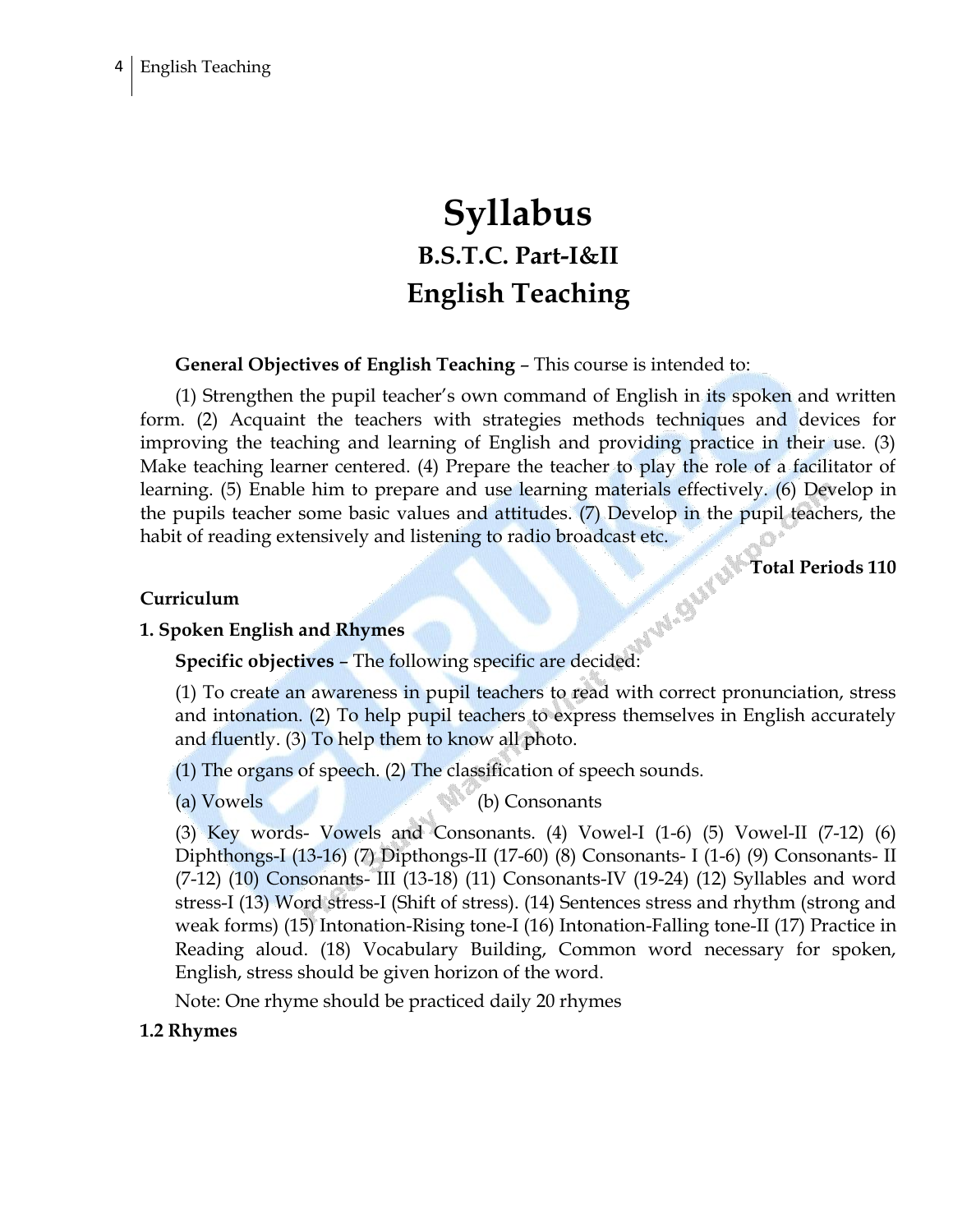5

**Objectives**- Following objectives are decided:

(1) To create healthy atmosphere in the class. (2) To help to avoid hesitation and shyness of the learners. (3) To recite rhymes phonetically correct. (4) To provide exposure. (5) To recite with correct pronunciation stress rhythm intonations. The teacher will make pupil teachers learn at least 20 rhymes by heart as prescribed in textbooks.

#### **1.3 Language Material**

**Specific Objectives**- The specific objectives are as following:

(1) To enables pupil teachers to master the linguistic items prescribed for classes I to V or for beginners. (2) To give them ample opportunities to practice languages items. (3) To enable them to use the language items correctly and appropriately.

|              | The following contents will be taught:                                        |                                                                                                                                                 |  |  |  |
|--------------|-------------------------------------------------------------------------------|-------------------------------------------------------------------------------------------------------------------------------------------------|--|--|--|
|              | S.No. Topic                                                                   | <b>Content</b>                                                                                                                                  |  |  |  |
| 1.           | <b>Articles</b>                                                               | (1) Countables and uncountables a/an/some/the.                                                                                                  |  |  |  |
|              |                                                                               | (2) Definite article specifying items already referred to for things<br>that are unique: only one of its kind: omission of articles.            |  |  |  |
| 2.           | Pronoun:                                                                      | Personal, Possessive Adj. and personal pronouns, reflexive.                                                                                     |  |  |  |
| 3.           | Tense & Time                                                                  | (1) Concept of Tense and time Viz. the simple present and the<br>present progressive: verbs not generally used with the Present<br>progressive. |  |  |  |
|              |                                                                               | (2) The preset Perfect Tense with just, already, yet etc., The,<br>Simple past tense.                                                           |  |  |  |
|              | (3) The past Continuous Tense. The Present Perfect Tense<br>Continuous Tense. |                                                                                                                                                 |  |  |  |
|              |                                                                               | (4) The Simple past and the past perfect. Four ways of telling<br>about the future activity.                                                    |  |  |  |
| 4. Questions |                                                                               | (1) Yes/No questions, tag questions.                                                                                                            |  |  |  |
|              |                                                                               | (2) 'Wh' questions for subject.                                                                                                                 |  |  |  |
|              | 5. Preposition                                                                | Time, Place, relation, prepositional phrase and phrasal verbs.                                                                                  |  |  |  |
|              | 6. Adjectives<br>(1) Attributive and predictive use of Adjectives.            |                                                                                                                                                 |  |  |  |
|              |                                                                               | (2) Use of much, many, a lot of few, little, a few, a little.                                                                                   |  |  |  |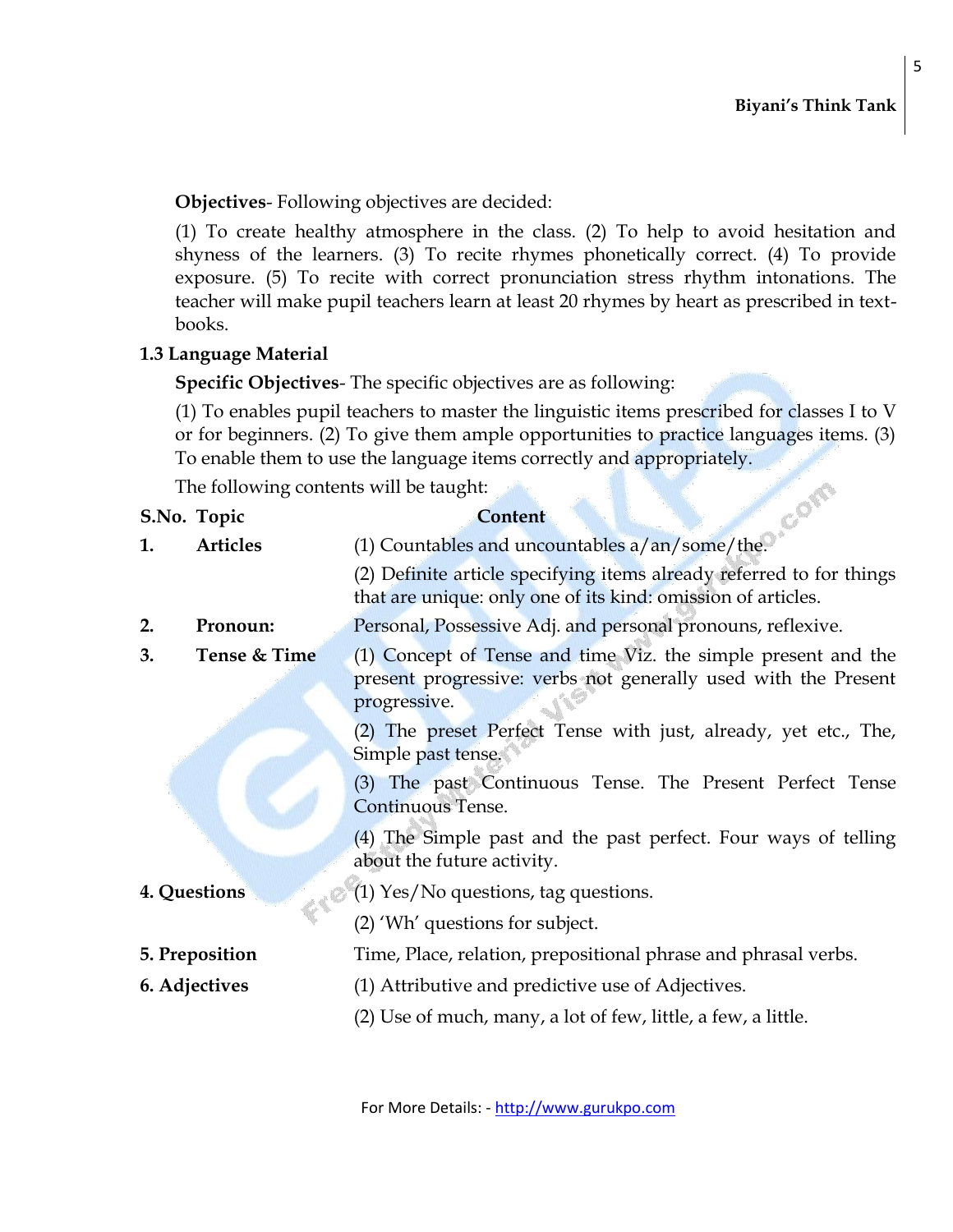| (3) Comparison, as-as, than, ext, irregular forms with more and |  |  |  |  |
|-----------------------------------------------------------------|--|--|--|--|
| most.                                                           |  |  |  |  |

- (4) Past participate used as adjective.
- (5) Present participle used as adjective.
- **7. Adverbs** (1) Time, Place and manner.
	- (2) Position of Adverbs in sentence.
	- (3) Comparison of adverbs.
- **8. Passive voice** Passive voice with or without agent.
- **9. Connectives** And, or, so, but, to, neither nor, such-that, so-that, both-and not only-but also, too-to, although-yet, yet, lest than, should, in case.
- **10. Modals** Can, may, might, could, should, would ought to, must, used to, need (need not), (must not), have to, dare, will, shall.
- **11. Introducing words** "It" and "There" telling the time.

#### **and telling the time**

- **12. Causative verbs** (1) 'Make', 'get', and have.
	- (2) Imperative and negative forms.
	- (3) Lest Objective  $+$  be  $+$  p.p.
- **13. Reported Speech** (1) Zero modification.
	- (2) Change in person.
	- (3) Change in tense.
	- (4) Adverbial in place and time.
	- (5) Imperatives.
	- (6) Questions-Yes/No and "Wh" (What, why, wh) Question.
- **14. Non finite forms Infinitives, Gerunds and Participles.**
- **15. Conditionals** (1) Factual Condition
	-
	- (2) Hypothetical conditions
- **16. Relative clauses** Defining and non defining.
- 
- **17. Basic patterns** (1) SVO, SVOO, SVO+ Infinitive
	- $(2)$  SV+ infinitive + O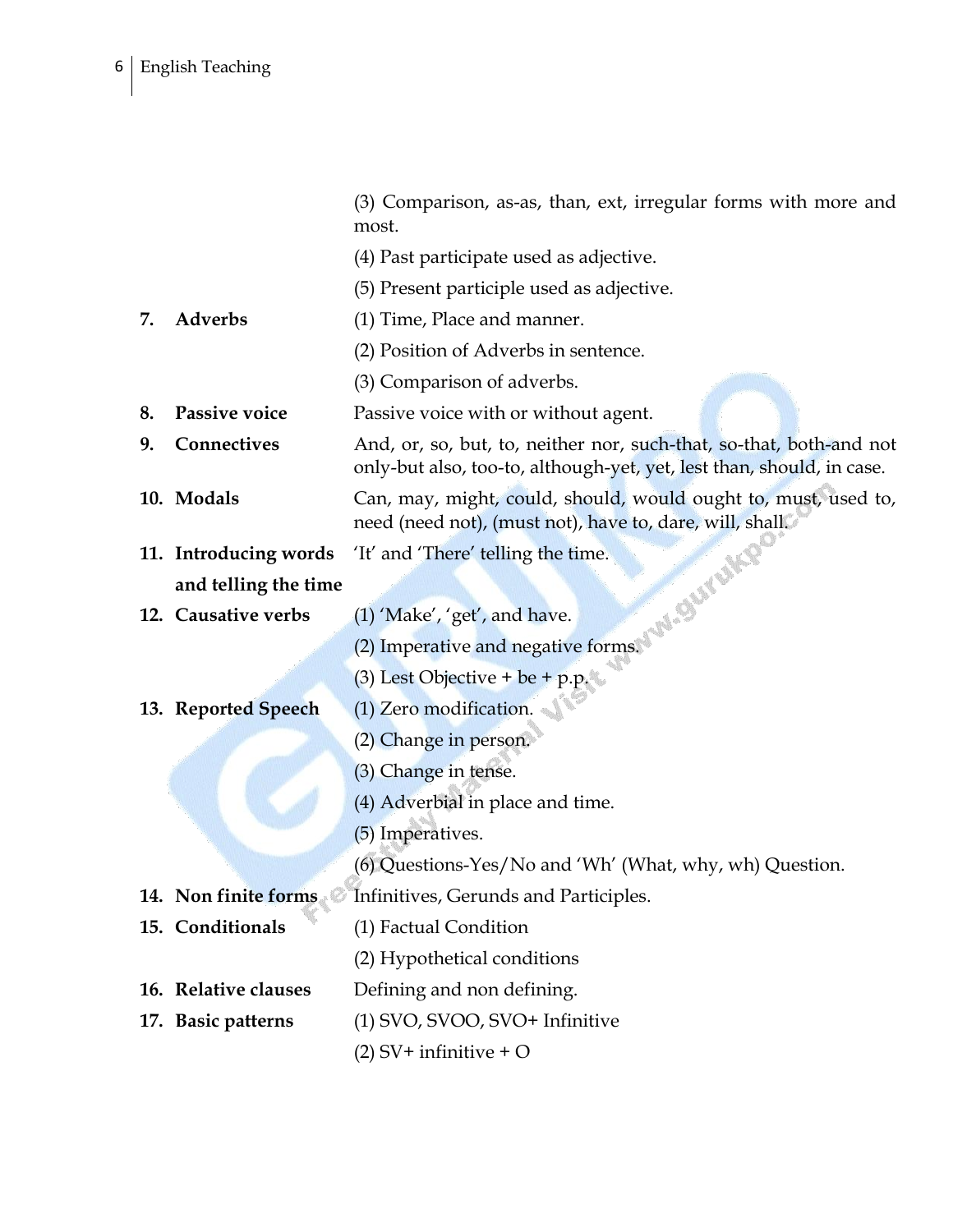- (3) SVO + preposition phrase
- (4) Feel + adjective
- (5) Food/afraid/proud of

#### **1-4. Syllabus for Reading**

**Objectives**- The objectives are as follows:

(1) To train them in the use of different reading strategies, scanning, close reading for different purposes.

(2) To enable them to improve their reading speed with comprehension.

#### **Content**

| 1. Intensive         | Reading a short passage and answering an exercise on detailed<br>comprehension.                    |
|----------------------|----------------------------------------------------------------------------------------------------|
| 2. Extensive reading | Reading a full-length story and doing an exercise on 'global'<br>comprehension.                    |
| 3. Speed reading     | Reading passage as fast as possible answering comprehension,<br>questions assessing reading speed. |
| 4. Skimming          | A quick reading of a passage within a prescribed time and<br>commenting on the central idea.       |
| 5. Scanning          | A quick reading of a passage looking for specific information.                                     |

**Note:** Five passage may be selected from the prescribe text-books (class I and V) devoting one passage for each activity.

#### **1.5 Writing**

**Objectives-** The objectives are as follows:

- (1) To make the pupil teachers aware of silent features different kinds of writings viz. letter/report/dialogue/summarizing.
- (2) To make up pupil teachers aware of the difference between spoken communication and written communication.
- (3) To introduce to the pupil teachers the different tools available for reference and dictionary.

The following areas should be taught:

(1) Dialogue-writing (2) Paragraph writing- personal diary, class diary. (3) Letter writing. (4) Application writing (5) Story writing.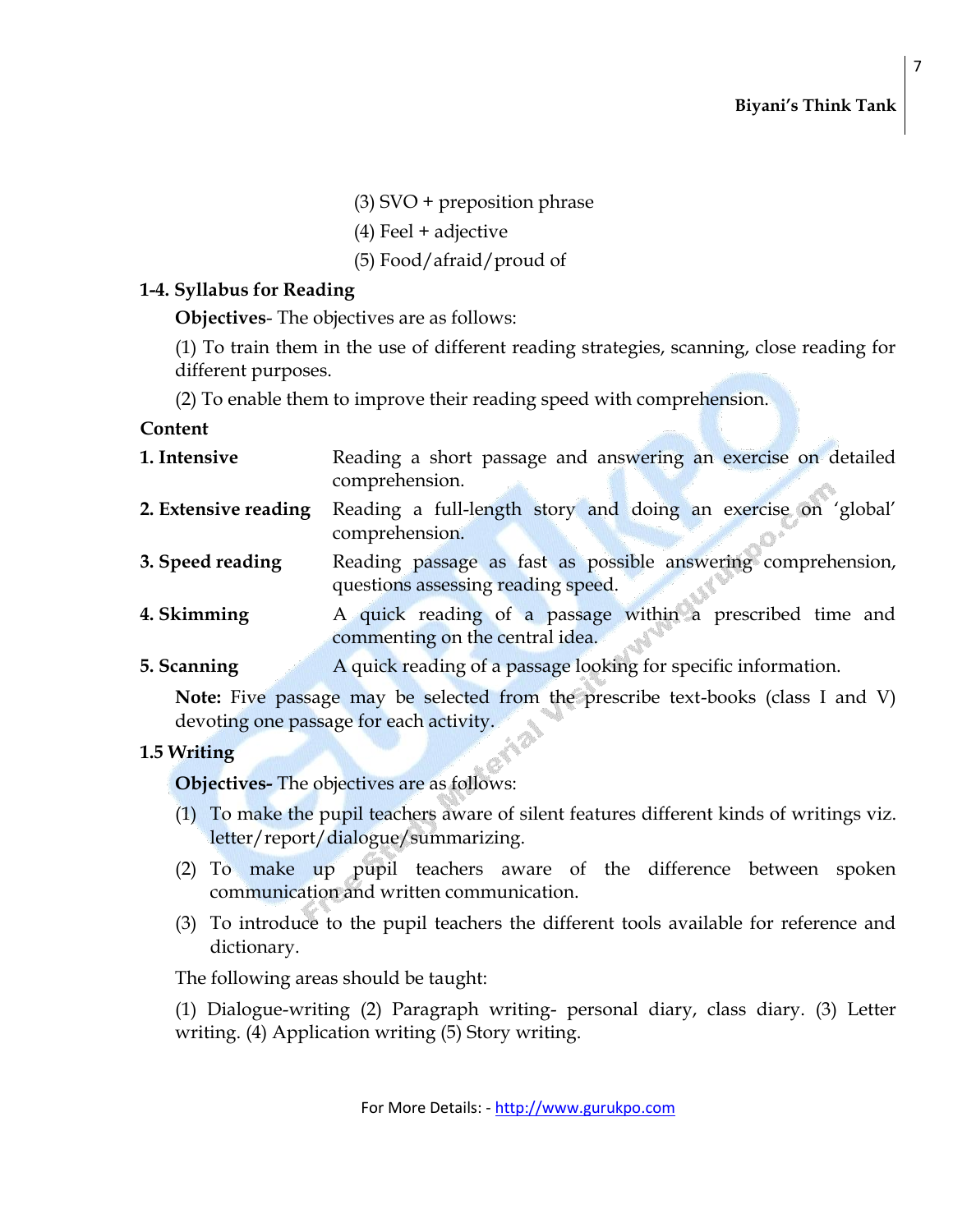#### **2. Professional Competence**

**Objectives-** The objectives are as follows:

- (1) To make pupil teachers aware of the modern methods/approaches techniques for the teaching of English.
- (2) To improve the teaching competence of the teacher.

#### **2.1 Method-Talks**

- (1) Language as a skill- exposure and practice of reading and writing in the four basic skills (Listening, Speaking, and Writing) and problems in teaching English-use of the mother tongue.
- (2) Planning of foreign language work-year wise and unit wise.
- (3) How to plan a lesson for pre-reading stage and reading stage.
- (4) The teaching of structure and drills.
- (5) The teaching of lexical items and the course reader.
- (6) The teaching of reading to beginners- (1) Different methods. (2) The first reading lesson.

COMO

- (7) The teaching of 'hand writing' print script to beginners.
- (8) The change from reading from the black board and flash cards to reading from the first year text book which contains no new language items but only material already mastred by the peoples in the early part of the year.
- (9) Reading comprehension: (a) Fluency in reading. (b) Grammatical meaning. (c) Lexical meaning. (d) Socio-cultural meaning. (e) Total (Semantic) meaning.
- (10) (a) The difference between teaching and testing the teaching and reading comprehension. (b) spelling exercise- A project "How to improve vocabulary is to be taken.
- (11) Home work in foreign language and correction of written work.
- (12) Oral and written composition in a foreign language principles. (a) Action chains. (b) Sentence of given pattern from key words.
- (13) Planning composition-II (a) personnel diaries. (b) class diaries. (c) paragraph framing letter and application. (d) Expansion of an outline with the help of series of pictures.
- (14) How to frame a test items- different ways of testing the understanding and production of structures and lexical items and how to compose a unit test.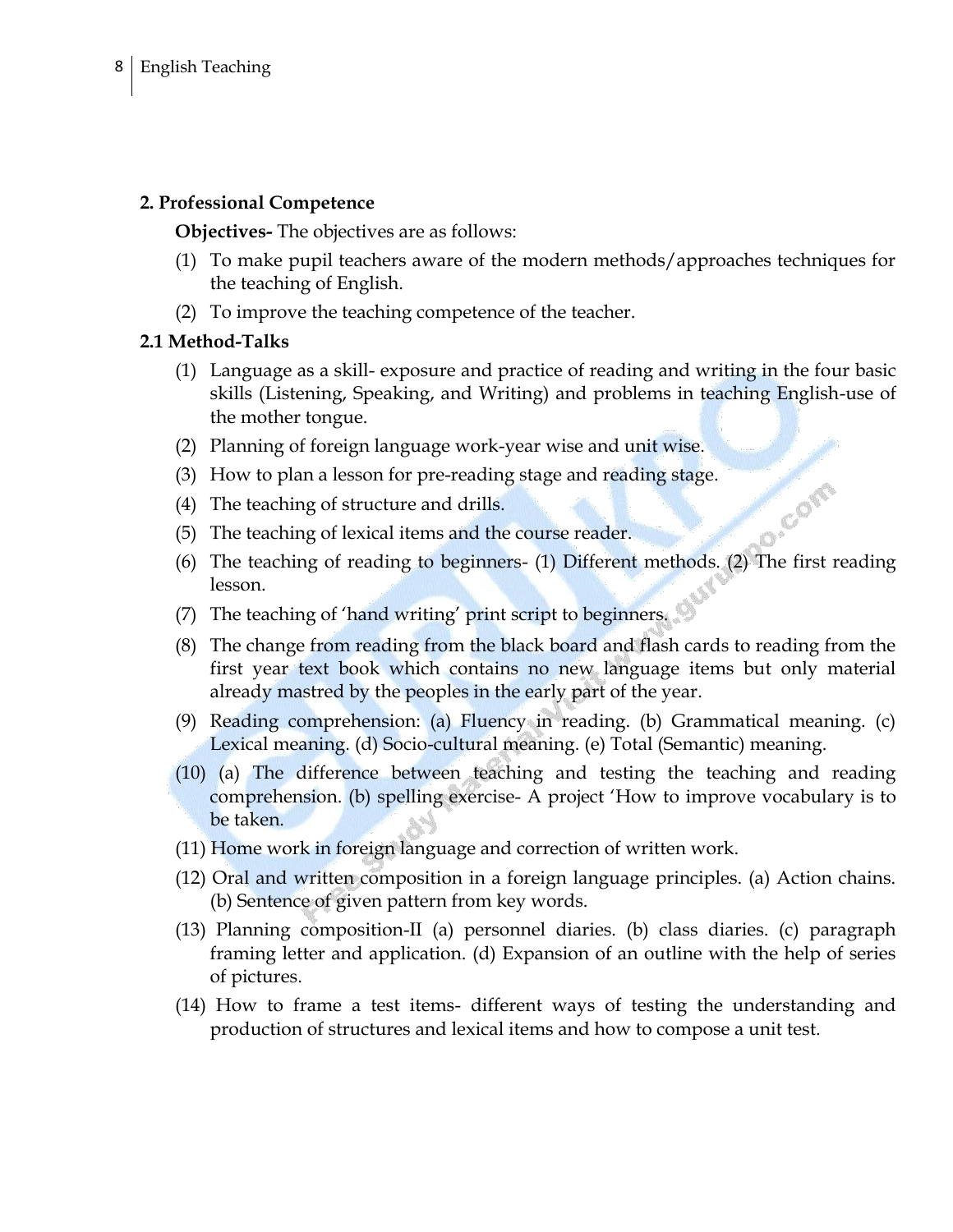9

15. Use of mass media and T.V. and Language games.

#### **2.2 Demonstration cum Talks**

10 periods of 20 minutes will be devoted to the lesson it self and 20 minutes to follow up discussion and preparation of lesson plan based on the lesson observed, these lessons will be given in primary classes.

**1.** Introduce a book, a pen, a comb, a pencil (What's this? It is a.......)

| 2. | <b>Revise:</b> | Material taught in lesson                         |
|----|----------------|---------------------------------------------------|
|    | Introduce:     | a leaf, ribbon, a chair, a table                  |
|    |                | (What's this/that? It is a)                       |
| 3. | <b>Revise:</b> | Selected material taught in 1 and 2.              |
|    | Introduce:     | Is this? (a) yes, it is.                          |
|    |                | $(b)$ no, it isn't.                               |
| 4. | <b>Revise:</b> | Material taught in 1 and 2.                       |
|    | Introduce:     | a boy, a girl, a man, a woman,                    |
|    |                | (Is that/that?)                                   |
|    |                | $(1)$ Yes, it is.                                 |
|    |                | <b>MARIAL SURFUMPO.COM</b><br>$(2)$ No, it isn't. |
| 5. | <b>Revise:</b> | Selective material taught in previous lessons     |
|    | Introduce:     | This is a book, That's a book.                    |
|    |                | This is a boy, That's a boy.                      |
| 6. | <b>Revise:</b> | This is aThat's is a.                             |
|    | Introduce:     | (1) This is Ram. He is a boy.                     |
|    |                | $(2)$ What is he/she?                             |
|    |                | He is a boy/man.                                  |
|    |                | She is a girl/woman.                              |
|    |                | (c) Who is Ram?                                   |
|    |                | He is a boy/man.                                  |
|    |                | Who is Sita?                                      |
|    |                | She is a girl/woman/                              |
|    |                |                                                   |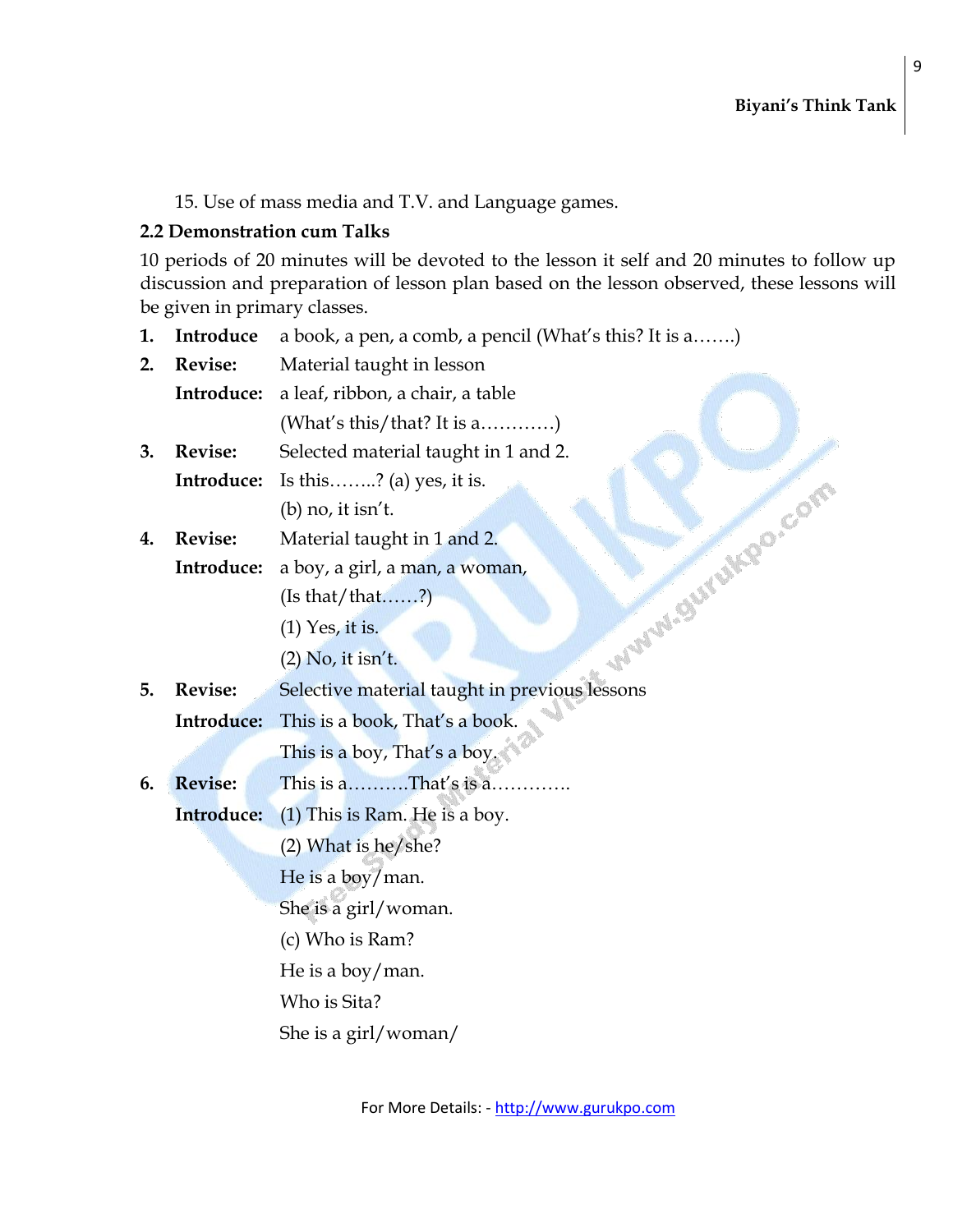| 7. | <b>Revise:</b> | He is $a$                                                              |
|----|----------------|------------------------------------------------------------------------|
|    |                | First lesson is reading.                                               |
|    | Introduce:     | This is a boy ribbon/girl/camp.                                        |
|    |                | With the help of sentence cards.                                       |
|    | <b>Revise:</b> | all the four sentences with the help of sentence cards.                |
|    |                | Second reading lesson                                                  |
|    | Introduce:     | That is a boy/ribbon/girl/comb.                                        |
|    |                | With the help of sentence cards.                                       |
|    |                | First lesson in writing.                                               |
|    | Introduce 'a'  |                                                                        |
| 9. | $9 - 15$       | Teaching of unit -6 pds.                                               |
|    | Stage-1        | two or three questions aimed at eliciting the gist of the passage from |

**Stage-2** Oral or written questions, aimed at eliciting detailed comprehension.

**10. Composition** Development of a story with the help of a series of pictures.

publls, first orally and then in writing.

Language material. Reading Comprehension Composition. Written exercises and correction. Unit test and remedial work.

#### **2.3 Visual-Aids**

(Talk-cum-Demonstration)

The teacher will give talk on audio-visual aids and he will prepare the following aids to pupil teachers understand.

- (1) Drawing match stick figures and objects one chart on the one chart black board.
- (2) The flannel board- normal and improvised, picture cards 5 Pictures……
- (3) Sentence cards and look and say card- 10 sentence card.

Look and say and 2 sentences cut into words.

#### (4) Picture-cards

- (a) For teacher  $9'' \times 9''$  4 Pictures
- (b) For pupils  $4'' \times 3''$  20 cards
- (c) Matching cards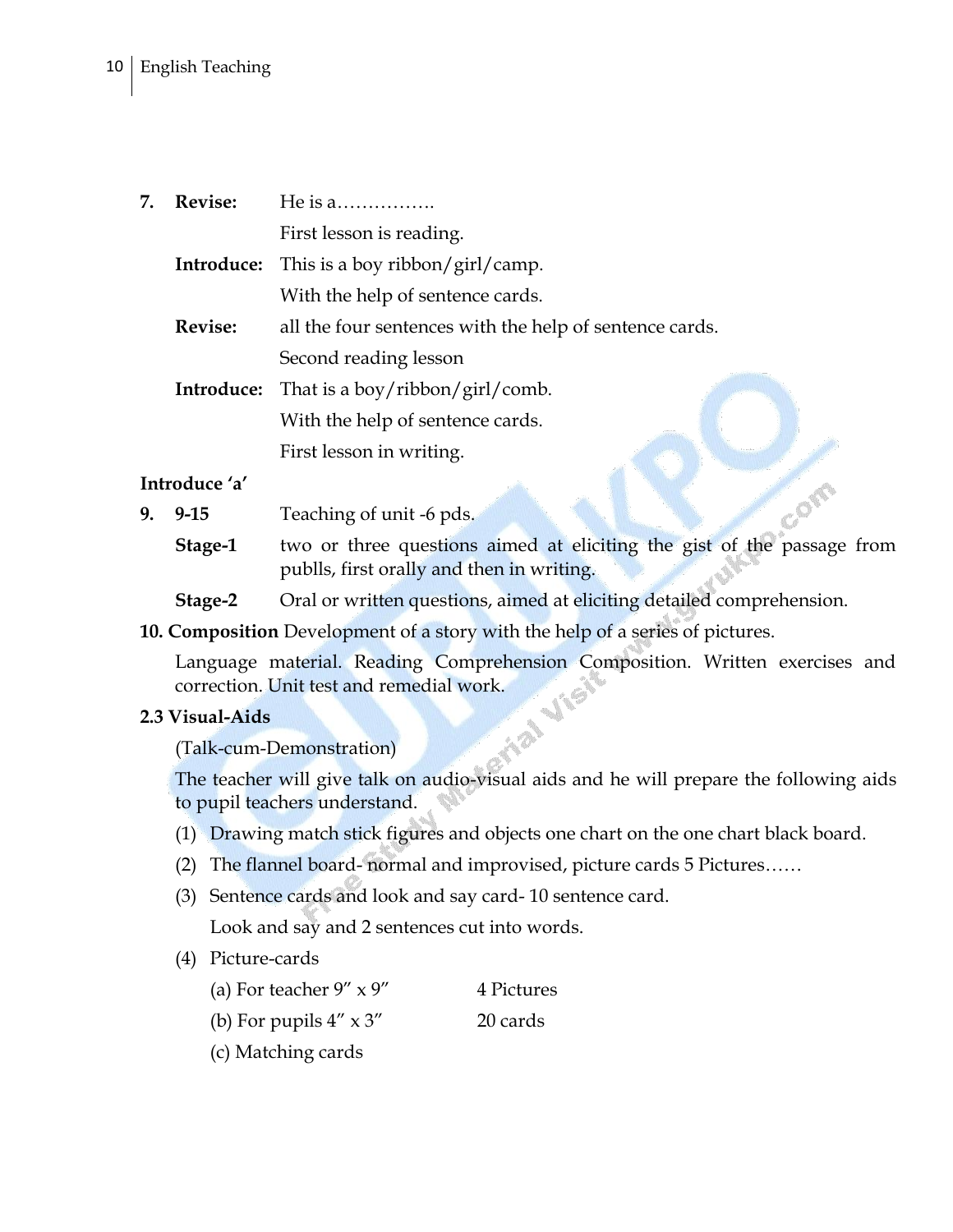| (i) Self correcting      | 10 cards          |
|--------------------------|-------------------|
| (ii) Non-self correcting | (Painting/pasted) |

- (5) The Model clock face with movable hands.
	- (a) How to make one (b) How to use one.

Assignment: It will be alone by pupil teachers.

The following visual aids are to be prepared by every pupil teacher.

(1) Flannel board-1 (2) Sentence card- 10 (3) Look and Say cards-5 (4) Picture card – "9 x 9"-4 pictures. Picture card 4 x 4- 20 (5) Matching card 20 (Painted/Pasted) self correcting – 10 self non-correcting-10 (6) Model clock-1(7) Match stick figures-1 chart (8) two stories with series of pictures.

#### **2.4 Blackboard work hand writing**

The teacher will make pupil teacher use black-board and hand writing by giving following exercises.

| 1. Pre-writing exercise |                              |       |        |                        |  |  |  |
|-------------------------|------------------------------|-------|--------|------------------------|--|--|--|
| 11 11                   | 11 11                        | 11 11 | 11 11  | ffff<br>ffff<br>JJJJJJ |  |  |  |
| c c c c c c             |                              |       | DDDDDD |                        |  |  |  |
| SS SSS                  |                              |       | 000000 |                        |  |  |  |
| aadd                    |                              |       |        | qqgg                   |  |  |  |
| bbdd                    |                              |       |        | m m ww                 |  |  |  |
|                         | 2. Formation of letters      |       |        |                        |  |  |  |
|                         | (1) ascenders- b d f h k I t |       |        |                        |  |  |  |

(2) descenders – g I p q y

(3) middle – a c e i m n o r w x z

#### **3. Writing skills, Cursive writing and speed writing.**

#### **4. Writing words and sentences.**

Project-A project of hand writing- letters, words and sentences.

Unit-Plan- One lesson of the text-book can be regarded as one Unit. It should include the following sub-units, each sub-units can be roughly covered in the periods as suggested below. A unit will be divided into sub-units they will be according to unit.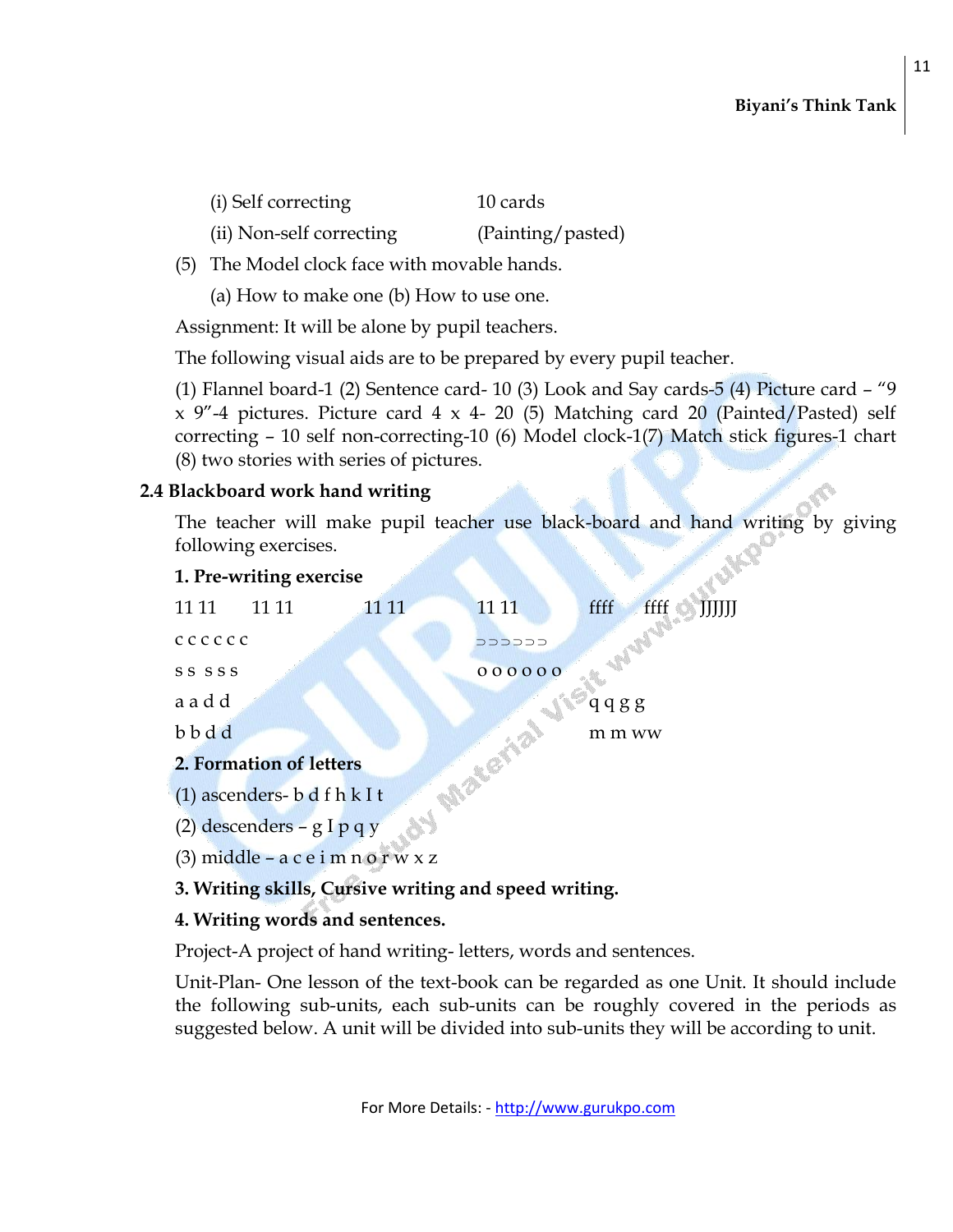#### 12 | English Teaching

(1) Language Material. (2) Reading Comprehension (3) Exercise-structure (4) Composition work (5) Correction work (6) Unit test………..work additional reading material.

#### **Total**

#### **Evaluation**

Total internal assessment is of 100 marks-

Total marks secured to be reduced by  $\frac{1}{4}$  to arrive at 25 marks

External Evaluation- (Exam) 75/100 marks-

| External assessment | 30 |
|---------------------|----|
| (1) Lesson Planning | 30 |
| (2) Method          | 15 |
|                     |    |

**75 Marks**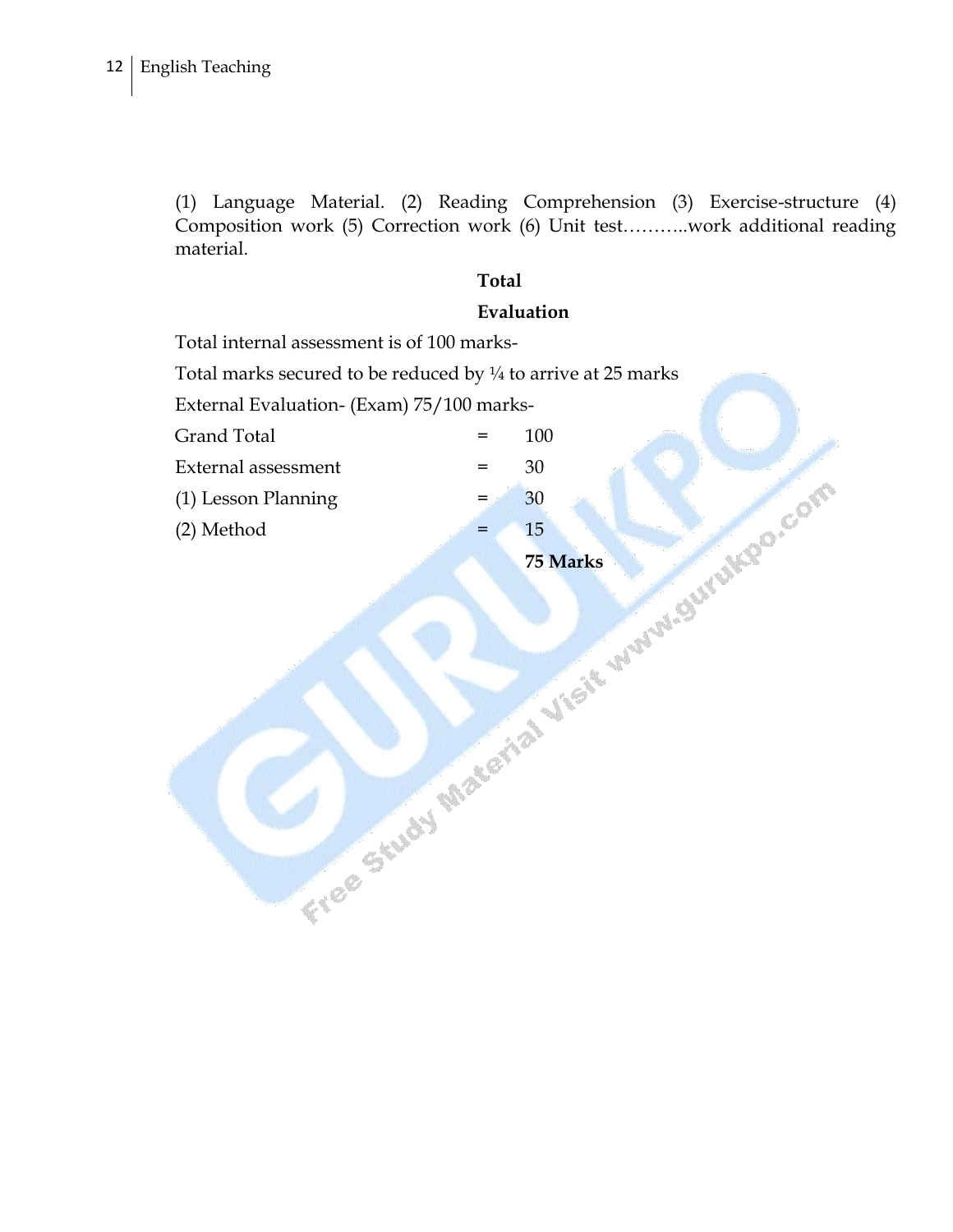13

## **Objective Type Questions**

| 1. | Total number of monopthongs is:                |                                                                                                                     |                |
|----|------------------------------------------------|---------------------------------------------------------------------------------------------------------------------|----------------|
|    | (a) 8                                          | (b) $24$                                                                                                            |                |
|    | $(c)$ 12                                       | $(d)$ 100                                                                                                           | (c)            |
| 2. | Which<br>the<br>of<br>one<br>others?           | following underlined<br>sounds<br>is                                                                                | longer<br>than |
|    | $(a)$ moon                                     | $(b)$ book                                                                                                          |                |
|    | $(c)$ cook                                     |                                                                                                                     |                |
| 3. | The air stream mechanism are:                  |                                                                                                                     |                |
|    | (a) Pulmonic                                   |                                                                                                                     |                |
|    | (c) Velaric                                    |                                                                                                                     |                |
| 4. | release of air called:                         | d) All of the above which the closure of<br>Sounds produced by a complete closure of the air passage and the sudden |                |
|    | (a) Nasals                                     | (b) Plosives                                                                                                        |                |
|    | (c) Fricatives                                 | (d) Affricates                                                                                                      | (b)            |
| 5. | Kinds of syllables are                         |                                                                                                                     |                |
|    | (a) Mono-syllablic                             | (b) Disyllablic                                                                                                     |                |
|    | (c) Multi-syllablic                            | (d) All of the above                                                                                                | (d)            |
| 6. | A minimal unit of sound speech called          |                                                                                                                     |                |
|    | (a) Phoneme                                    | (b) Syllable                                                                                                        |                |
|    | (c) Consonant                                  | (d) Vowel                                                                                                           | (b)            |
| 7. | The rise and fall of the voice is speaking is: |                                                                                                                     |                |
|    | (a) Intonation                                 | (b) Stress                                                                                                          |                |
|    | (c) Syllable                                   | (d) rhyme                                                                                                           | (a)            |

For More Details: - http://www.gurukpo.com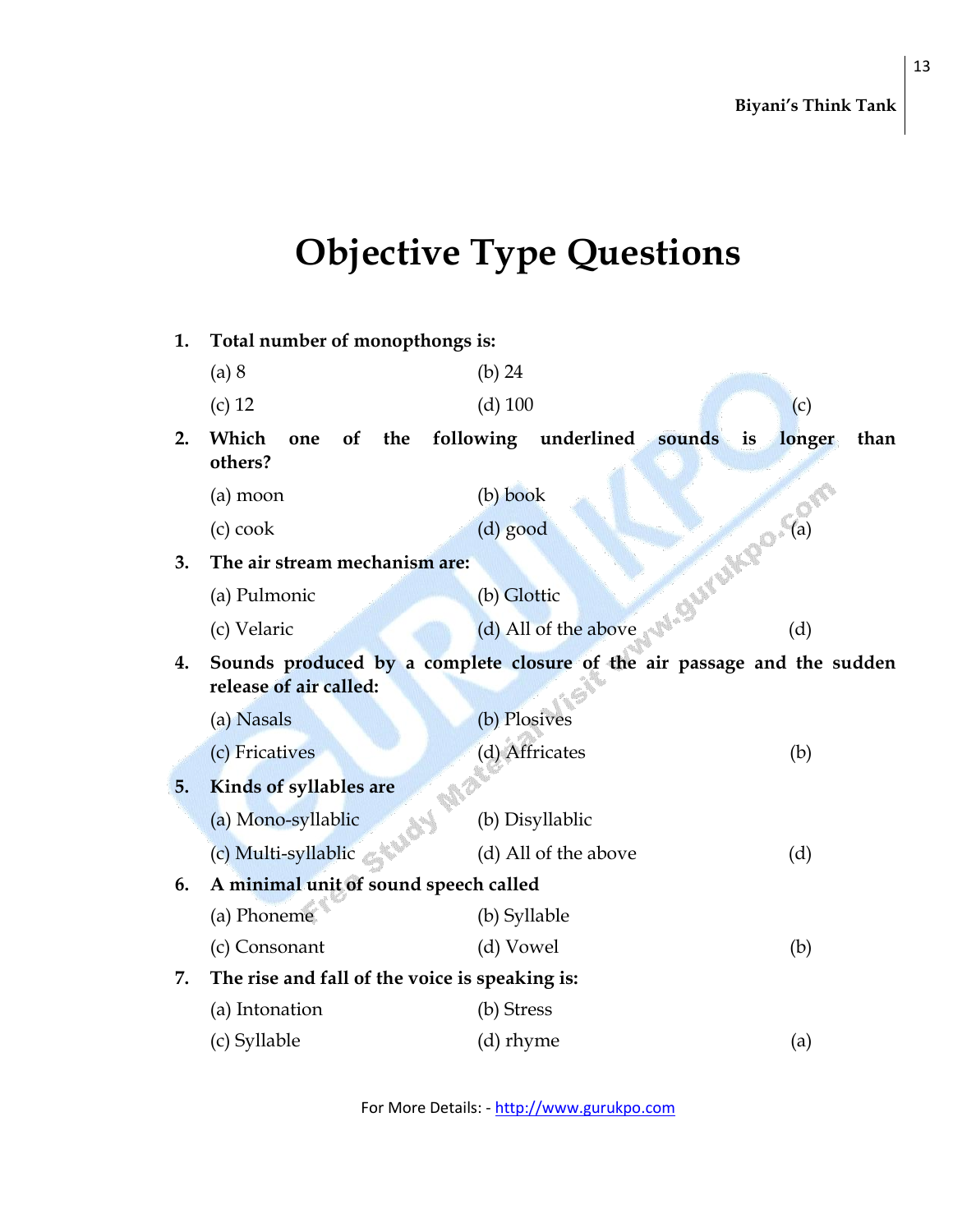| 8. | "Than" is generally used after                                         |                        |      |        |       |                |         |
|----|------------------------------------------------------------------------|------------------------|------|--------|-------|----------------|---------|
|    | (a) Superlative degree                                                 | (b) Comparative degree |      |        |       |                |         |
|    | (c) Positive degree                                                    | (d) All the above      |      |        |       | (b)            |         |
| 9. | The words that are used in place of nouns are called:                  |                        |      |        |       |                |         |
|    | (a) Adverb                                                             | (b) Pronouns           |      |        |       |                |         |
|    | (c) Preposition                                                        | (d) Article            |      |        |       | (b)            |         |
|    | 10. "She kindly waited for me." Here the word kindly is-               |                        |      |        |       |                |         |
|    | (a) Adverb of manner                                                   | (b) Adverb of time     |      |        |       |                |         |
|    | (c) Adverb of place                                                    | (d) Adverb of number   |      |        |       | (a)            |         |
|    | 11. The word used to join two words, clauses, sentences etc is called: |                        |      |        |       |                |         |
|    | (a) Article                                                            | (b) Adverb             |      |        |       |                |         |
|    | (c) Verb                                                               | (d) Connective         |      |        |       | <b>MPO.COY</b> |         |
|    | 12. Which<br>cannot<br>be<br>tense                                     | changed                | from | Active | Voice | into           | Passive |
|    | Voice:                                                                 |                        |      |        |       |                |         |
|    | (a) Perfect Continuous Tense                                           | (b) Indefinite Tense   |      |        |       |                |         |
|    | (c) Perfect Tense                                                      | (d) None of the above  |      |        |       | (a)            |         |
|    | 13. Speed reading gives rise to:                                       |                        |      |        |       |                |         |
|    | (a) Improvement is reading speed.                                      |                        |      |        |       |                |         |
|    | (b) Fastest speed                                                      |                        |      |        |       |                |         |
|    | (c) Locating quickly specific information                              |                        |      |        |       |                |         |
|    | (d) None of the above                                                  |                        |      |        |       | (a)            |         |
|    | 14. Methods of teaching reading are                                    |                        |      |        |       |                |         |
|    | (a) The Alphabet method                                                |                        |      |        |       |                |         |
|    | (b) The whole-word method                                              |                        |      |        |       |                |         |
|    | (c) The Phonic method                                                  |                        |      |        |       |                |         |
|    | (d) All of the above                                                   |                        |      |        |       |                |         |
|    | 15. The advantage of Intensive Reading is:                             |                        |      |        |       |                |         |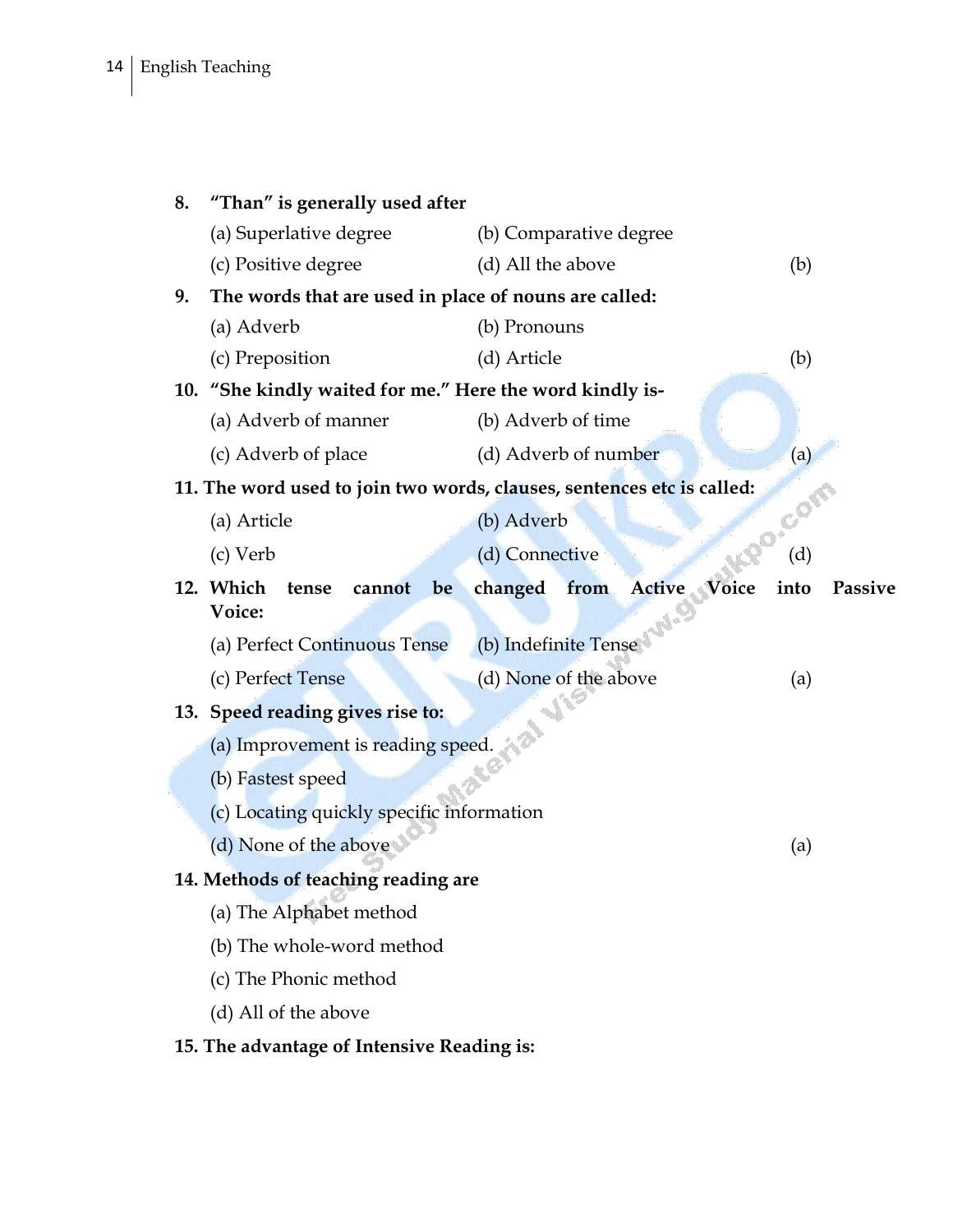15

|                                                                    | (a) It helps in learning grammar.                                              |     |  |  |  |
|--------------------------------------------------------------------|--------------------------------------------------------------------------------|-----|--|--|--|
| (b) It explains the meaning.                                       |                                                                                |     |  |  |  |
| (c) It improves the power of expression.                           |                                                                                |     |  |  |  |
| (d) All of the above                                               |                                                                                | (d) |  |  |  |
| 16. Scanning is useful for:                                        |                                                                                |     |  |  |  |
| (a) Executives                                                     | (b) Administrators                                                             |     |  |  |  |
| (c) Professors                                                     | (d) All of the above                                                           | (d) |  |  |  |
| 17. Reading without voice and without moving the lips is called:   |                                                                                |     |  |  |  |
| (a) Silent Reading                                                 | (b) Oral Reading                                                               |     |  |  |  |
| (c) Loud Reading                                                   | (d) All of the above                                                           |     |  |  |  |
| 18. "Reading maketh a full man" is stated by:                      | M.SULLUMPO.Califo                                                              |     |  |  |  |
| (a) Bacon                                                          | (b) Lado Fairly                                                                |     |  |  |  |
| $(c)$ Dr. West                                                     | $(d)$ Bell                                                                     |     |  |  |  |
| going through:                                                     | 19. When you are looking up a word in telephone diary or in dictionary you are |     |  |  |  |
| (a) Intensive Reading                                              | (b) Speed Reading                                                              |     |  |  |  |
| (c) Scanning                                                       | (d) Skimming                                                                   | (d) |  |  |  |
| 20. Hand-writing skills develops through-                          |                                                                                |     |  |  |  |
| (a) Reading practice                                               | (b) Listening practice                                                         |     |  |  |  |
| (c) Speaking practice                                              | (d) Writing practice                                                           | (d) |  |  |  |
| 21. A story must have the following quality:                       |                                                                                |     |  |  |  |
|                                                                    | (b) Human emotions                                                             |     |  |  |  |
| (c) Humour                                                         | (d) All the above                                                              | (d) |  |  |  |
| 22. The last part of an application is the date, which is written: |                                                                                |     |  |  |  |
| (a) On the bottom, left hand side.                                 |                                                                                |     |  |  |  |
| (b) On the bottom, right hand side.                                |                                                                                |     |  |  |  |
|                                                                    |                                                                                |     |  |  |  |

(c) On the top, left hand side.

For More Details: - http://www.gurukpo.com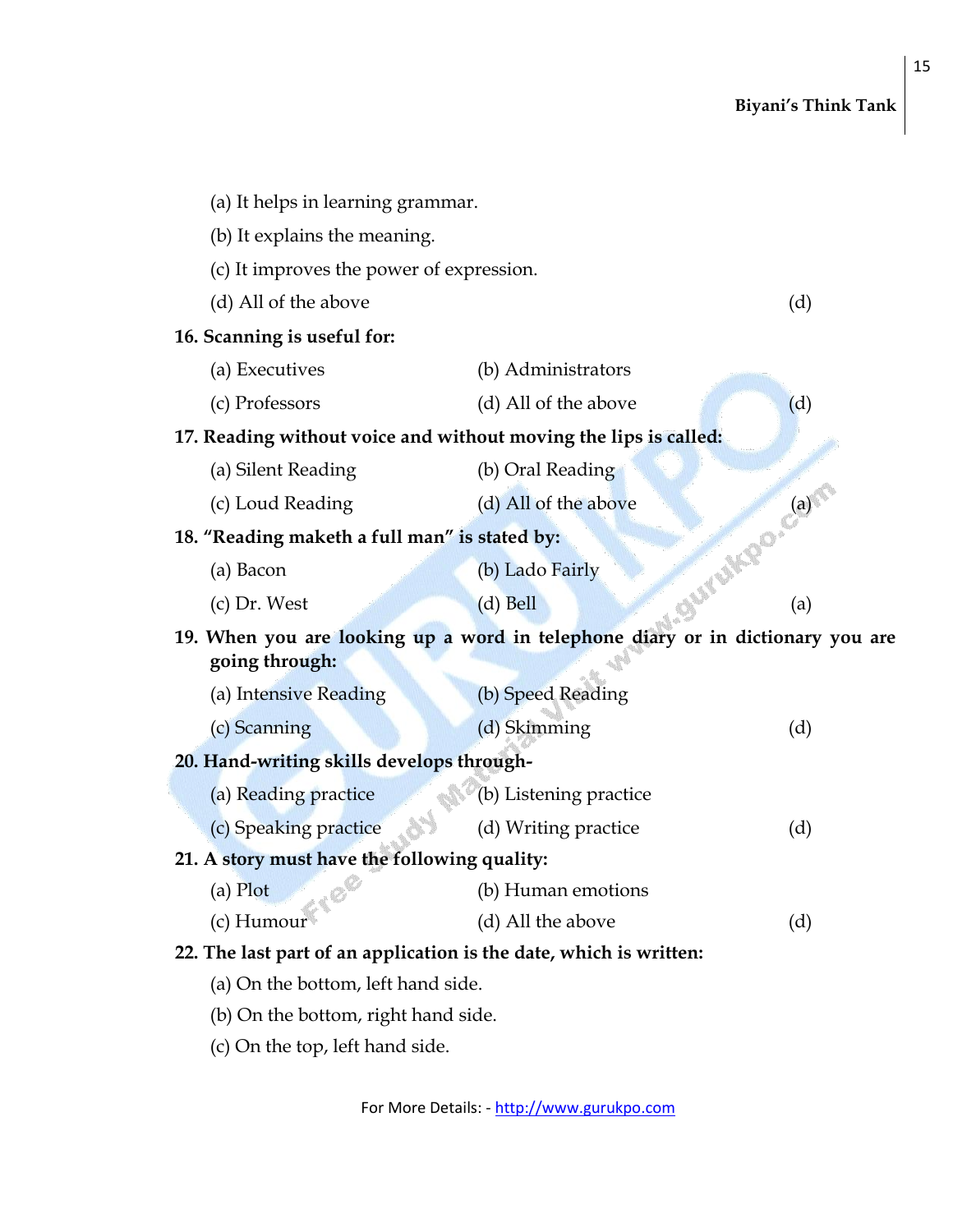| (d) On the top, right hand side. (a)                    |                                                                                    |     |
|---------------------------------------------------------|------------------------------------------------------------------------------------|-----|
| 23. Talk between two persons is called:                 |                                                                                    |     |
| (a) Pronunciation                                       | (b) Innocence                                                                      |     |
| (c) Dialogue                                            | (d) Modification                                                                   | (c) |
| manner is called:                                       | 24. A unit of composition in which an idea or thought is developed in a sequential |     |
| (a) application                                         | (b) paragraph                                                                      |     |
| (c) letter                                              | (d) none of the above                                                              | (b) |
| 25. Writing skill is important because:                 |                                                                                    |     |
| (a) The student learns to express his ideas.            |                                                                                    |     |
| (b) The student learns spellings and punctuations.      |                                                                                    | Com |
|                                                         | (c) The student develops an ability to organize his matter logically.              |     |
| (d) All of the above                                    |                                                                                    | (a) |
| 26. A written dialogue must have the following quality: | J'VI. Suruk                                                                        |     |
| (a) interesting                                         | (b) spontaneous                                                                    |     |
| (c) forceful                                            | (d) All of the above                                                               | (d) |
| 27. Listening ability means:                            |                                                                                    |     |
| (a) Understanding the meaning of words.                 |                                                                                    |     |
| (b) Understanding the meaning of phrases.               |                                                                                    |     |
| (c) Understanding the meaning of sentences.             |                                                                                    |     |
| (d) All the above                                       |                                                                                    | (d) |
| 28. The act of infecting the environment is called:     |                                                                                    |     |
| (a) Purification                                        | (b) Pollution                                                                      |     |
| (c) Population                                          | (d) Polarisation                                                                   | (b) |
| 29. Language abilities in English are:                  |                                                                                    |     |
| (a) Listening ability                                   | (b) Ability to speak and to read                                                   |     |
| (c) Ability to write                                    | (d) All of the above                                                               | (d) |
|                                                         |                                                                                    |     |

**30. The proper order in four basic skills to be taught is:**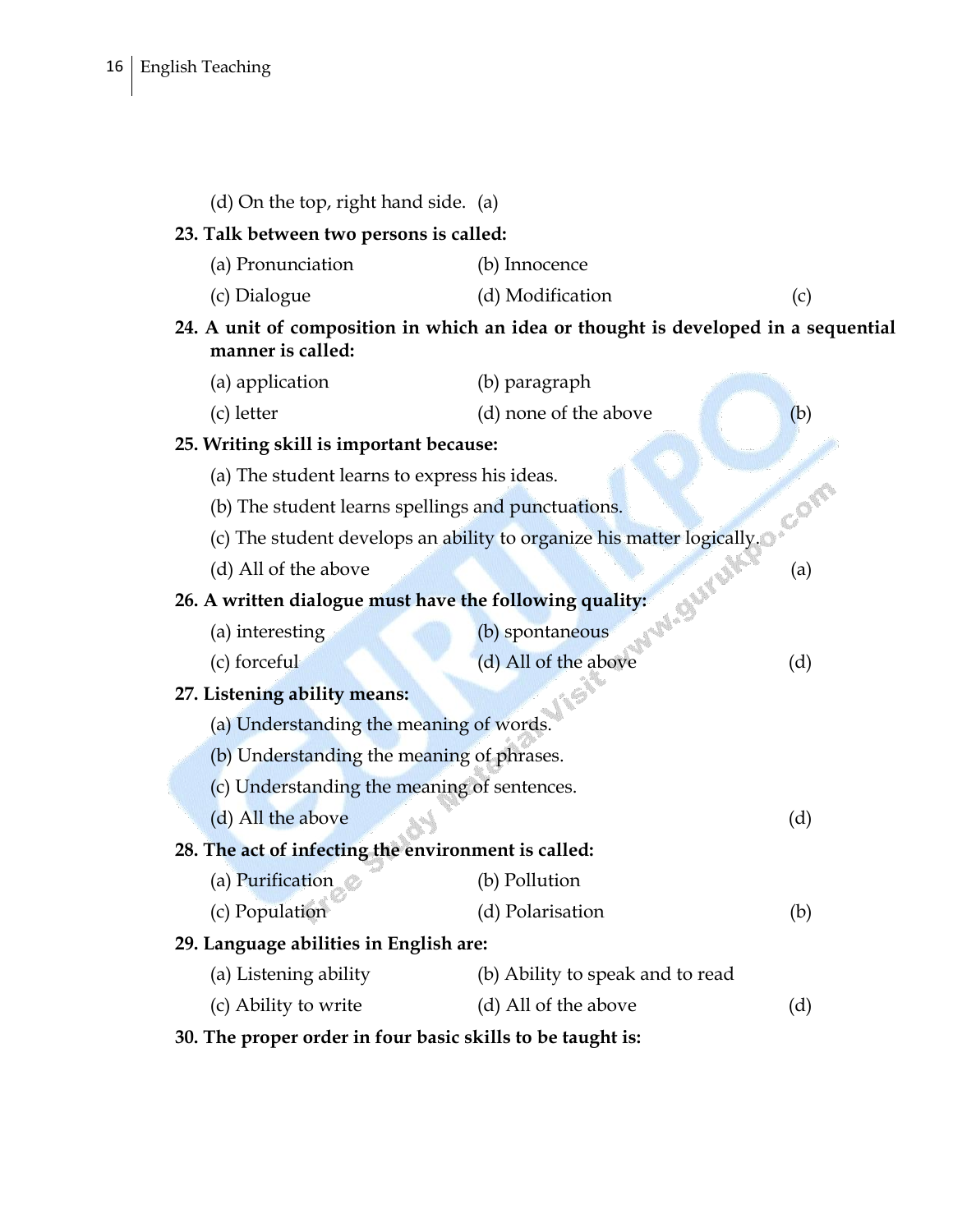17

| (a) Writing, reading, speaking, listening.                     |     |
|----------------------------------------------------------------|-----|
| (b) Reading, writing, listening, speaking.                     |     |
| (c) Speaking, writing, listening, reading.                     |     |
| (d) Listening, speaking, reading, writing.                     | (d) |
| 31. The number of basic skills in teaching of English is:      |     |
| $(a)$ 2<br>$(b)$ 3                                             |     |
| $(c)$ 4<br>$(d)$ 10                                            | (c) |
| 32. The reading ability means, the student                     |     |
| (a) develops correct reading habit.                            |     |
| (b) acquires a reasonable speed in reading.                    |     |
| (c) grasps meaning of words and sentences from the context.    |     |
| Journ, Oursik Po. Com<br>(d) all the above                     |     |
| 33. The writing ability means, the student:                    |     |
| (a) Masters the mechanics of writing.                          |     |
| (b) Spells words correctly.                                    |     |
| (c) Uses appropriate vocabulary and grammatical items.         |     |
| (d) All the above                                              | (d) |
| 34. The unit of teaching in Phonetic Method is:                |     |
| (b) Word<br>(a) Letter                                         |     |
| (c) Sounds of Letters<br>(d) Sentence                          | (c) |
| 35. Advantage of the alphabetic Method is that:                |     |
| (a) Pupil get tired in lengthy drills.                         |     |
| (b) It enables to build up visual images of words.             |     |
| (c) The sound of letters does not correspond to pronunciation. |     |
| (d) None of the above                                          | (b) |
| 36. The first step of lesson plan is:                          |     |
| (a) Presentation<br>(b) Introduction                           |     |
|                                                                |     |

For More Details: - http://www.gurukpo.com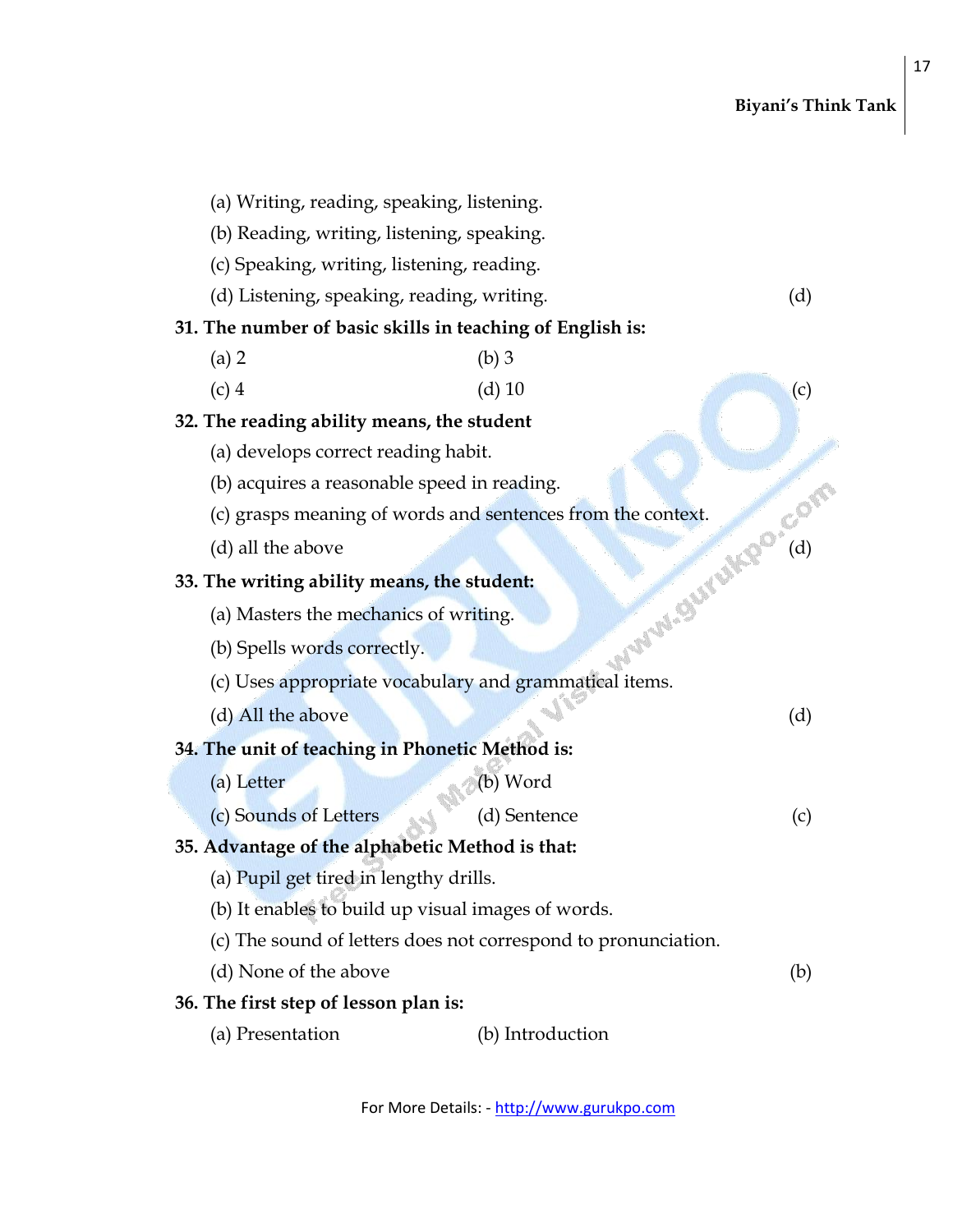| (c) Greeting                             | (d) Recaptulation               | (c) |  |
|------------------------------------------|---------------------------------|-----|--|
| 37. Model reading is performed by:       |                                 |     |  |
| (a) Student                              | (b) Teachers                    |     |  |
| (c) English Teacher                      | (d) Headmaster                  | (c) |  |
| 38. Dictation needs                      |                                 |     |  |
| (a) Appropriate pauses                   | (b) Slow speed                  |     |  |
| (c) Clear and correct pronunciation      |                                 |     |  |
| (d) All the above                        |                                 | (d) |  |
| 39. Composition is the skill to produce: |                                 |     |  |
| (a) To develop neatness                  | (b) Motor skills of handwriting |     |  |
| (c) Speed                                | (d) All the above               |     |  |
| 40. Follow-up reading means:             |                                 |     |  |
| (a) Reading by the teacher.              |                                 |     |  |
| (b) Loud reading by the students.        |                                 |     |  |
| (c) Silent reading by the readers.       | VISIE MANAL SUIVANCE (A)        |     |  |
| (d) Library reading.                     |                                 |     |  |
| 41. Black-board summary needs:           |                                 |     |  |
| (a) Spoken English                       | (b) Fluency in speech           |     |  |
| (c) Good writing skill of the teacher    |                                 |     |  |
| (d) None of the above                    |                                 | (c) |  |
| 42. Audio-visual aids make the lesson:   |                                 |     |  |
| (a) Interesting                          | (b) Attractive                  |     |  |
| (c) Effective                            | (d) All the above               | (d) |  |
| 43. Radio is an:                         |                                 |     |  |
| (a) Audio-aid                            | (b) Visual aid                  |     |  |
| (c) Both audio and visual aid            | (d) None of the above           | (a) |  |
| 44. Look and say cards are used for:     |                                 |     |  |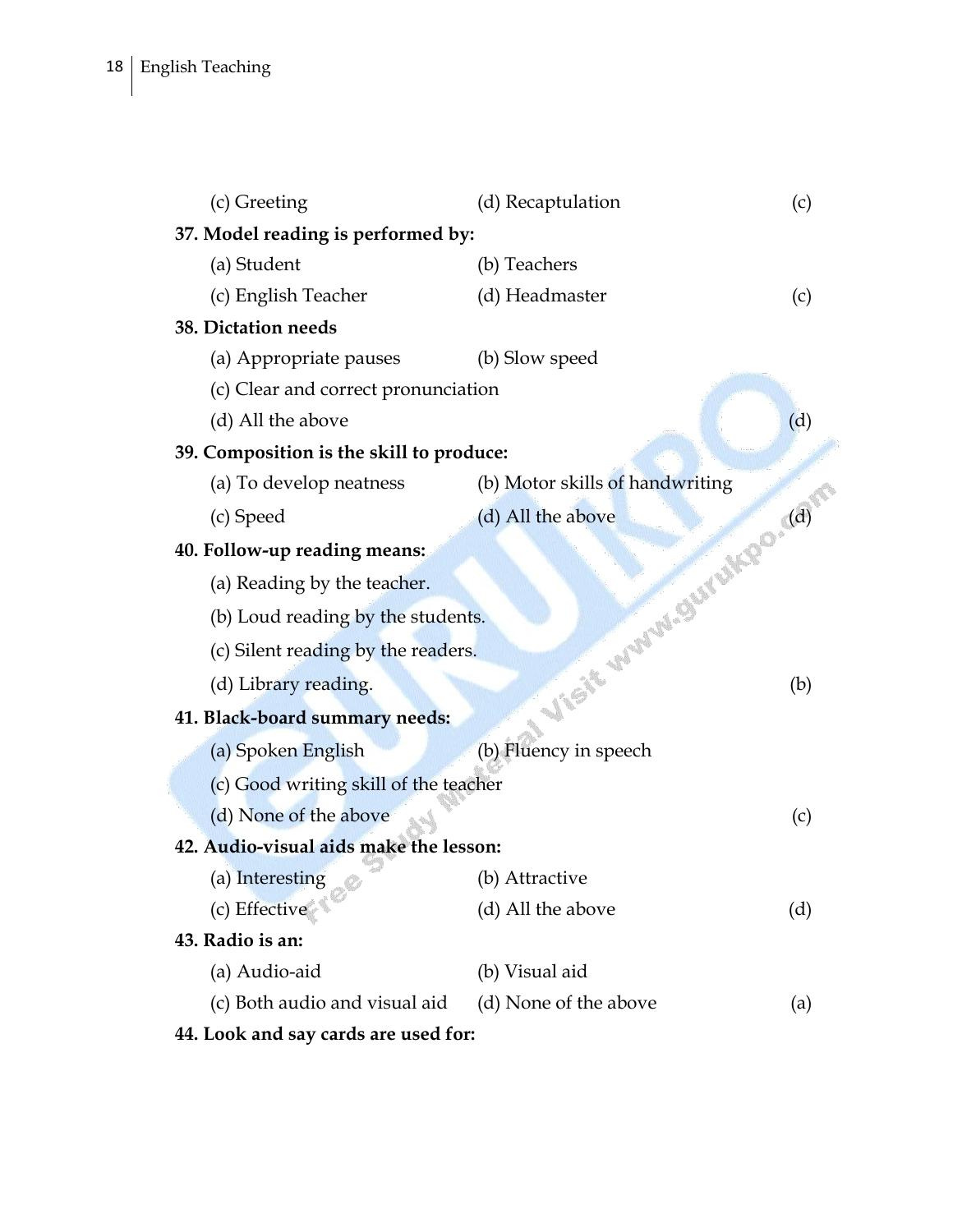| (a) Unphonetic words                             | (b) Phonetic words                           |     |
|--------------------------------------------------|----------------------------------------------|-----|
| (c) Sentences                                    | (d) None of them                             | (a) |
| 45. Cut-out can be used:                         |                                              |     |
| (a) To frame sentences                           | (b) To develop a story                       |     |
| (c) To teach composition                         | (d) All the above                            | (d) |
| 46. A flannel board can be used for showing:     |                                              |     |
| (a) Words and figures                            | (b) Pictures and sentences                   |     |
| (c) Cut-outs and landscapes                      | (d) All the above                            | (d) |
| 47. Model clock is used for:                     |                                              |     |
| (a) Teaching structures                          | (b) Teaching language material               |     |
| (c) Telling time                                 | (d) All the above                            |     |
| 48. Non-self correcting card is used:            |                                              |     |
| (a) For testing                                  | ATUMPO.CA<br>(b) For decoration              |     |
| (c) For exhibition                               | (d) For all the above purposes               | (a) |
| 49. Audio-visual aids make the lesson:           |                                              |     |
| (a) Interesting                                  | (b) Attractive                               |     |
| (c) Effective                                    | (d) All the above                            | (d) |
| 50. Picture cards can be used generally of size: |                                              |     |
| (a) $3'' \times 3''$                             |                                              |     |
| (c) $9'' \times 9''$                             | (b) $5'' \times 5''$<br>(d) $6'' \times 6''$ |     |

#### **Q.1. What are the organs of speech? How many speech organs works in speaking a languages?**

**Ans.** Every language in the world uses sounds produced by the individual with his body. The organs which are helpful in the production of speech are called speech organs. We speak with the air from the lungs. This air released by the lungs interfers with its passage in various ways and at different place. In this way sound is produced.

The various speech organs who plays an important role in speaking are-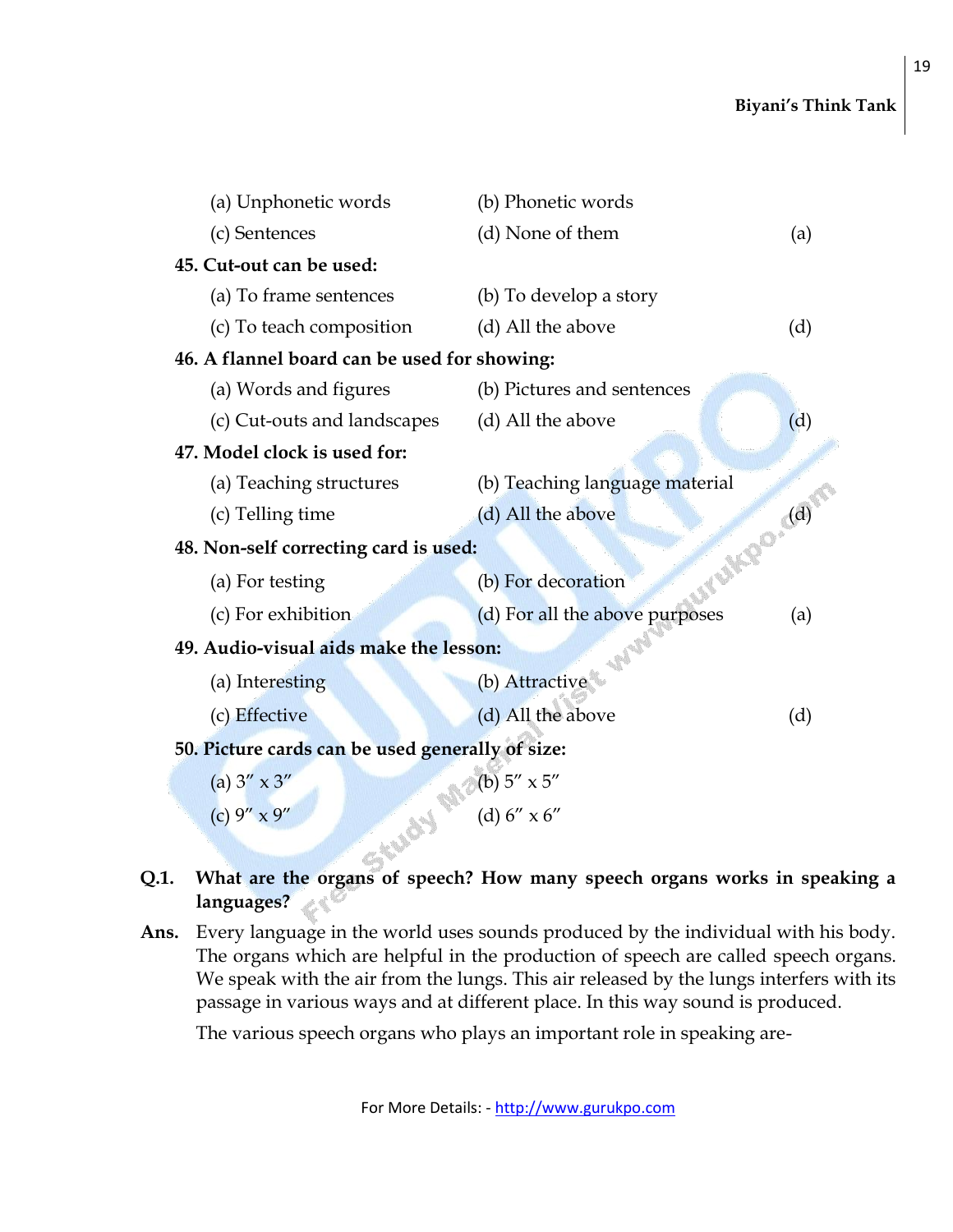**(1) Vocal Cords-** Larynx is the first point where there is possibility of modification of air stream. It contains vocal cards, which are two small bands of elastic tissue. The gap between them is called glottis.

**(2) The Palate:** The roof of mouth is formed by the palate. It has three parts:

(i) Alveolar edge.

(ii) Hard palate and

(iii) Soft palate

**(3) The teeth:** The two upper front teeth are used in English. The lower front teeth are not important except if they are missing certain sounds.

**(4) The tongue:** The tongue can assume a large number of different positions for the articulation of different vowels and consonant sounds. The parts of tongue are blade, tip, the front, the back.

**(5) The Lips:** The lips play an important role in the articulation of certain consonants. The lips assume different positions- spread, neutral or rounded for different vowel sounds.

#### **Q.2. What do you know about Syllable? Explain it.**

**Ans.** Syllable is surrounded by consonants. Phoneme and syllable are equal to each other. Syllable is a minimal unit (vowel) of sound speech. So syllable can be defined as a unit containing a vowel sound either alone or surrounded by consonants in number in certain arrangements.

According to the number of syllables in a word, they can be classified in different categories.

**(1) Mono-Syllable:** In which the words have only one syllable surrounded by consonants. e.g. Cut, put, hut, but.

**(2) Di-Syllable:** The words containing two vowels or syllables. e.g. Sixteen, unknown, believe, again.

**(3) Multi-Syllable:** The word which has more then two syllables. e.g. Ability.

#### **Q.3. What is Syllable stress, word stress and sentence stress? Explain.**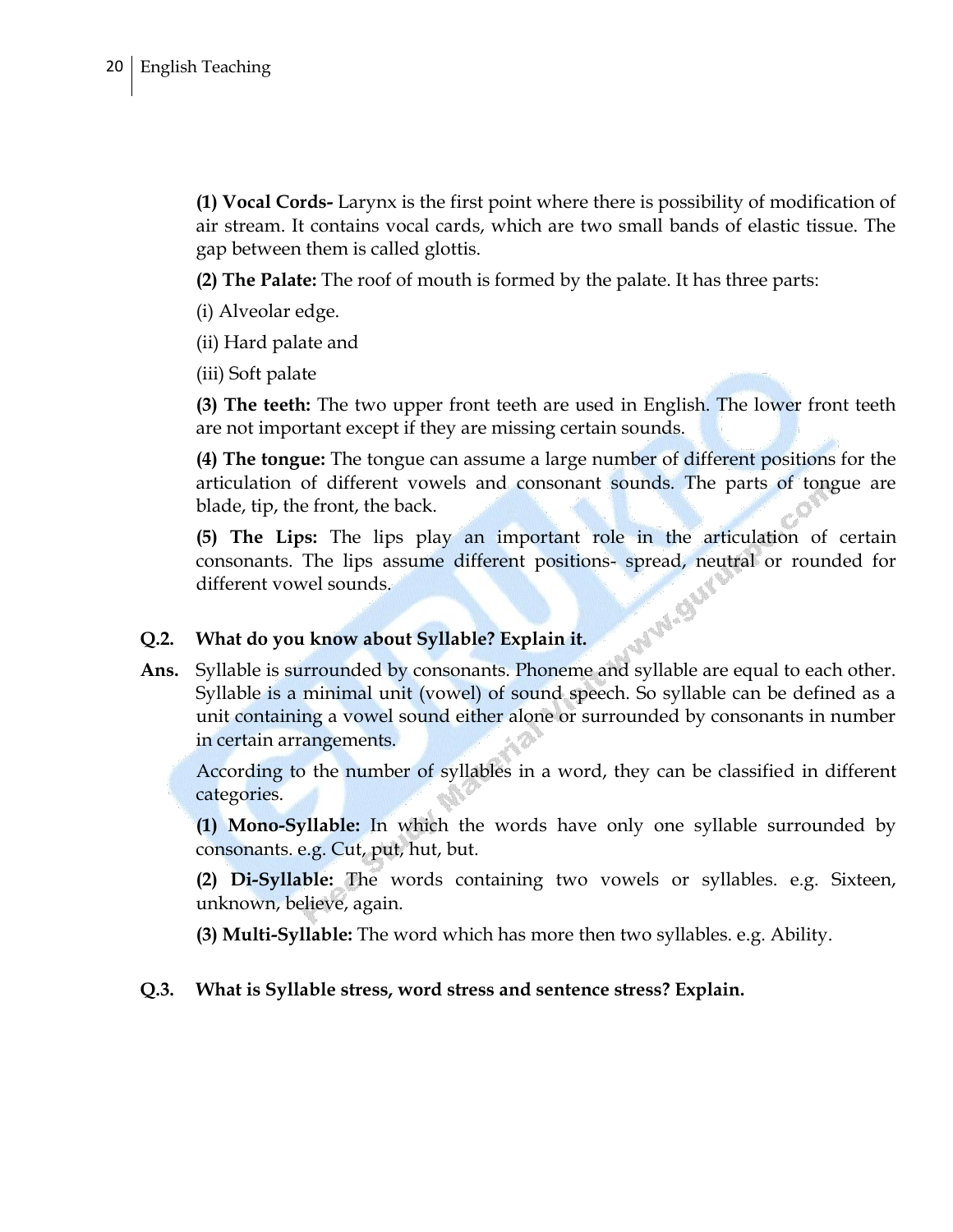**Ans.** Stress is the force given to a word or syllable in speech. Stress means emphasis. If we make a sound with more energy the sound will come out with force. There are three kinds of stresses in English.

**1. Syllable Stress:** Syllables which are pronounced with a greater degree of stress than the neighbouring syllable in a word or sentence are said to be stressed or pronounced with strong stress. Most of English words of two syllables have one strongly stressed syllable and one weak one. The strong stress is on the first syllable in some words and on the second in ethers.

#### **Rule of Syllable Stress:**

- 1. Words of two syllable have stress on the first syllable- "doctor", "sis-ter".
- 2. Words of two syllables with stress on the second syllable- a gain, mis-take.
- 3. Words of two syllables with stress on both the syllables "Six" tten
- 4. Words of three syllables with stress on the first in some on second and in some of third syllable. Holiday

**(2) Word Stress:** Some words in English have different functions according to which they are given a full or weak pronunciation. There are a number of words, mostly of two syllables, which take stress at the end or at the beginning. With the shifting of their stress, their grammatical meaning is changed. For example – record – re' cord.

#### **Rules of word Stress:**

- (i) All English words have some accent, primary or secondary on the first or the second syllable. When these are more than two syllables in a word, the stress may shift to the subsequent syllable.
- (ii) Words with weak prefixes are stressed on the root and not on the prefix. e.g. ad'mit, ad' vice.
- (iii) Words ending in-ion have primary accent on the last but one syllable. e.g. : application.
- (iv) Words ending with ic-ical-ically have the primary accent on the syllable preceding the suffix. e.g.- e"electric, po"litically.
- (v) Words ending with-ity get stress on the syllable preceding the suffix, that is on the third syllables from the end. e.g. : ac"tivity.

**(3) Sentence Stress:** As a rule it may be said that the relative stress of the word in a sequence depends on their relation importance. The more important the word is, the stronger is its stress words can be classified in two categories keeping in view their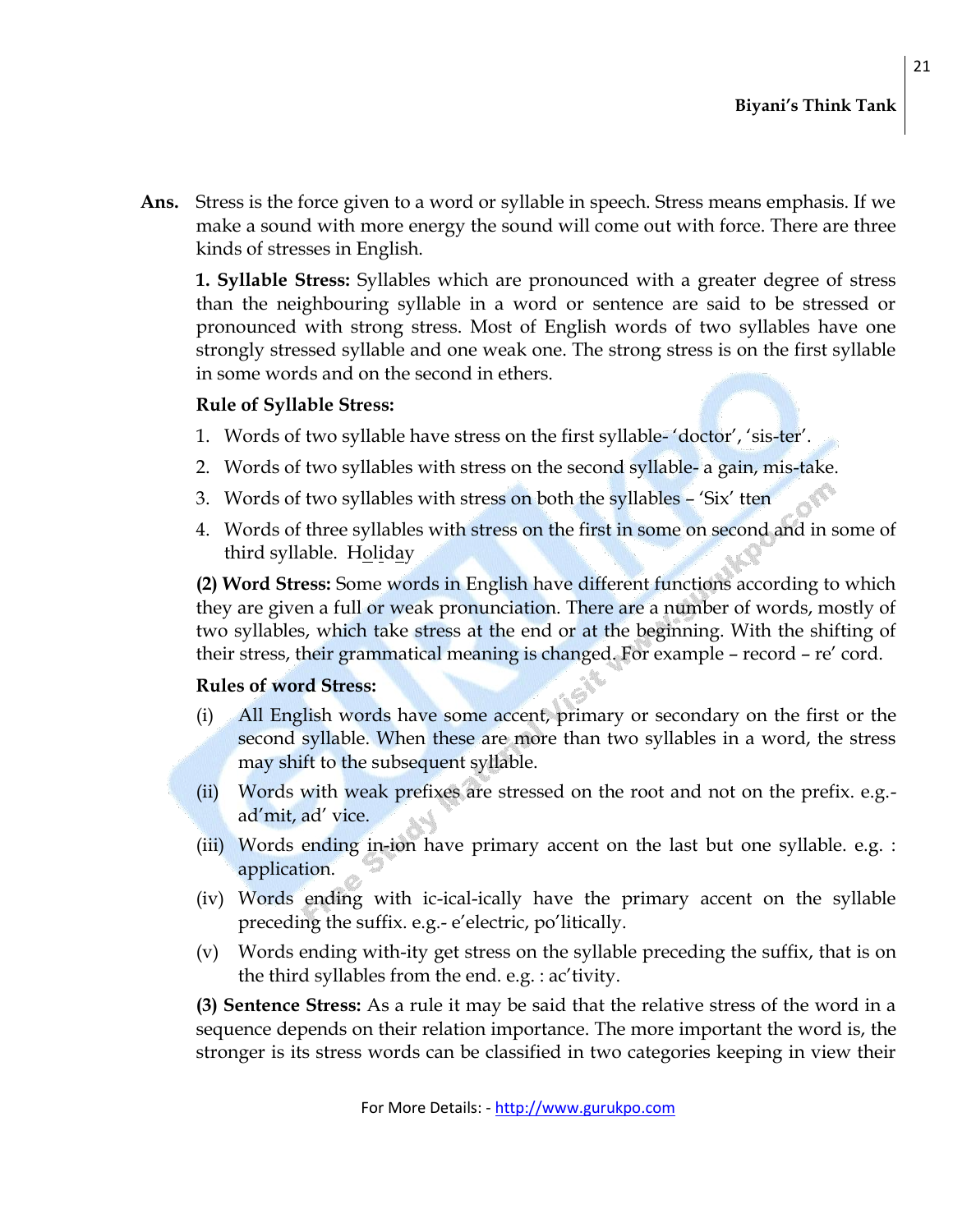function in a sentence. They are either content-lexical words or structural words. The content words are: nouns, demonstratives, adjectives, adverbs, main verbs and wh-question words. The structural words are articles, pronouns, auxiliary verbs, prepositions, connectives and link-words.

#### **Rules of Sentence Stress**

- (1) The words which give us picture or provide more of the information or new information get stress in a sentence. e.g. : I could 'hardly be'lieve my 'eyes.
- (2) The important point to remember is that the stressed syllables tend to appear at regular intervals of time. e.g. : I"m "looking for the basket.
- (3) In speech the stressed syllables are pronounced carefully and the unstressed ones are crowded together between the stressed syllables. e.g. : My 'boy will'<br>
'show you' 'where to' go.<br>
Words of more than one syllables are stressed.<br>
ain the classification 'show you' 'where to' go.
- (4) Words of more than one syllables are stressed.

#### **Q.4. Explain the classification of consonants.**

**Ans.** A consonant is defined as the sound in the production of which air has an impeded passage through the mouth or the air does not pass through the consonant may be defined as a sound in which the movement of air from the lungs, is obstructed as a result of narrowing a complete closure of the air passage.

#### **Classification of Consonants:**

| 1. According to place of obstruction:        |                       |
|----------------------------------------------|-----------------------|
| (a) Bi-labial                                | (b) Labio-dental      |
| (c) Dental                                   | (d) Alveolar          |
| (e) Palato Alveolar                          | (f) Palatal           |
| $(g)$ Velar                                  | (h) Glottal           |
| 2. According to the Nature of obstruction    |                       |
| (a) Plosives                                 | (b) Nasals            |
| (c) Fricatives                               | (d) Affricates        |
| (e) Lateral                                  | (f) Semi-vowels       |
| 3. According to the position of vocal-cords. |                       |
| (a) Voiced                                   | <sup>7</sup> oiceless |
|                                              |                       |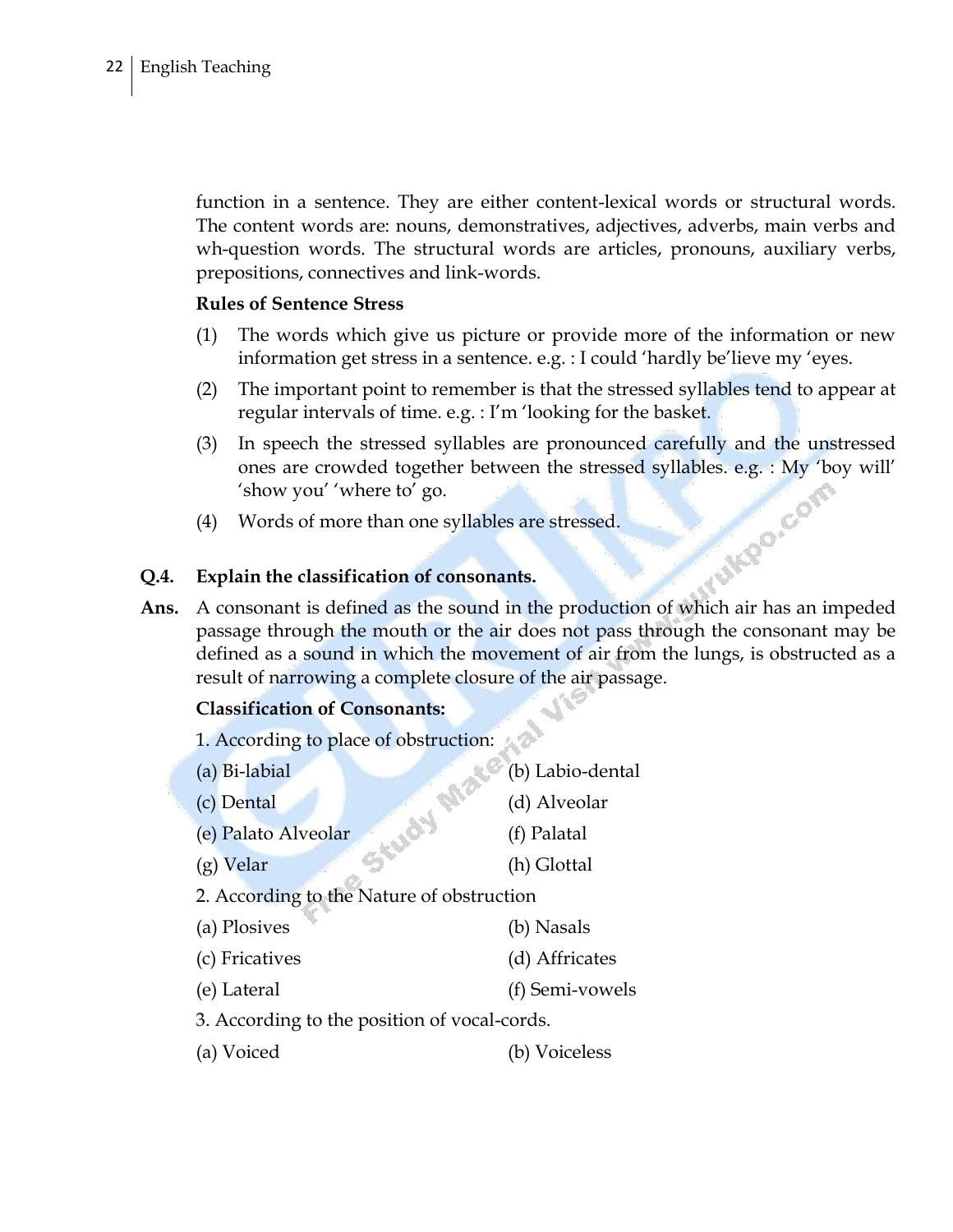(c) Consonant clusters

#### **Q.5. What is Dipthongs? Explain.**

- **Ans.** The word dipthong came from Greek and it means double sounds. A dipthong is defined as an independent vowel glide not containing with itself either a peak or a through of prominence. By vowel glide we mean that the speech organs start in the position of one vowel and move in the direction of another vowel. So it is a combination of two vowel sounds pronounced as a single syllable. Each sounds starts as one vowel sound and finishes on another. The whole glide acts like one of the long, simple, vowel. The first part of the dipthong is always spoken strongly that the second part of the dipthong. There are eight dipthongal sounds in English. They<br>can be divided in three classes.<br>1. Those which end in /o/<br>2. Those which end in /i/<br>3. Those which end in /o/<br>Closing dipthongs - ei, ai can be divided in three classes.
	- 1. Those which end in  $/\bigcup$
	- 2. Those which end in /i/
	- 3. Those which end in  $\frac{\partial}{\partial x}$

Closing dipthongs – ei, ai,  $\exists i$ ,  $\partial \bigcup$ , au

Centering dipthongs - I $\partial$ ,  $\cup \partial$ ,  $\epsilon \partial$ 

#### **Q.6. What is Intonation?**

- **Ans.** When we speak, the pitch of our voice keeps on rising and falling. The difference in the pitch creates difference in meaning some parts of our sentences are spoken at a high level pitch while others are spoken at a low level pitch. This rise and fall of pitch in voice is called Intonation. English speech shows two main tunes of Intonation.
	- (1) Tune I The Falling Tune
	- (2) Tune II The Rising Tune
	- (3) Tune III- The Falling- Rising Tune

#### **Q.7. What do you know about "Articles"? How many Articles are there?**

Ans. Articles : Articles are of two types: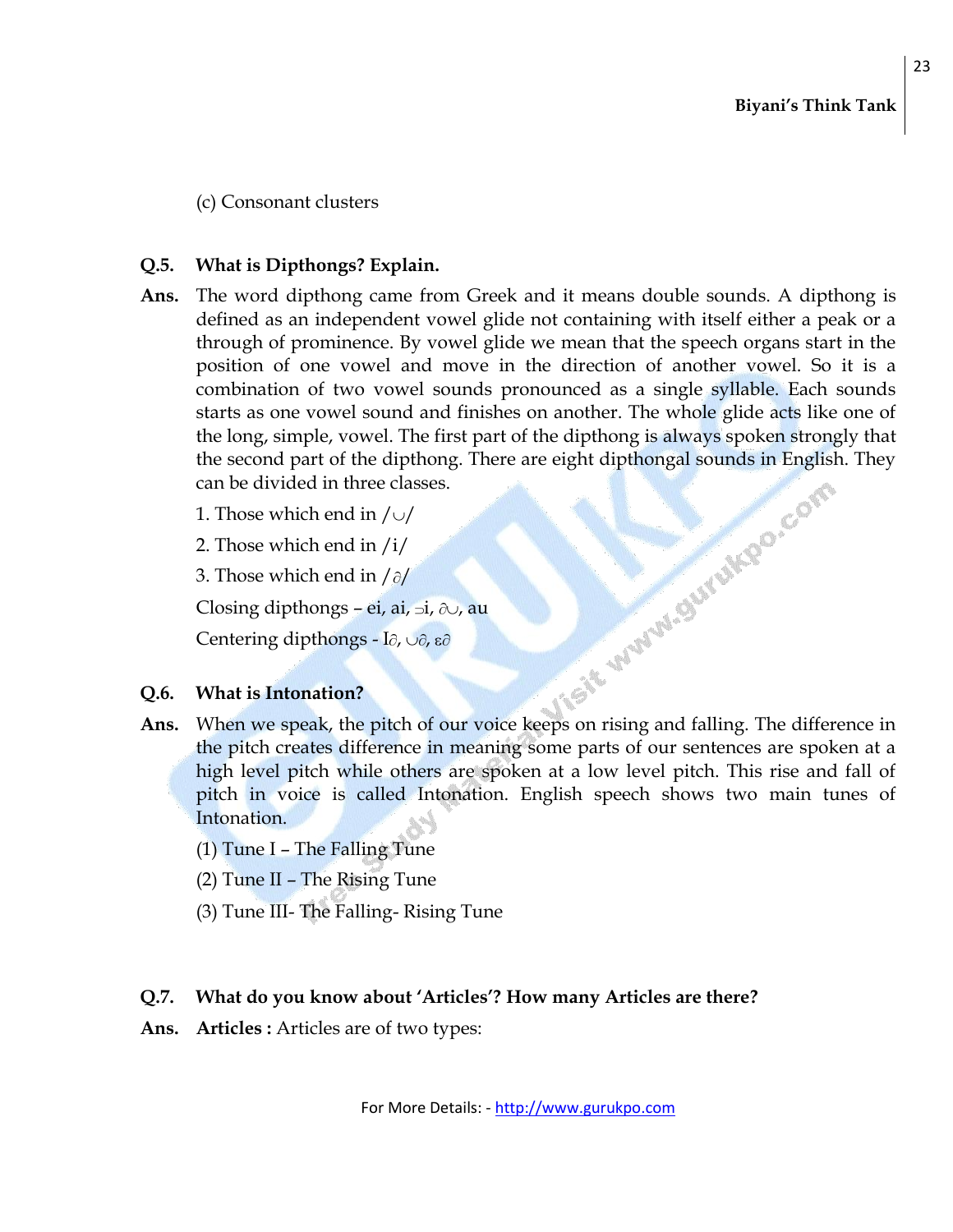#### 24 | English Teaching

**1. Indefinite Articles :** 'A' and 'An' are called indefinite articles as they describe the person or thing spoken of an indefinite.

**e.g.** : (1) He saw a tree. (any tree)

(2) He purchased a book. (any book)

**2. Definite Article :** "The" is called definite Article, because it points or describe some particular person or thing.

They are also called definite articles as they are used before definite nouns.

**e.g. :** (1) He saw the doctor (particular doctor)

#### **Rules of using "A"**

- 1. "A" is used before a word beginning with any consonant sound except silent "h". Ex:- A book, a tree.
- 2. When 'U' is pronounced as 'U' (pure U) Ex. A University, A Union.

#### **Rules of using "An"**

1. "An" is used before a word beginning with a vowel sound (a, e, i, o, u) and also pronounced like them.

**e.g. :** An American, an elephant

- 2. In these words in which 'h' is silent. Ex. -An hour, An honest man.
- 3. It is also used before those consonants which sound like a vowel. e.g.: An M.A., An  $L.L.B.$

#### **Rules of Using "The"**

- 1. "The" is used when we talk or write about a particular person or a thing or the one which are already referred to- Ex. The pen you want is out of stock.
- 2. With the name of rivers, seas, oceans, mountain ranges, gulf"s or group of islands. e.g. : The Red Sea.
- 3. Before the names of specific books or certain books. Ex. The Vedas, The Puranas.
- 4. When a singular noun is used to represent a whole class.

e.g. : (1) The cat loves comfort.

(2) The Rose is a beautiful flower.

5. It is used before common nouns, which are unique of their kind. e.g. : The Sun, The Earth.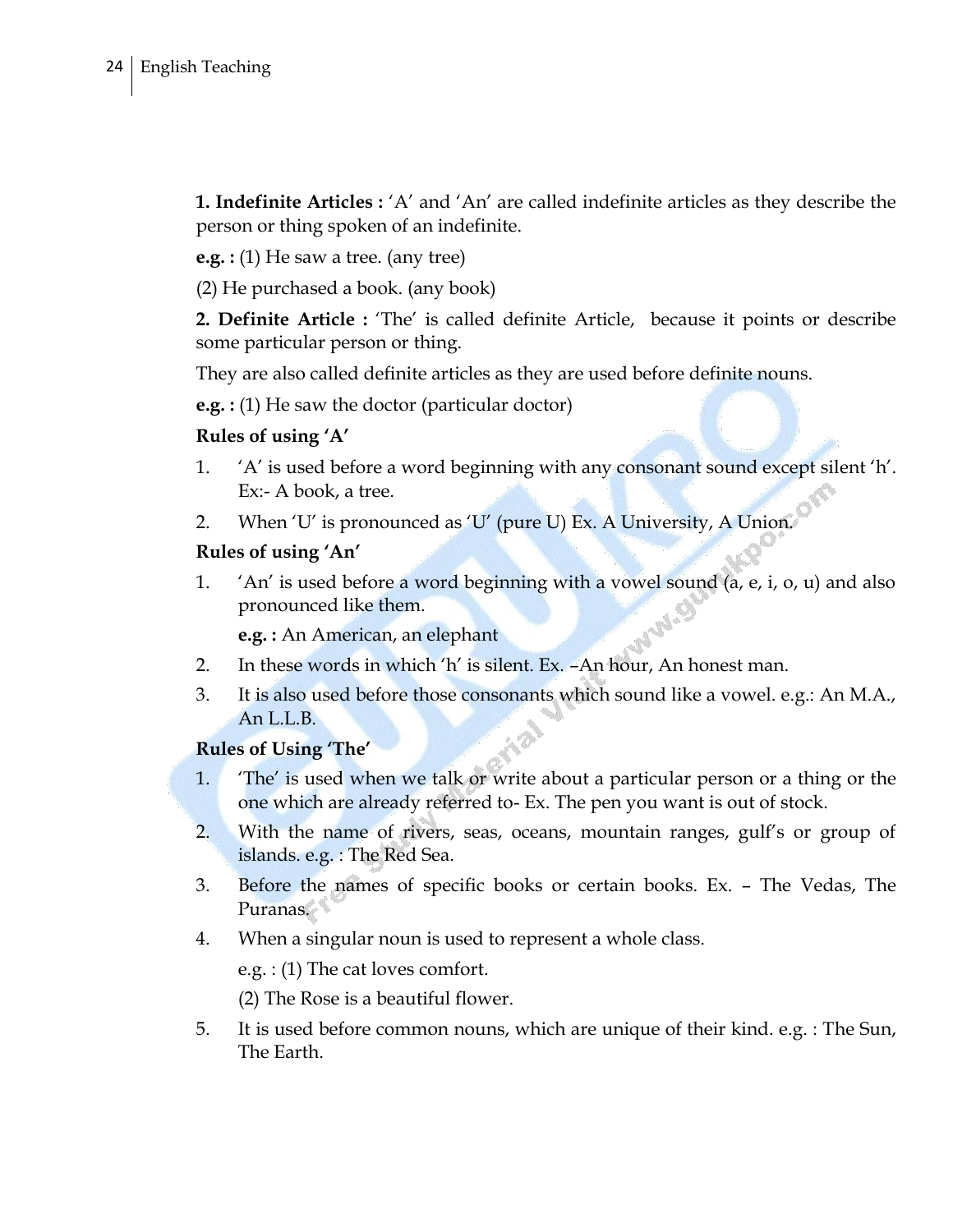- 6. Before a proper noun only when it is qualified by a defining objective clause. e.g. : The immortal Shakespeare, The great Caesar.
- 7. With Superlatives.
	- e.g. : The darkest cloud has a silver lining.
- 8. With ordinals

e.g. : She was the first girl to arrive at the party.

- 9. "The" is used before musical instruments. e.g. : He can play the guitar.
- e.g. : The rich are not always generous.
- 11. Before the name of communities. e.g. : The English, The Hindus
- 10. Before an adjective when the noun is understood.<br>
e.g. : The rich are not always generous.<br>
11. Before the name of communities.<br>
e.g. : The English, The Hindus<br>
12. Before famous trains, aeroplanes, or building<br>
e.g. : 12. Before famous trains, aeroplanes, or buildings e.g. : The pink city express, The Red Fort
- **Q.8. What is "Pronoun"? Classify them giving suitable examples.**
- **Ans. Pronouns:** The words that are used in place of nouns are called pronouns.

#### **Kinds of Pronouns:**

**1. Personal Pronouns :** The pronouns used for the names of persons, animals and things are called Personal Pronouns. They stand for the three persons- the first person, the second person and the third person.

(a) First Person

|                   | We   |
|-------------------|------|
| My<br>E           | Our  |
| Mine              | Ours |
| Me                | Us   |
| (b) Second Person |      |
| You               | You  |
| You               | Your |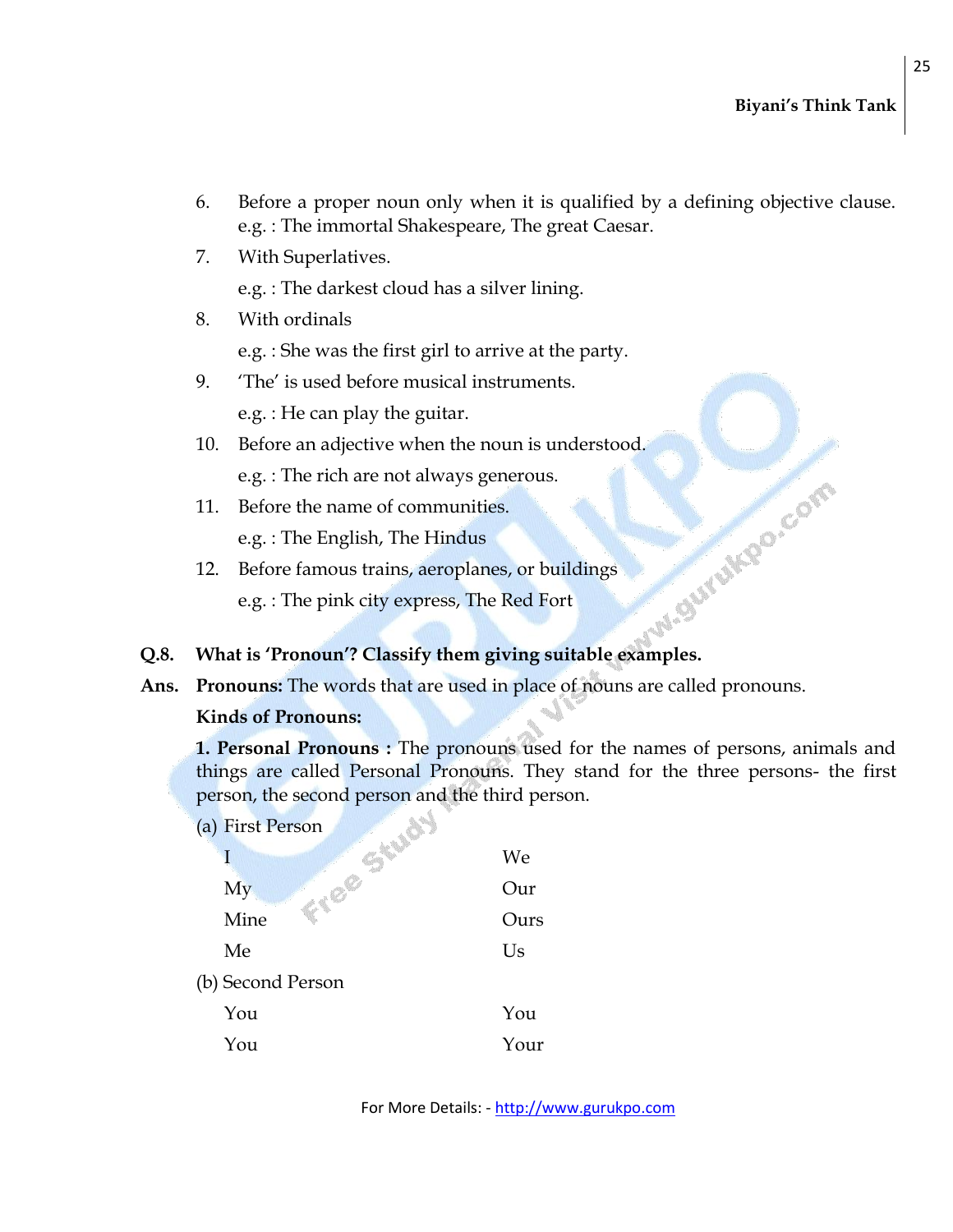| Your             | Yours         |
|------------------|---------------|
| (c) Third Person |               |
| She/He           | They          |
| Her/it           | Their         |
| <b>Hers</b>      | <b>Theirs</b> |
| Her              | Them          |

**2. Reflexive Pronoun :** Reflexive pronouns are: myself, himself, herself, yourself, itself, ourselves, themselves, etc.

When the subject and the object are the same person, myself, yourself, herself are used as objects of a verb. These are called Reflexive Pronouns.

**e.g. :** I wrote a letter **myself.**

In the above sentence, the word myself is used as the object of a verb.

**3. Emphasizing Pronouns :** When the self form of a personal pronoun is used just near the subject to show emphasis it is called emphasizing pronoun.

**e.g. :** I **myself** wrote a letter.

In the above sentence the word myself is used just near the subject (I) to show an emphasis.

**4. Demonstrative Pronoun :** The Pronouns used to point out the object or objects to which they refer are called Demonstrative Pronouns.

**e.g. :** 1. This is my dog.

2. That is my shirt.

In the above sentences the words dog, shirt are the objects and the words. This, That refer to these objects.

**5. Interrogative Pronouns :** Pronouns used for asking questions about persons or things are called Interrogative Pronouns.

**e.g. :** Who is your father?

In the above sentence the word who is used for asking questions and it refers to any person or thing.

**6. Relative Pronouns :** The word which joints two sentences and is used for the noun that goes before it is called Relative Pronouns.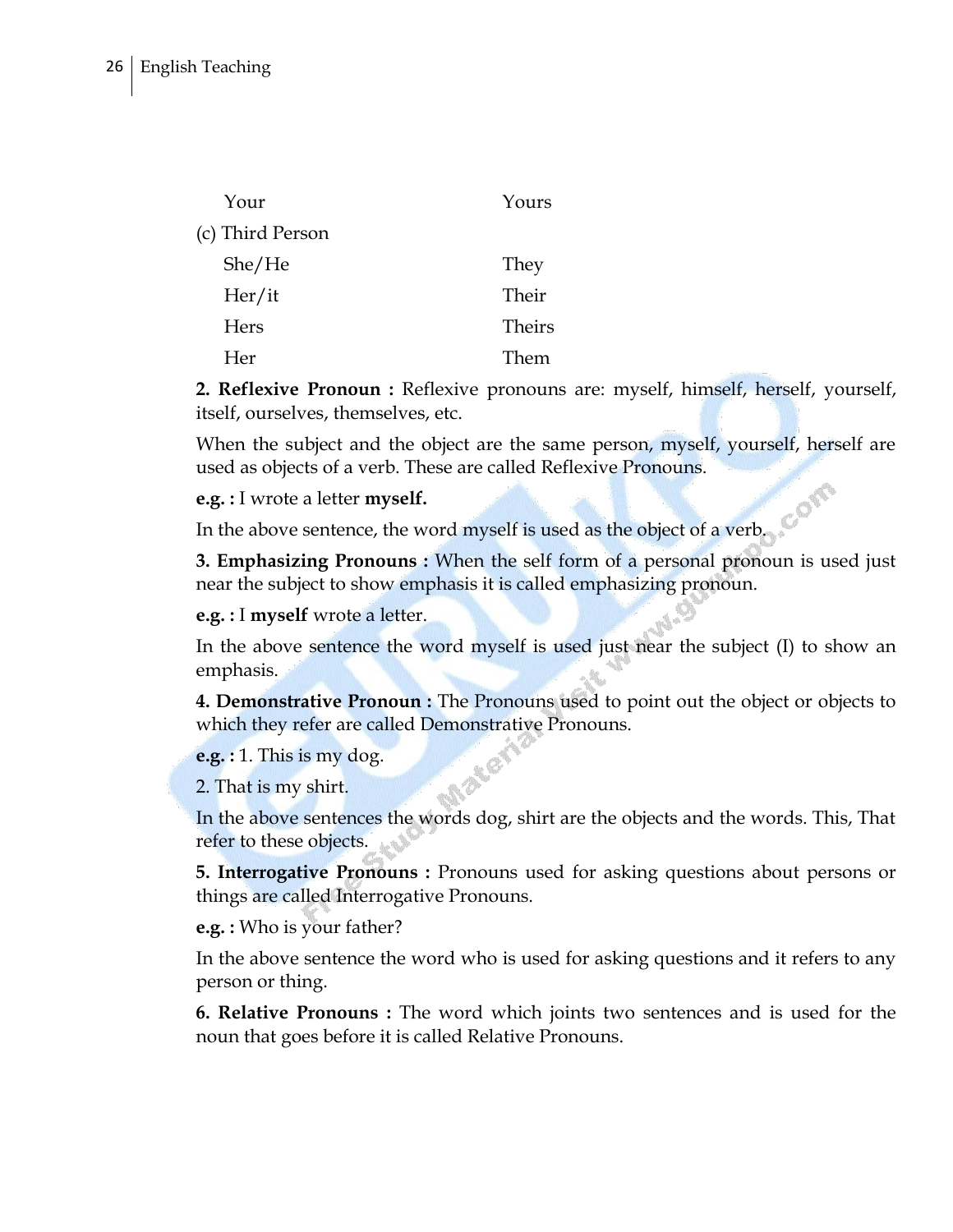**e.g. :** She is a singer whom everybody likes.

The word whom is used to join two sentences.

#### **Q.9. Write the names of three types of Questions.**

**Ans.** A question is a sentence which has a different word-order and requests information an answer, etc.

There are three types of questions-

(a) Yes- No Type questions

(b) Wh- Word type questions

(c) Question tag (tail Questions)

**(A) Yes- No Type Questions :** A Yes-No type questions is one the answer of which 'Yes'/ 'No'.<br> **e.g. : Q.1** Is your brother a teacher?<br> **Ans.** Yes, he is.<br> **(B) Wh-word Questions**<br> **e.g. : Q.1** Who teaches you English?<br>  $Yes'/No'.$ 

**e.g. : Q.1** Is your brother a teacher?

**Ans.** Yes, he is.

**(B) Wh-word Questions**

**e.g. : Q.1** Who teaches you English?

**Ans.** Dr. Sharma

**(c) Question tags :** It is generally used when we want the listener to confirm what we have said.

**e.g. :** Q Peter works hard, doesn't he?

#### **Q.10. What is an "Adjective"? What are its kinds? Give examples of each kind.**

**Ans.** An adjective is a word that describes a noun by telling us about its colour, size or other qualities.

**e.g. : blue** dresses, **beautiful** flower.

#### **Kinds of Adjective :**

- 1. Qualitative Adj: beautiful, lovely, wonderful, good, bad, wet, honest etc.
- 2. Demonstrative Adj: this, that, there, those.
- 3. Distributive Adj: each, every, either, neither.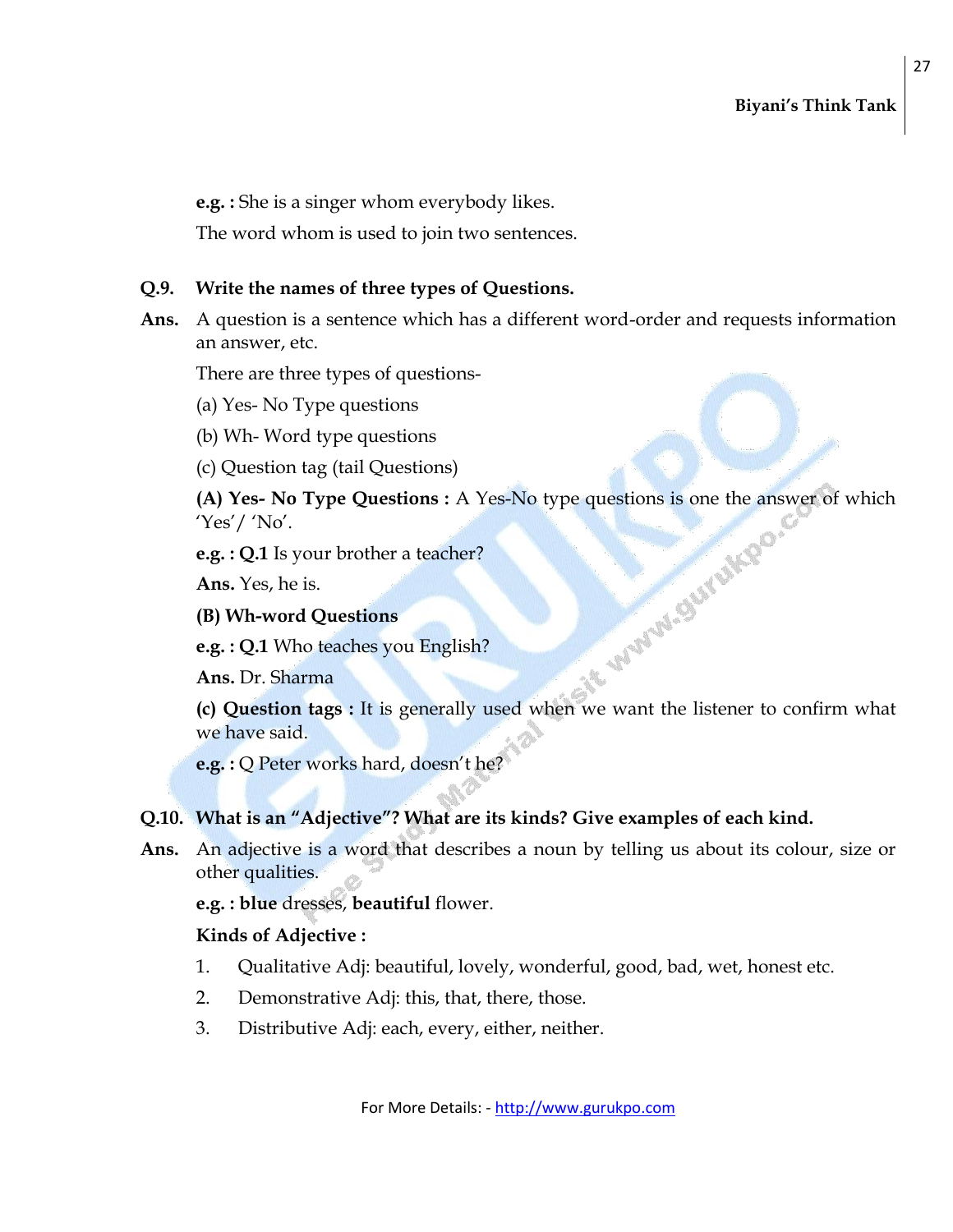- 4. Quantitative Adj: Some, any, no, few, many etc.
- 5. Interrogative Adj: which, what, whose
- 6. Possessive Adj: my, your, his, her, its, our, their.

#### **Q.11. Write the definition of an Adverb. Write the kinds of Adverb.**

**Ans.** An adverb is a word which modifies the meaning of a verb, an adjective or another Adverb.

#### **Kinds of Adverb :**

#### **1. Adverb of Manner:**

The child spoke clearly.

In the above sentence, the word clearly shows the manner in which the action is LITTLING O.C done.

#### **2. Adverb of Time:**

They get up early.

In the above sentence 'early' shows the time when the action is done.

#### **3. Adverb of Place:**

The bird flew away.

In the above sentence 'away' shows the places where the action is done.

#### **4. Adverb of Number/Frequency:**

He often comes to see me.

In the above sentence "often" tells us how often the action is done.

#### **5. Adverb of Degree:**

The horse ran very quickly.

In the above sentence, quickly adds to the meaning of the verb 'ran'.

#### **6. Interrogative Adverb:**

Why are you laughing?

In the above sentence why is adverb. It is used for asking questions.

**Q.11. What is reading? What are the aims of teaching reading? Explain the mechanics and methods of teaching reading.**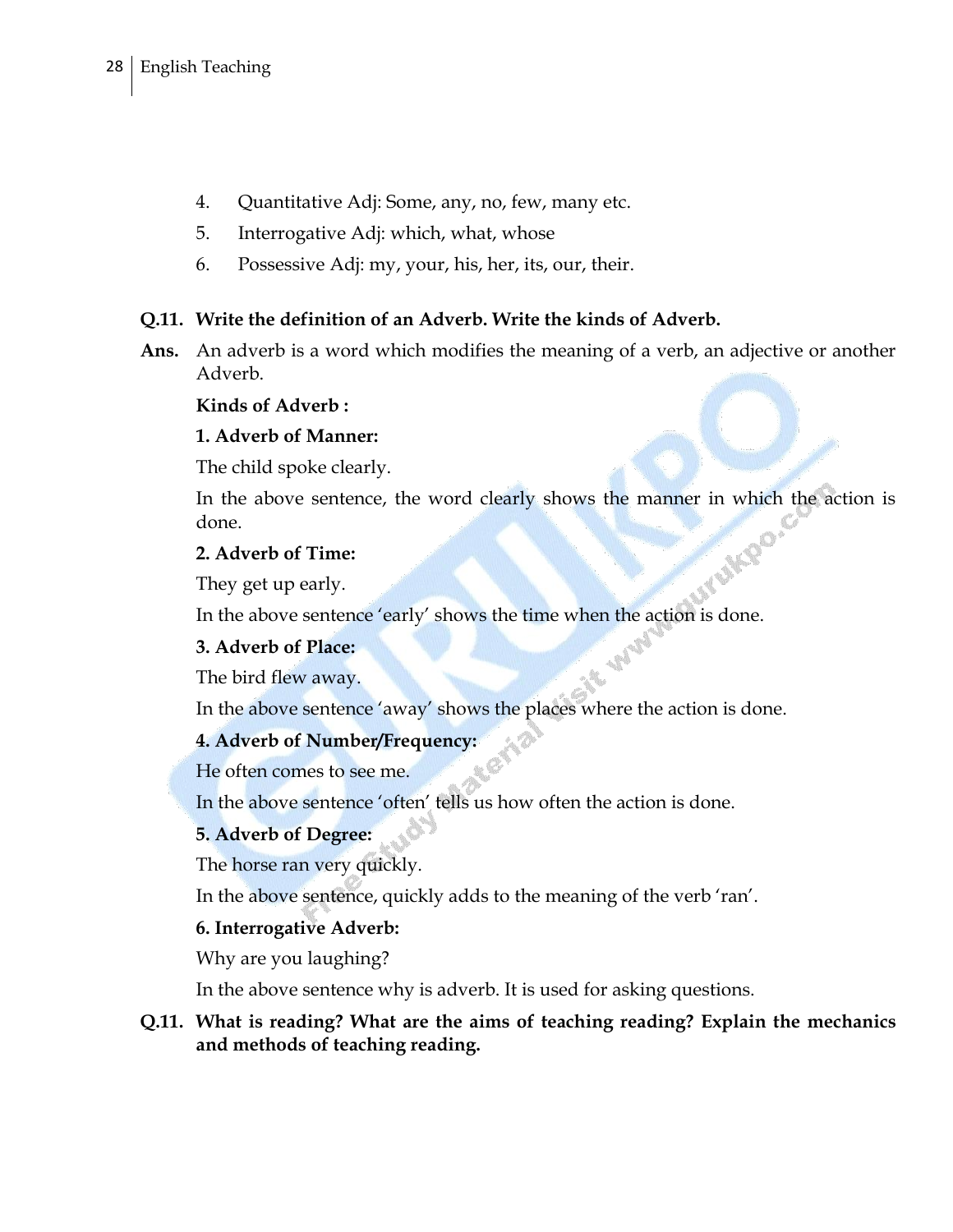Com

**Ans.** Reading is a process of looking at written or printed symbols, instantly, translating them into their oral symbols which are further associated with the objects, qualities or actions for which they stand. To read is to understand the meaning of written or printed words.

According to Bacon – "Reading make a full man".

#### **Aims of Teaching Reading:**

(1) To enable the pupils to acquire a proficiency in reading.

(2) To read with understanding.

(3) To recognise words.

(4) To read with correct pronunciation, accuracy, and fluency etc.

(5) To enable the pupils to take pleasure in reading.

**Mechanics of Teaching Reading :** Mechanics of reading include:

- (1) Acquisition of proper eye movement, which is form left to right in the case of English.
- (2) Acquisition of proper eye-span, that is taking in a few words at a time.
- (3) Ability in a few words at a time.
- (4) Ability to associate meaning with the translated stream of sounds.

**Methods of Teaching Reading :** There are five methods of Teaching Reading.

**(1) The alphabetic Method:** In this method the students are taught the alphabets A, B, C of the language. Later the students learn words by combining the alphabets.

#### **Criticism:**

- (a) It is a dull and boring method because the students are learning the alphabets A, B, C etc which are meaningless.
- (b) It is said that the sound of various letters does not indicate the correct pronunciation of those sounds and letters.
- (c) It is not a good method because it is lengthy and tedious.

**(2) The Phonic Method:** It is a method of teaching reading in which each word is broken up into basic speech sounds. It really facilitates reading. Here the students are taught the different sounds first. They learn the alphabets afterwords.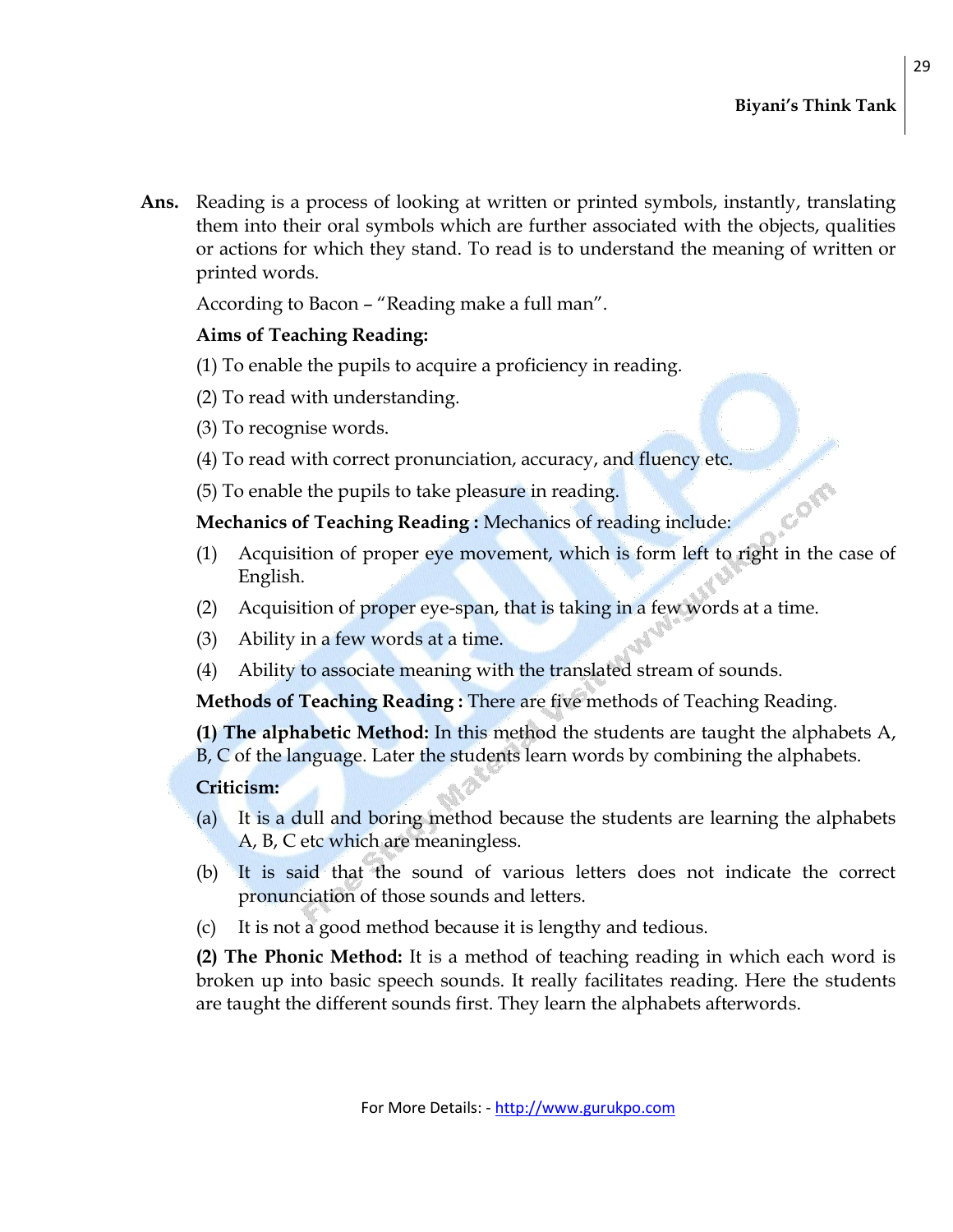**Criticism:** It is difficult rather impossible to pronounce the consonants without the aid of the vowels and so it shall be difficult to have an idea of the pure sound of the consonants.

**(3) The word Method:** It is called word method because the unit of teaching is a word. Moreover, pictures are also with the words. the students look at the picture and they say whatever they see. This is also called "Look and Say" method.

**Criticism:** This method does not help students to develop the power to recognise the words independently and correctly.

**(4) The Phrase Method:** This method is based on the theory that phrases are of a greater interest to children than the words. It also lays greater stress on the meaning of the phrases. This method cannot be used for all types of children. Because the weak students can hardly pick up one word at a time. They find it hard to learn two or three words at a time.

**(5) The Sentence Method:** In this method, the unit of teaching is a sentence. The students learn words and alphabets afterwards this method cannot be used for all types of children. The reason is that average child cannot pick up one complete sentence at a time. This method can be used only in that case when the children are exceptionally good.<br>
(6) Story method<br>
(7) Eye-Span exceptionally good.

**(6) Story method** 

**(7) Eye-Span**

- **Q.12. What do you mean by Intensive and Extensive Reading? What are the aims and steps of Intensive and Extensive Reading? Write Advantages and Limitations also.**
- **Ans. Intensive Reading:** Intensive Reading means the detailed study of the prescribed prose text. Intensive Reading requires concentration on the subject-matter. The reader concentrates on the content, grammar, words phrases and sentence structure of the given passage.

**Aims:** 

- (1) To promote a deeper knowledge of the language subject-matter and power of expression.
- (2) To enable the pupils to understand speak and write English language correctly.
- (3) To develop habit of thinking in English among the students.

**Steps:**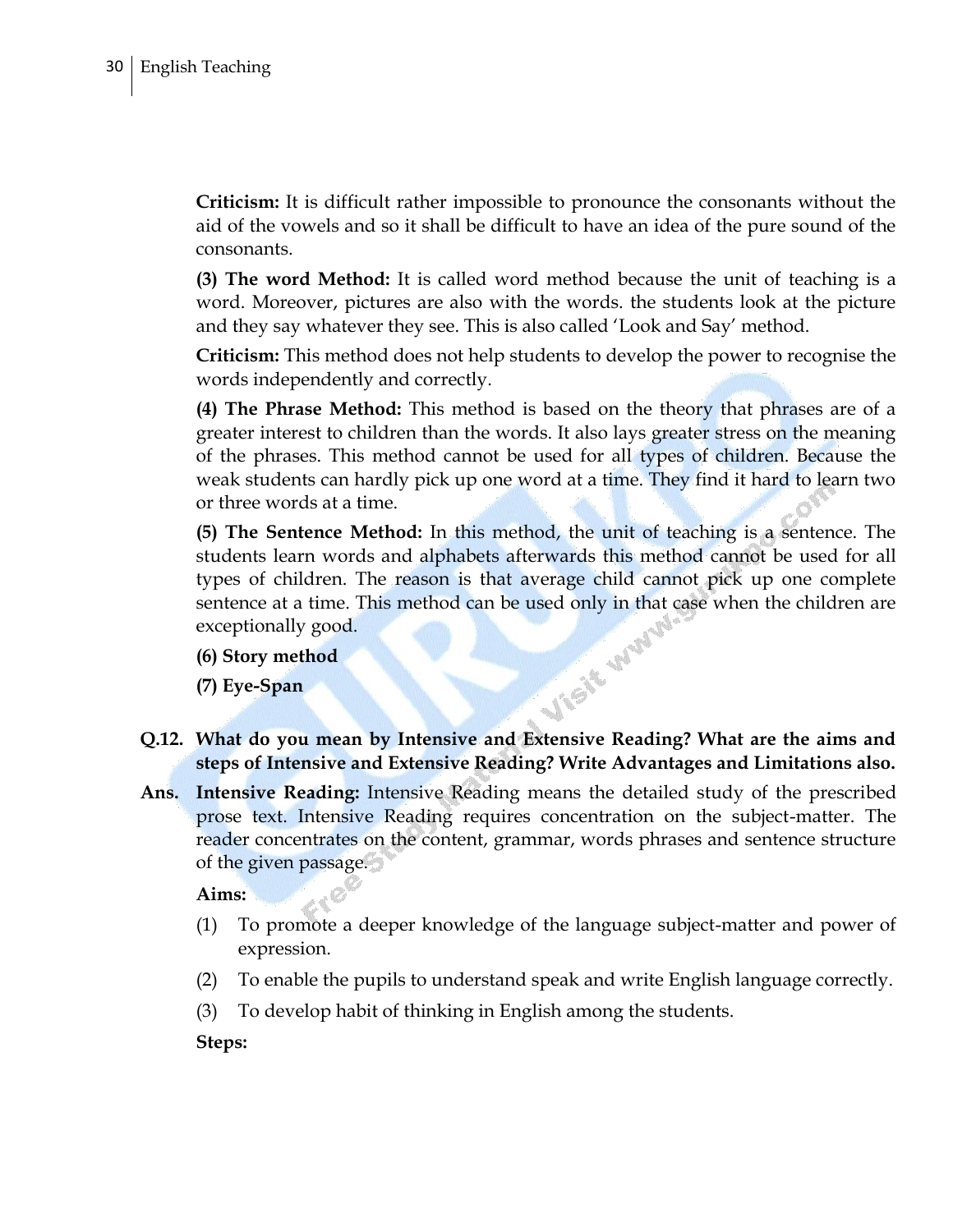**I. Introduction:** The teacher gives an introductory talk and familiarize the pupils with the subject-matter and sometimes the teacher asks certain questions based on their previous knowledge.

**II. Model Reading:** The teacher reads a paragraphs deliberately at a normal speed with prefer pronunciation, intonation and stress. The students lists carefully.

**III. Pupil"s reading:** The students are asked to read the paragraphs already read by the teacher. The teacher corrects the mistakes by giving individual and collective drill.

**IV. Explanations:** The teacher explains the words, phrases and sentences, etc.

**V. Recapitulation:** In the end, the entire passage is revised. The teacher asks certain questions and the students answer them.

#### **Advantage of Intensive Reading:**

- (1) It increases the vocabulary of the pupils.
- (2) It improves the power of expression of the students.
- (2) It improves the power of expression of the students.<br>
(3) The grammar can also be taught to the pupils during the course of intensive reading.

#### **Limitations:**

(1) It does not provide joy and interest to the pupils.

(2) It lays great emphasis on the anatomy of the language.

**Extensive Reading:** It is a means of concentrating upon pupils mind the subjectmatter. In Extensive Reading the pupils read without the help of the teacher, independently and quickly understanding the subject-matter.

#### **Aims:**

- (1) To develop a taste for reading books among the pupils.
- (2) To enable the pupils to learn more vocabulary and gain more knowledge.

#### **Steps:**

**I. Introduction:** The teacher should give an introductory talk on the topic to read.

**II. Silent Reading by pupils:** The teacher should fix the length of the unit according to the pupil"s ability to read and understand the subject-matter.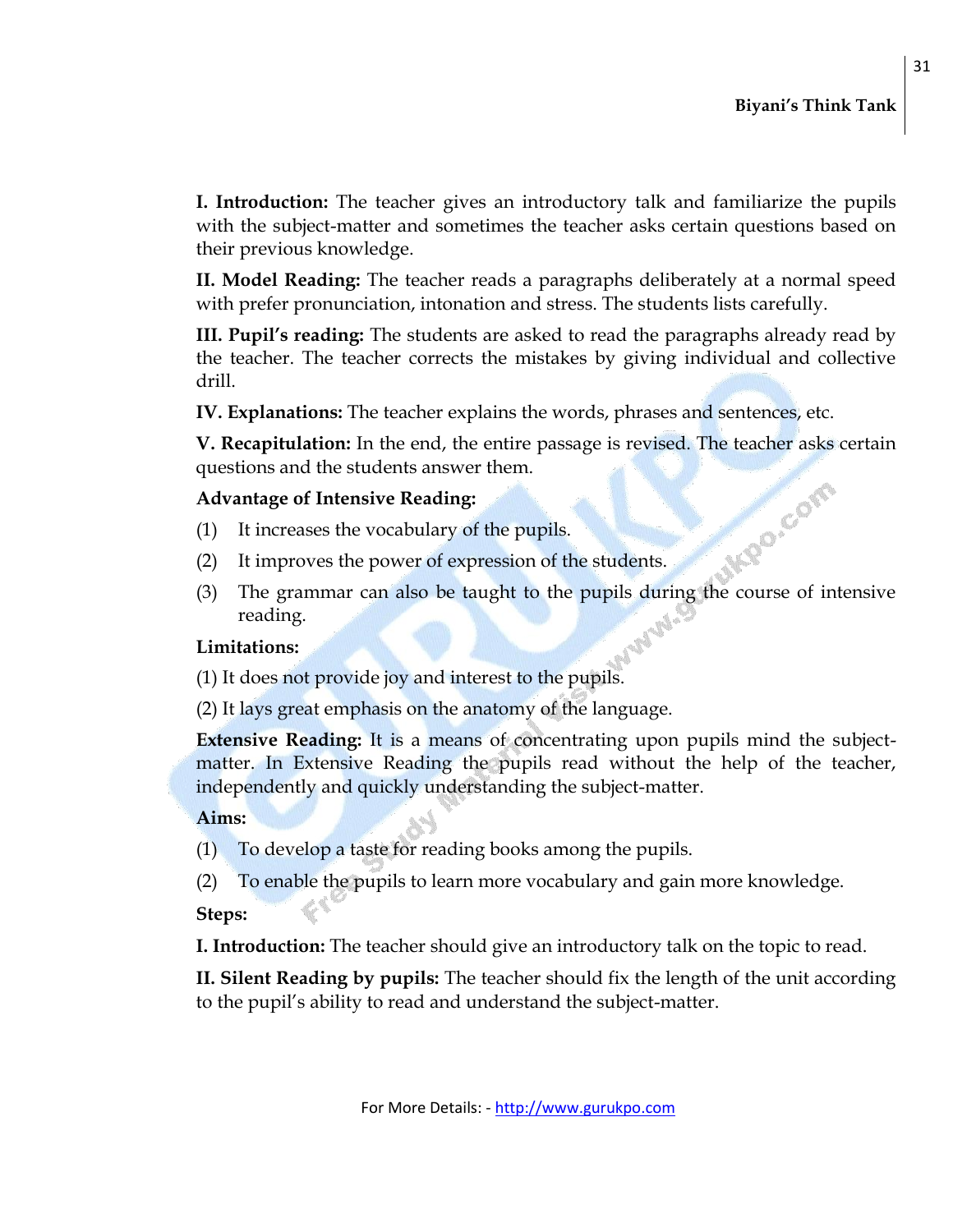**III. Questioning:** After silent reading is done by pupils, the teacher should ask a few questions to test whether the pupils have understood the matter.

**IV. Recapitulation:** In the end, the teacher can ask general questions with the help of various form of questions to test their comprehension.

#### **Advantages:**

- (1) It develops the habit of self reading among the students.
- (2) By extensive reading pupil"s knowledge about the literature, culture, History etc. increases vastly.

#### **Disadvantages:**

- (1) Words, phrases and expressions, etc are not studied in detail, during the course of extensive reading.
- (2) The pupils are only able to understand the common words already known to them and not the difficult ones and their use.

#### **Q.13. What is Silent Reading? What are the aims of Silent Reading? Write advantages and Limitations of Silent Reading.**

**Ans.** While doing silent reading the students should concentrate their attention in understanding the subject matter. It means that reading should be silent without disturbance from any quarter.

#### **Aims:**

- (1) To enable the pupils to comprehend the meaning rapidly of what they are reading.
- (2) To get ample pleasure and profit from reading.
- (3) To create a desire for independent reading among the students.
- (4) To enable the pupils to read with interest and to supplement their knowledge by gathering new informations.

#### **Advantages:**

(1) Obviously the speed in silent reading is more than in the case of reading aloud. So it saves time and energy.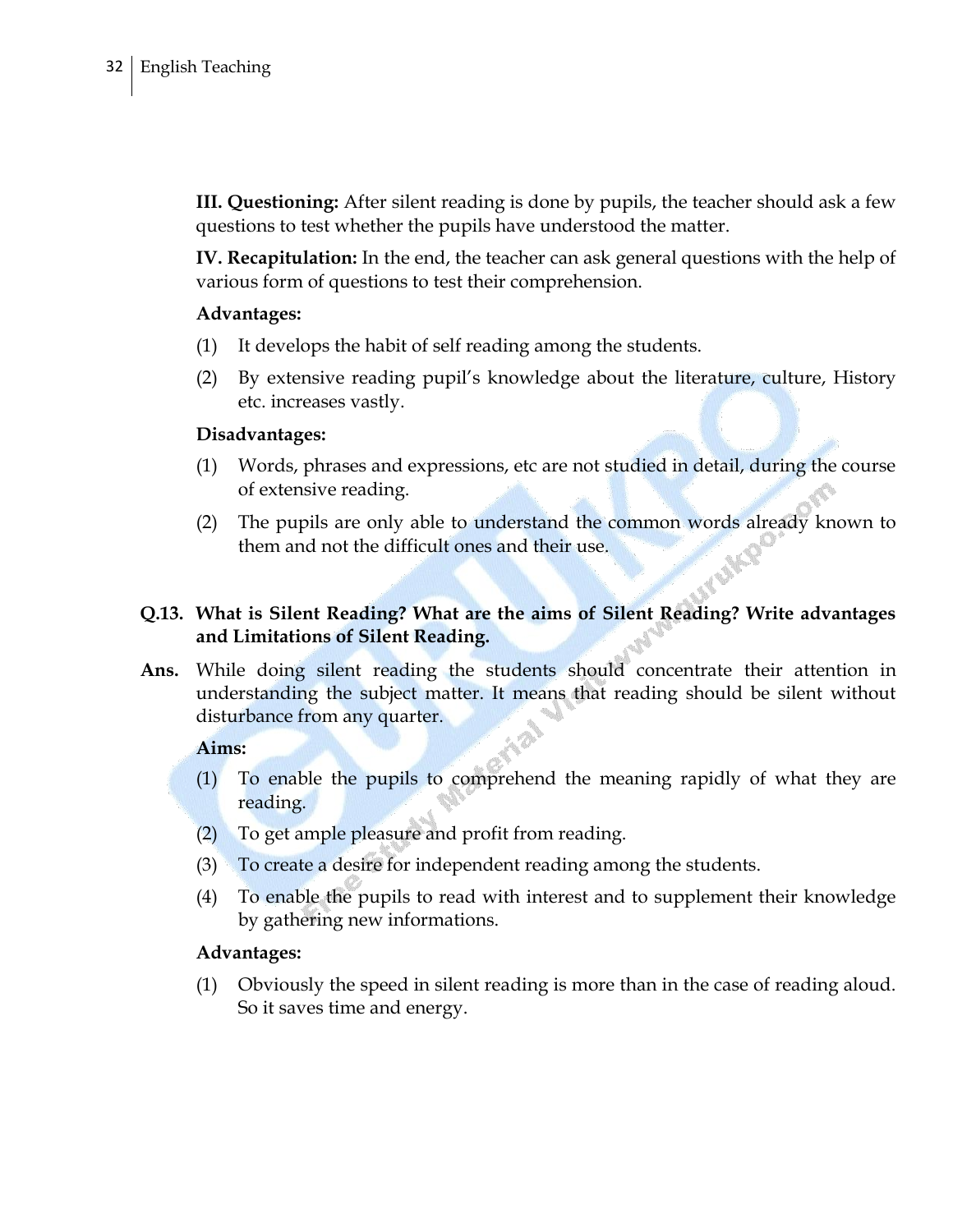- (2) It improves the recognition of words and the pupils learn to respond to these words which have been already learnt by them in oral Reading.
- (3) It helps to create a taste for independent reading.
- (4) It is helpful in gaining fresh information and knowledge.
- (5) It helps in developing aesthetic sense and a critical outlook among the pupils.

#### **Limitations:**

- (1) The students of the Primary classes cannot be expected to read silently without the help of the teacher.
- (2) The teacher cannot easily find out whether the students are actually reading and with proper concentration of mind.

#### **Q.14. What is Oral Reading? What are the qualities of Oral Reading? Write advantages and disadvantages of Oral Reading.**

**Ans.** Every pupil must develop the ability to read aloud properly. It gives the pupil a sense of pleasure. At the early stage, more attention should be paid to reading aloud.

#### **Qualities of Good Oral Reading:**

- (1) The pupil should read clearly fluently and properly.
- (2) The pupil should have a sufficient knowledge of intonation and modulation.
- (3) The pupil should read with correct pronunciation and proper facial expressions.
- (4) Reading should be slow and distinct and should be audible to every student of the class.

#### **Advantages of Oral Reading:**

- (1) The teacher can pay individual attention to the pupils and can easily find out their mistakes.
- (2) Oral reading helps in developing self-confidence among the students.
- (3) It gives an ample practice to the pupils to express himself properly in spoken English.
- (4) It is very helpful at the preliminary stage and also provides self satisfaction to the pupils.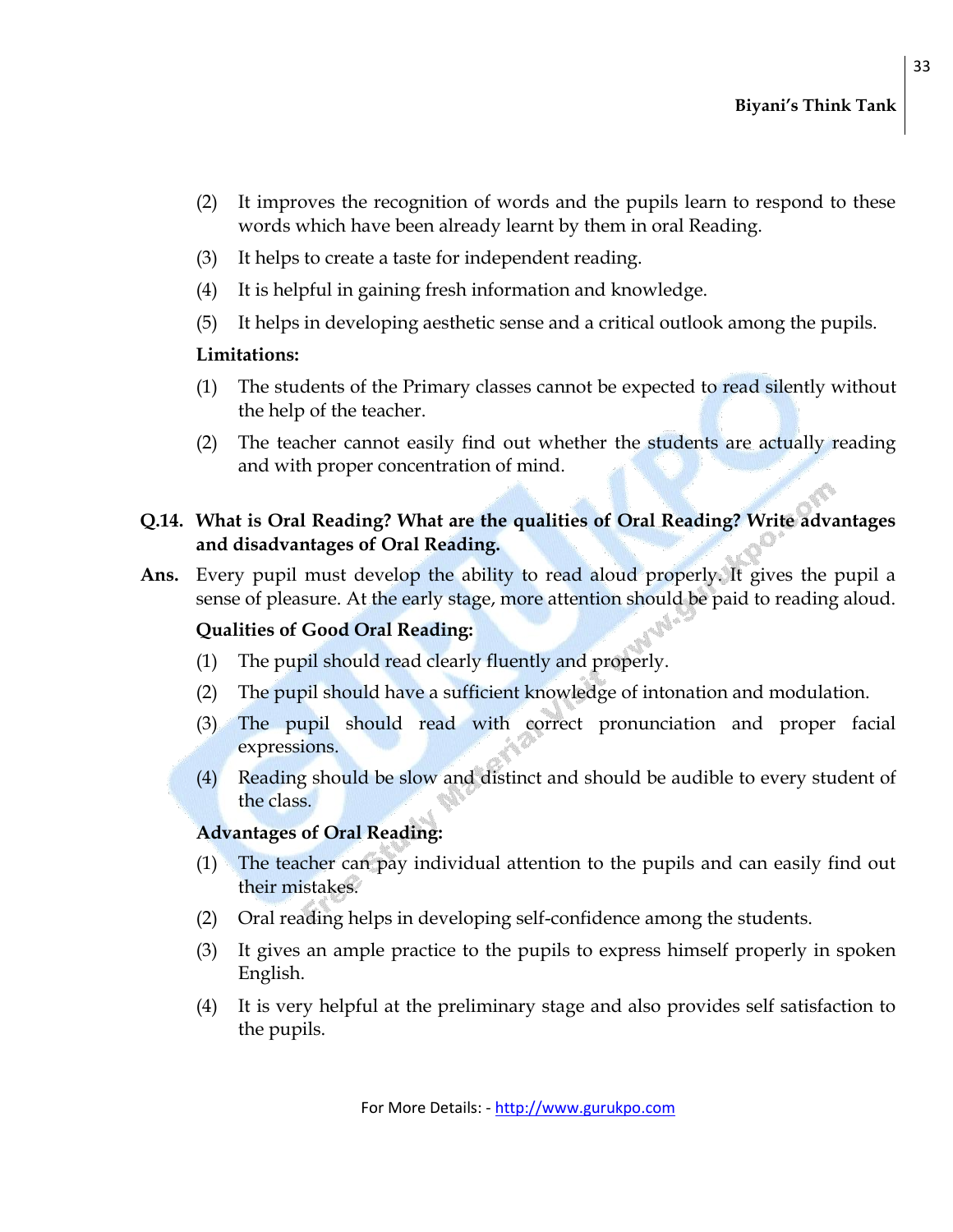(5) It develops a sense of appreciation.

#### **Disadvantages:**

- (1) Oral reading obstructs understanding because attention is paid only on uttering of the sounds.
- (2) Other pupils generally do not show interest in hearing while one of them is reading aloud in the class.
- (3) Generally the reader does not take interest and read the sentences without understanding the meaning they convey.
- (4) It is often parrot reading because the attention of the child is focused on correctly reading aloud with correct pronunciation.

#### **Q.15. What do you know about Skimming and Scanning?**

Com **Ans. Skimming:** Skimming is used to quickly identify the main ideas of a text. When you read the newspaper, you're probably not reading it word-by-word, instead you're scanning the text. Skimming is done at a speed three to four times faster than normal reading. People often skim when they have lots of material to read in a limited amount of time. Use skimming when you want to see if an article may be of interest in your research.

**Scanning:** Scanning is a technique you often use when looking up a word in the telephone book or dictionary. You search for keywords or ideas. In most cases, you know what you"re looking for, so you"re concentrating on finding a particular answer. Scanning involves moving your eyes quickly down the page seeking specific words and phrases. Scanning is also used when you first find a resource to determine whether it will answer your questions. Once you've scanned the document, you might go back and scan it.

When scanning, look for the author's use of organizers such as numbers, letters, steps, or the words, first, second, or next. Look for words that are bold faced, italics, or in or different font size, style, or color.

#### **Q.16. What do you mean by Writing? Describe dialogue writing.**

**Ans. Writing:** It is a means of preserving the knowledge which the pupil gained or the judgements he has formed. A command over writing or written composition helps in better communication.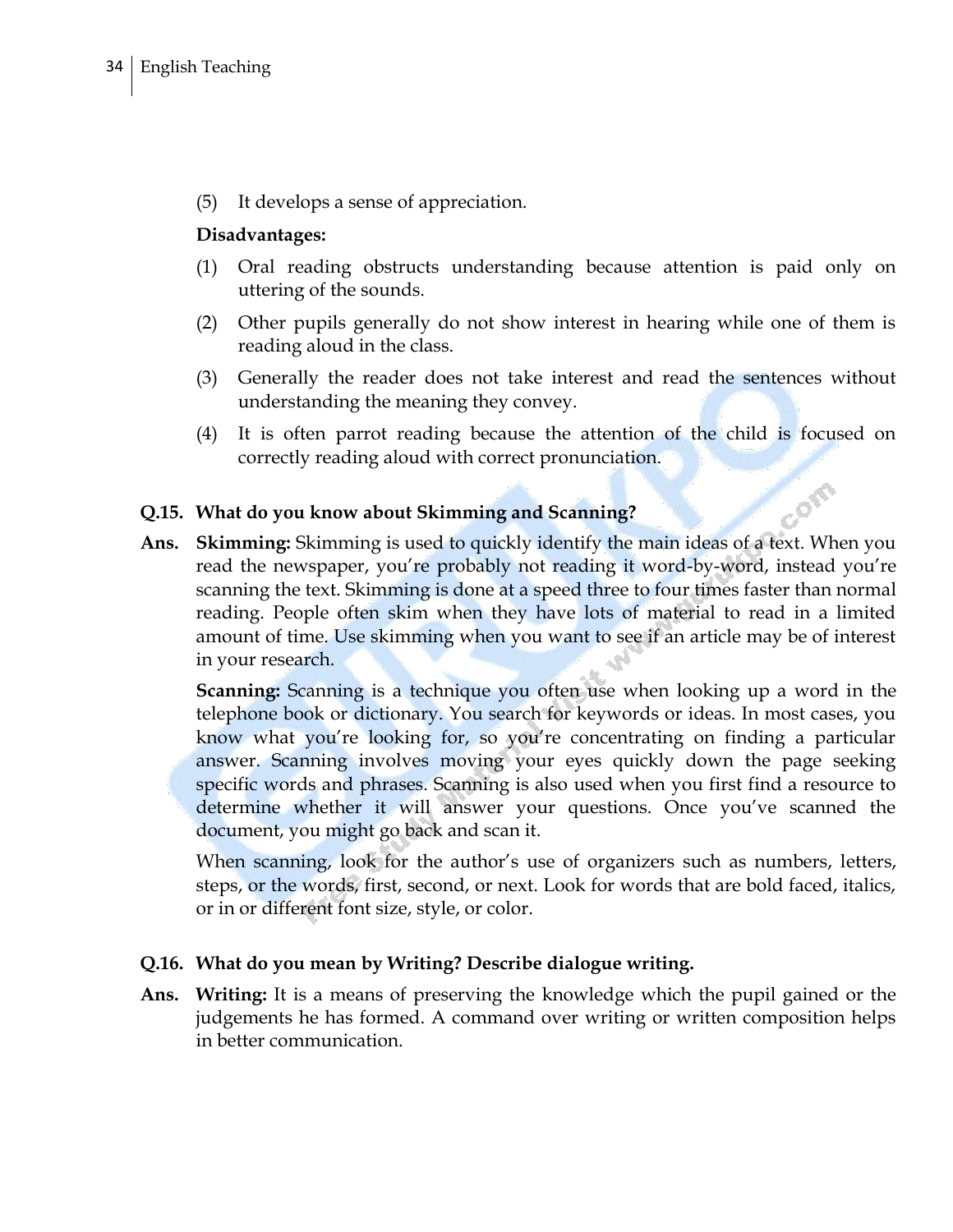**Dialogue Writing:** Dialogue is a conversation between two or more persons. It is a language of everyday speech unlike that of books. Dialogues are lively, simple, short and informal.

Dialogue writing helps in developing imaginative and creative power of students because they have to imagine a complete situation. It helps in learning the language that they can use in day to day practical life. It also helps in learning the language that they can use in day to day practical life. It also helps in learning the use of exclamation, pause, comma and other signs of punctuation while writing.

#### **Characteristics of a Dialogue:**

**(a) Conversational Language:** One should not indulge in introducing long idiomatic quotations and phrases in dialogues, but if idioms etc are used, they should be simple and expressive.

**(b) Liveliness:** Dialogues should be lively. Gestures and movements of the speaker make the talk lively and interesting sometimes. Sometimes there can be interuptions and jerks in the dialogue which make it lively.

**(c) Naturalness:** Dialogues should appear to be natural. The participants should not turn out to be mere talking machines.<br>Method of Dialogue Weither turn out to be mere talking machines.

#### **Method of Dialogue-Writing:**

- 1. Carefully think over the subject given, and note down briefly the arguments or opinions about it which might reasonably be expressed by the imaginery persons who are supposed to be talking.
- 2. Arrange these ideas in some logical order, so that one will arise naturally from another in the course of the conversation.
- 3. Try to imagine what would be the way in which each character in the dialogue would express his views. To do this, you must have in your mind a clear idea of the imaginary persons taking part in the conversation, so as to make them speak in character.
- 4. Keep in mind-that your dialogue, when completed, should read like a real, spontaneous conversation. So try to make your imaginary characters talk in an easy, familiar and natural manner. Avoid stilted and bookish phrases. Try to remember how real people talk in friendly conversation, and reproduce that conversational style as well as you can.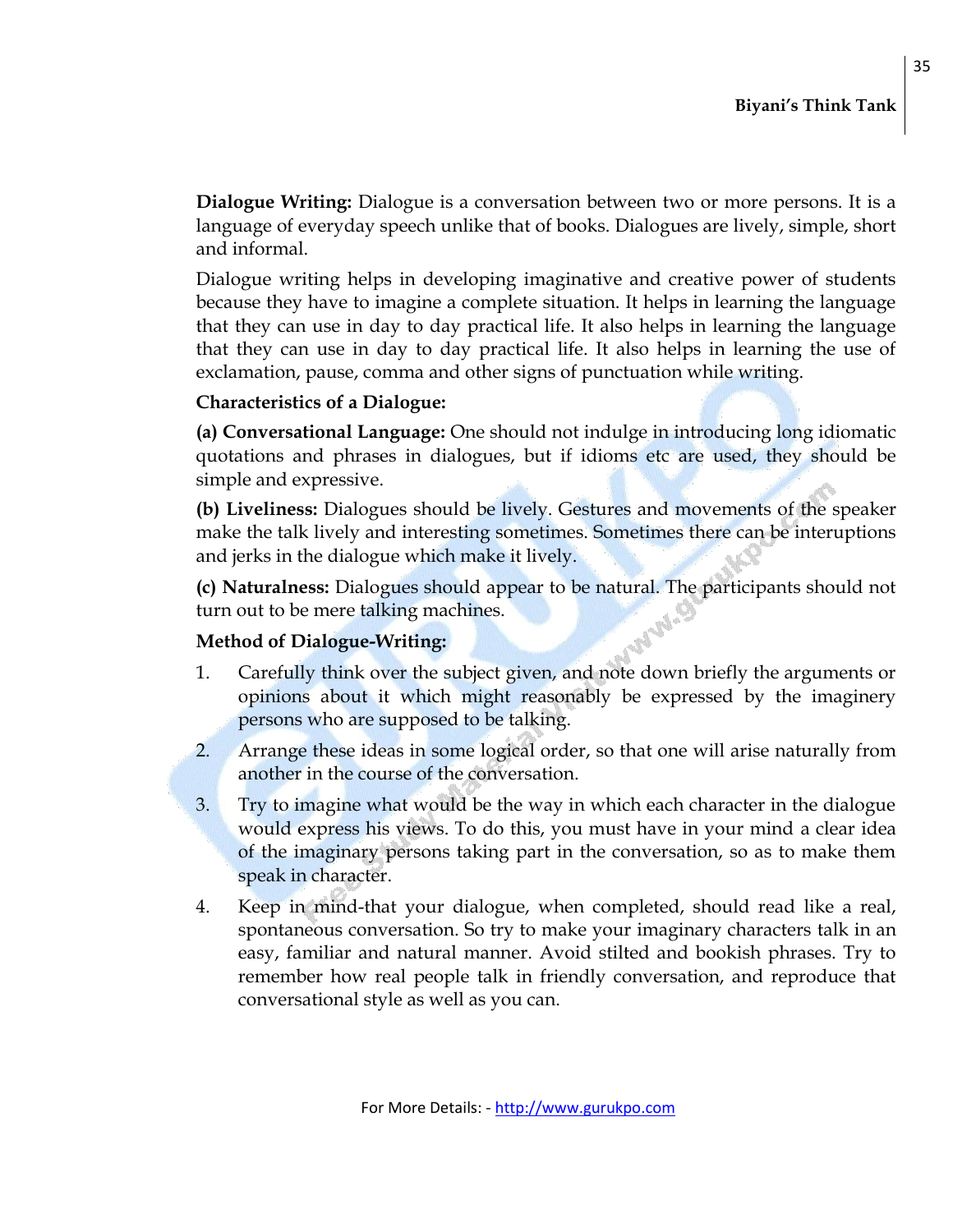#### **Q.17. Write a dialogue between a passenger and a ticket collector at the railway station.**

#### **Ans. Ticket Collector:**

Good morning, sir. What can I do for you?

**Passenger-** Yes, please. I want to go to Agra.

**Ticket Collector-** By which train, Sir?

**Passenger-** How many times are there to Agra.

**Ticket Collector-** There are five trains to Agra.

**Passenger-** Is there a day train?

**Ticket Collector-** Yes, sir. The Taj Express will go to Agra 3 P.M. You can go by it.

**Passenger-** Can you give me a ticket for this train?

**Ticket Collector-** Yes, Sir. Here is your ticket. Please give me Rs.<br>90/-<br>**Passenger-** Yes, Sir. Here is money. Thank you.<br>**Ticket Collector-** You are welcome. 90/-

**Passenger-** Yes, Sir. Here is money. Thank you.

**Ticket Collector-** You are welcome.

# **Q.18.** Write a letter to your mother about your life in the hostel.<br>Ans.<br>My Dear M

**Ans.** 

Govt. Hostel, Sri Ganganagar January 17, 2008

#### My Dear Mother,

I am happy to receive your letter. It is full of love for me. I am sorry for not replying you soon because I was busy with my study. You asked me about my hostel life.

The hostel building is very grand. It has many big halls. Four students live in each of them. There are all facilities. This hostel building is near our school building. Our warden is very strict person. He loves the students and cares them very much. He inspires us to study more. My friends are also good and disciplined. We get up early and take exercise. We are given a rice breakfast. I like the life here.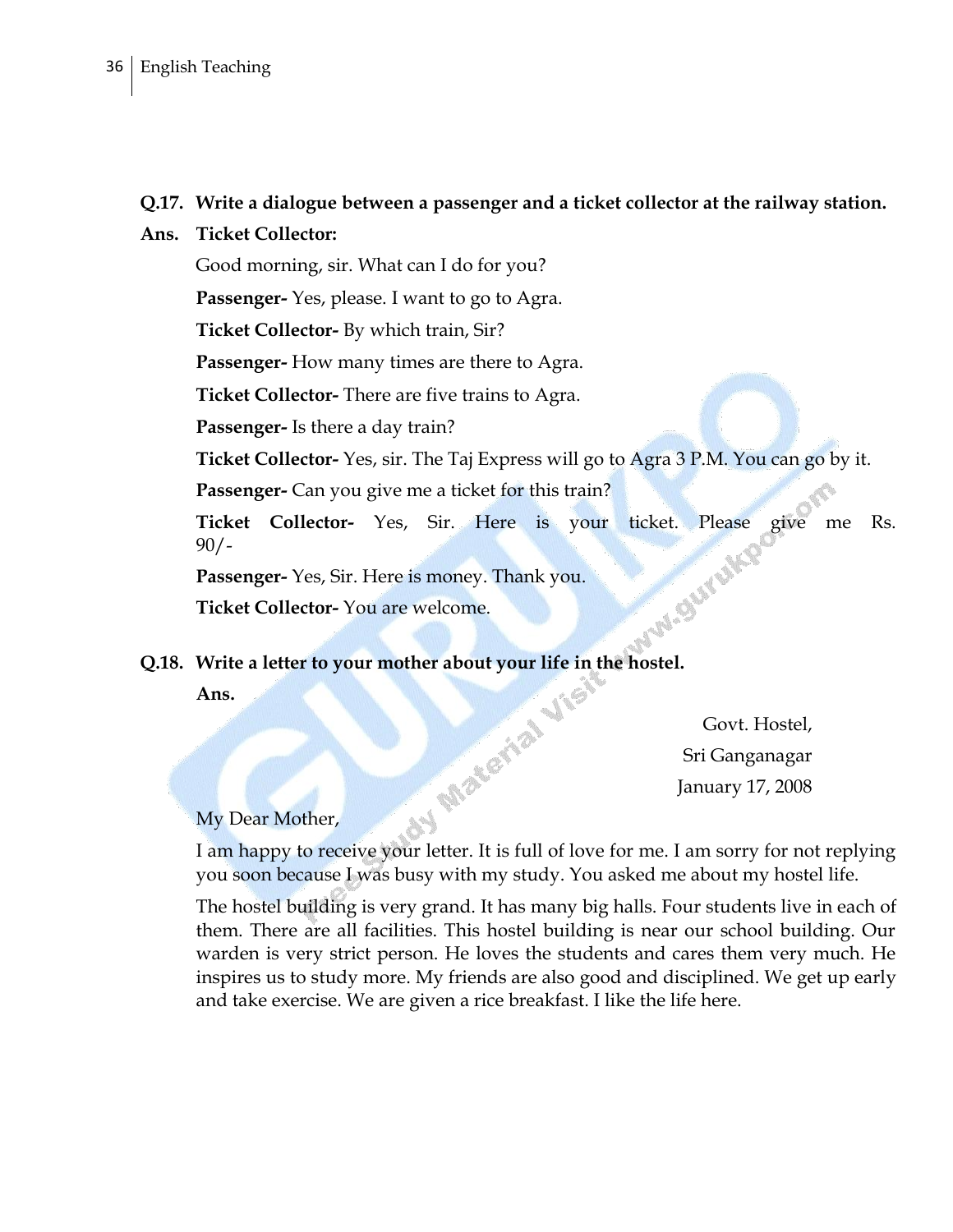Convey my best regard to respected father and greater love to younger sister and brother.

Yours loving daughter

Priya

#### **Q.19. What is Paragraph Writing? Mention its components. Write a paragraph on "A Motor-Car Accident."**

**Ans.** A Paragraph is a number of sentences grouped together and relating to one topic; or, a group of related sentences that develop a single point. In a continous piece of writing, the paragraph can be identified by the space left at the beginning, which is called indentation. IMPO.COM

#### **Components of a Paragraph :**

**(1)** A topic sentence express the central idea of a paragraph.

**(2) Unity-** A paragraph must contain only one central idea.

**(3) Coherence-** All the sentences must be properly arranged and sentences must be interrelated with logical progress of thought.

**(4) Order of material**- (a) maintain order of time, (b) order through spatial arrangement (c) logical order.

**(5) Use of connectives**- Use connectives to link sentences with each other.

#### **A Motor-Car Accident**

It is the mad craze for speed that is responsible for many motor accidents. Only last year I witnessed what might have been a fatal accident on the Kashmir Road. The smash had been caused by a car coming down, which swept round a sharp corner at Hundred miles an hour and crashed into a car coming up. Happily no one was killed; but several were badly injured, and the two cars were wrecked. To drive at such drive at such a speed down a twisting mountain road is simply to invite disaster.

In this paragraph, the first sentence states the subject; the narrative that follow is simply an illustration of the statement in the topical sentence that may accidents are caused by a made craze for speed, and the concluding sentence sums the paragraph.

#### **Q.20. Write an application to your Headmaster for "Transfer Certificate".**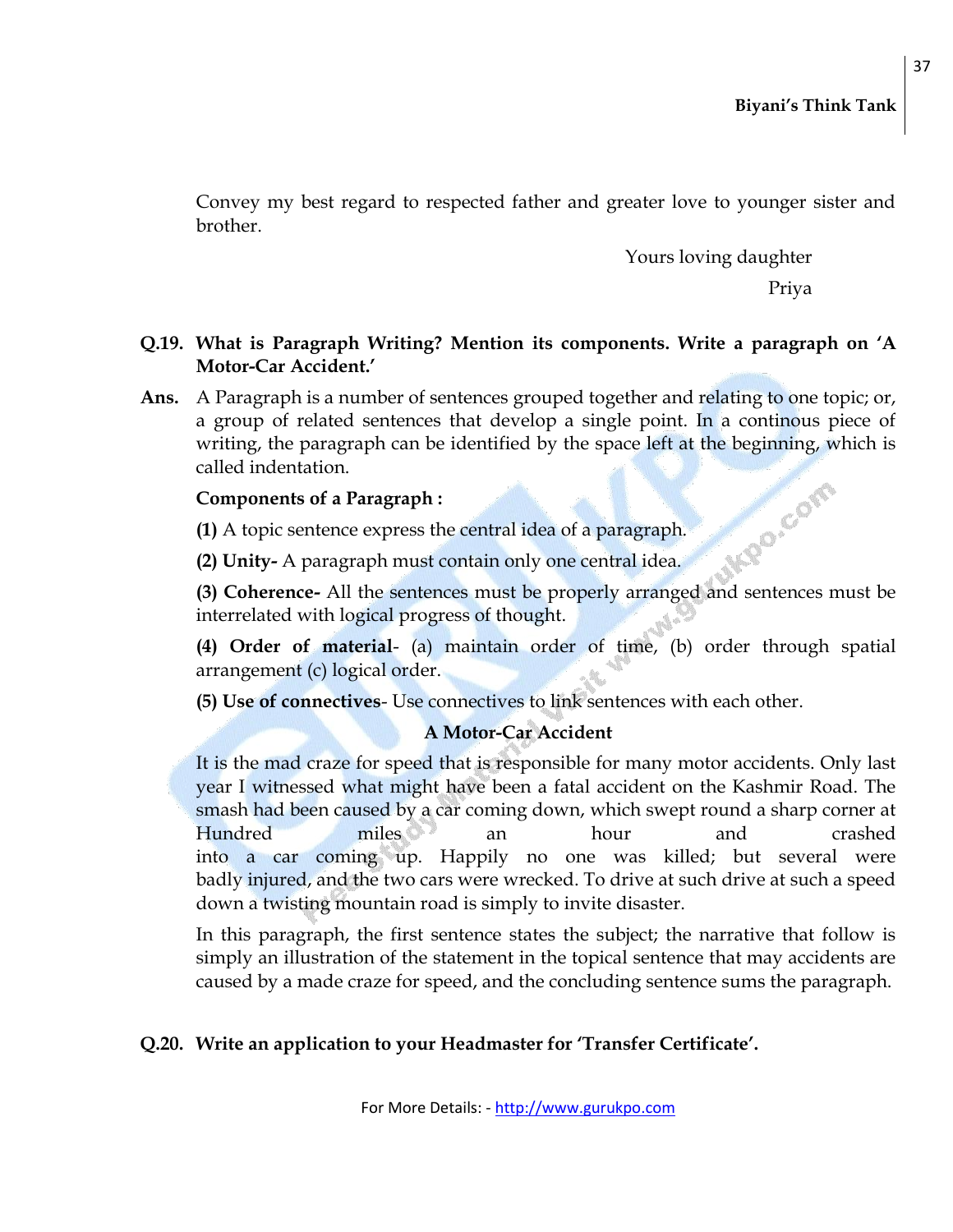**Ans.** To

The Headmaster,

Govt. Secondary School,

Jaipur

Sir,

With due respect I beg to say that my father has been transferred to Alwar. I have to go with my family. We are leaving for Alwar next week.

So, I request you to issue my T.C. as early as possible, so that I may take admission there.

Thanking you

Date- 10-10-2008 Yours Obediently, Poonam Class X

#### **Q.21. Write a short story "The Cap-Seller and Monkeys."**

**Ans.** 

#### **The Capseller and Monkeys**

Once a cap-seller was going through a forest. He was carrying a bundle of caps on his head. It was a hot day. He was tired. The capseller went under a shady tree to take rest. He put his bundle of caps on the ground. Soon he fell asleep. There were many monkeys on the tree. They came down and opened the bundle. They took the caps and climbed up the tree. After sometime the merchant woke up. He saw the monkeys wearing his caps. He thought of a plan. He took off his cap and threw it on the ground. The monkeys copied him. He collected his caps and went his way.

**Moral :** Be Wise.

**Q.22. What are the uses of Mother Tongue in teaching of English? Write disadvantages of using the mother tongue.**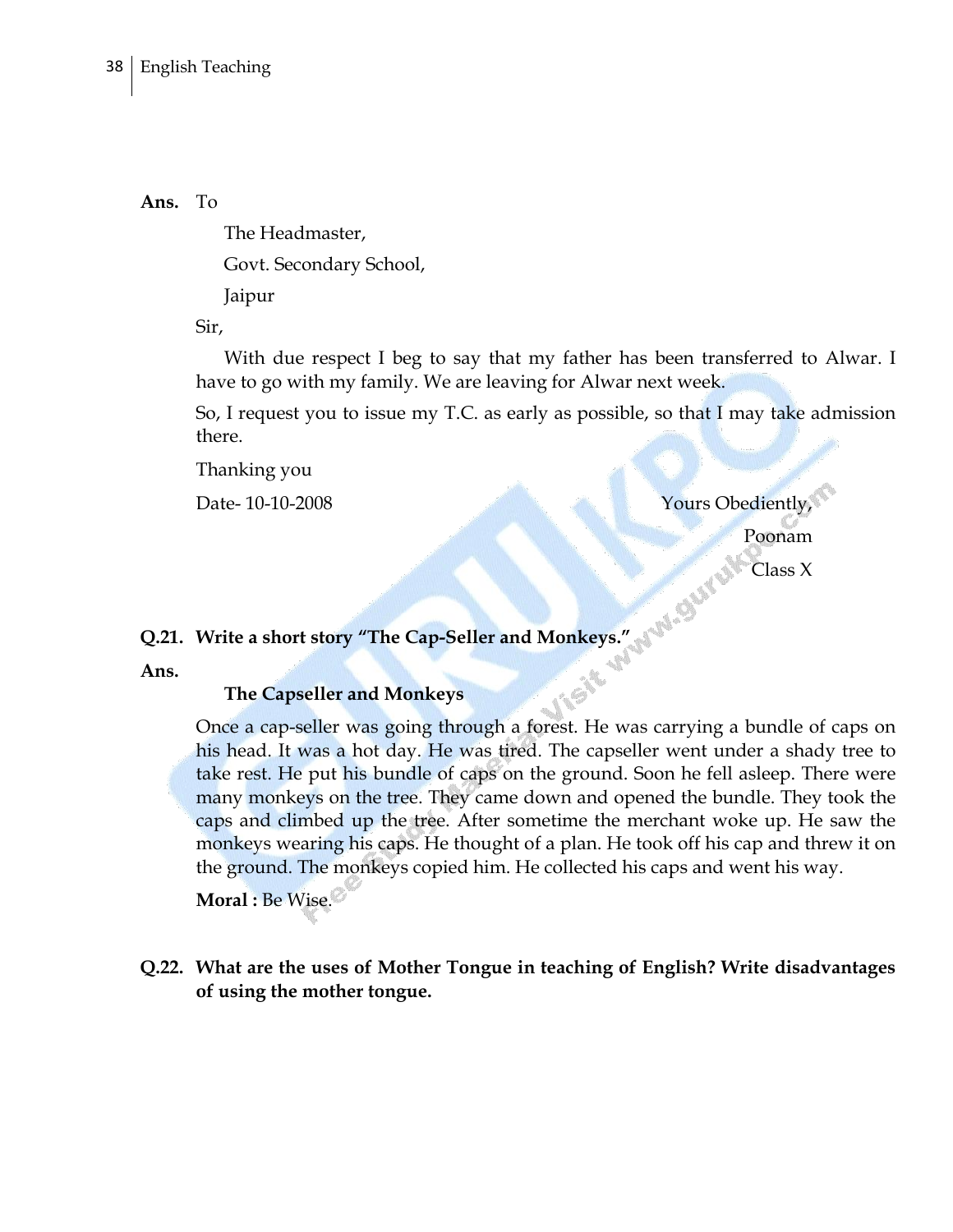- **Ans.** There are two diametrically opposite opinions about the use of mother tongue in teaching of English. Teacher can make use of mother language in the following manner-
	- (1) Use in oral work.
	- (2) Use in Pronunciation
	- (3) Use in Reading
	- (4) Use in Grammar Ryburn
	- (5) Use in Translation
	- (6) Use in Composition

#### **Disadvantages of using the mother tongue :**

- (1) The word order of different languages differ. The word order of most Indian languages is SVO. It poses a difficulty.
- (2) Socio cultural differences in both the languages possess difficulty.
- (3) Mother tongue speech habits train the speech organs differently. It becomes hard for students to adjust their speech organs to new sound.
- (4) Sounds in Indian language differ from that of English language. Students substitute their language sounds for sounds of English word.

#### **Q.23. Write the steps of teaching of Reading Comprehension.**

**Ans.** Before actual teaching of a passage for comprehension the teacher is supposed to be sure that he has taught all the structures and lexical items needed and prescribed for a given standard.

#### **Reading procedure:**

**1. Model Reading-** The teacher reads the passage loudly with proper stress and intonation.

**2. Loud Reading-** The students read loudly. Two or three students should be asked to read aloud. The teacher will correct the error in the end.

**3. Exposition and Explanation-** The teacher explains the meaning of difficult terms, if necessary. He can employee direct method, translation method, synonyms, antonyms or references for explaining the words.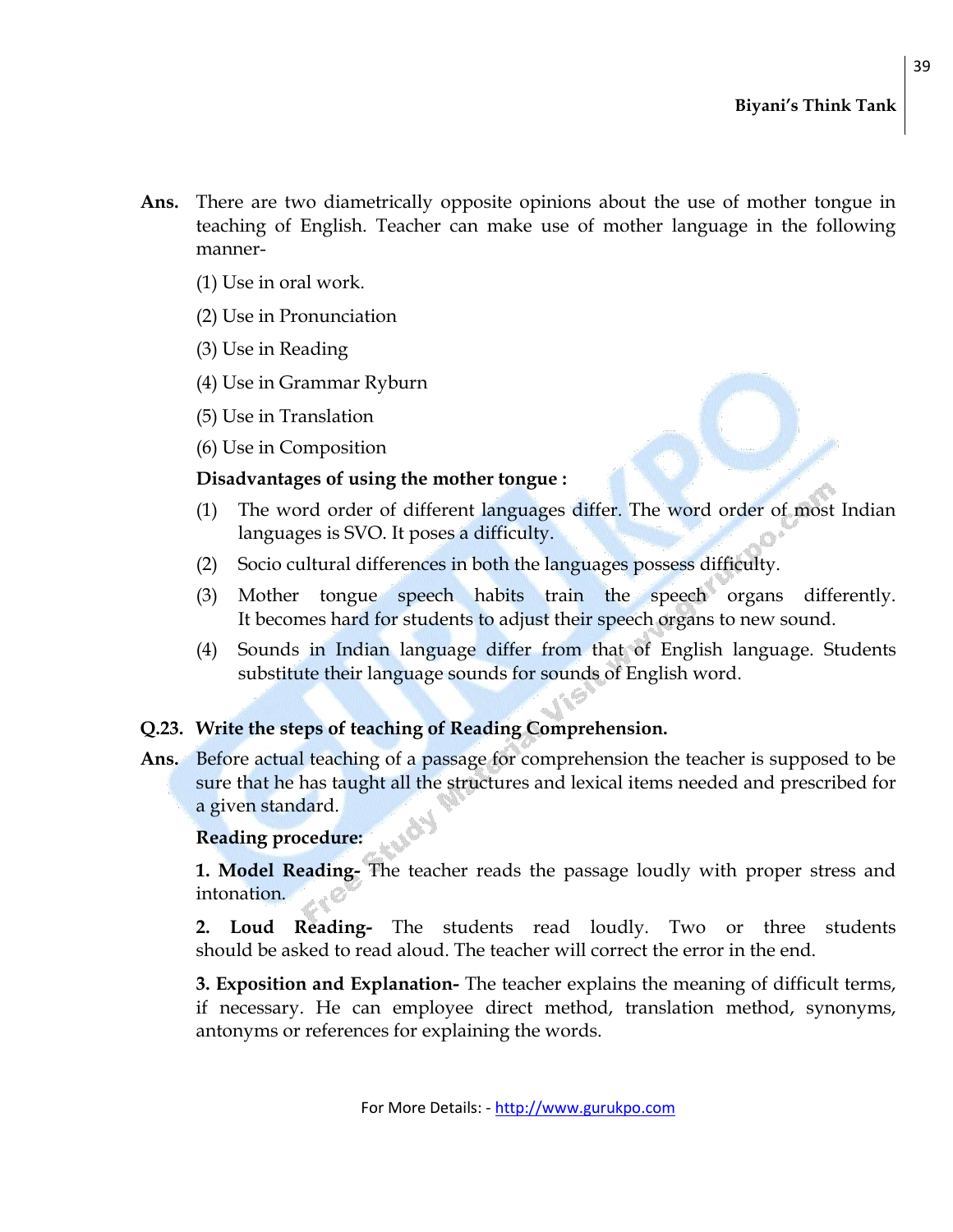**4. Silent reading-** The students read the passage silently. It is an uninterrupted meaningful silent reading. The students should not move their lips.

**5.** Teacher asks question and students give answers orally one by one.

**6. Comprehension Questions-** The teacher put question on the blackboard or rolled up board and ascertain that the class understands meaning of the question in mother tongue.

**7. Homework-** The students may be asked to remember the meaning of words used, to translate the passage into mother tongue, and write down the answers of given question in their note-book.

8. The teacher reads the paragraph and then asks questions to them. The pupils CO answer those questions.

#### **Q.24. What do you know about languages games. Write down language Games.**

**Ans.** Games is an activity which one does for amusement. Language game provides an interesting opportunity to learn language for these games can be constructed for beginner middle and advanced level some of the games are given below-

**(1) Guess the Adverbs:** One student goes out of the room. The rest if the class think of an adverb or the teacher selects one and writes it on the board for everybody to see. It is rubbed off the boards before the student outside returns.

The returned student asks a variety of questions to different students. They all answer in the manner suggested by the adverb.

Alternatively, the returned student can ask members of the class to do things. They then have to perform the action in the manner suggested by the adverb.

After hearing a sample of answer or observing a sample of actions performed by different students, the student who originally left the classroom is then asked to guess the adverb.

**(2) The Preposition Game:** The teacher thinks of a room of a house and a hiding place in which to hide an object.

1. I"ve hidden your Birthday Present and today is your Birthday !

SS Have you put it……….?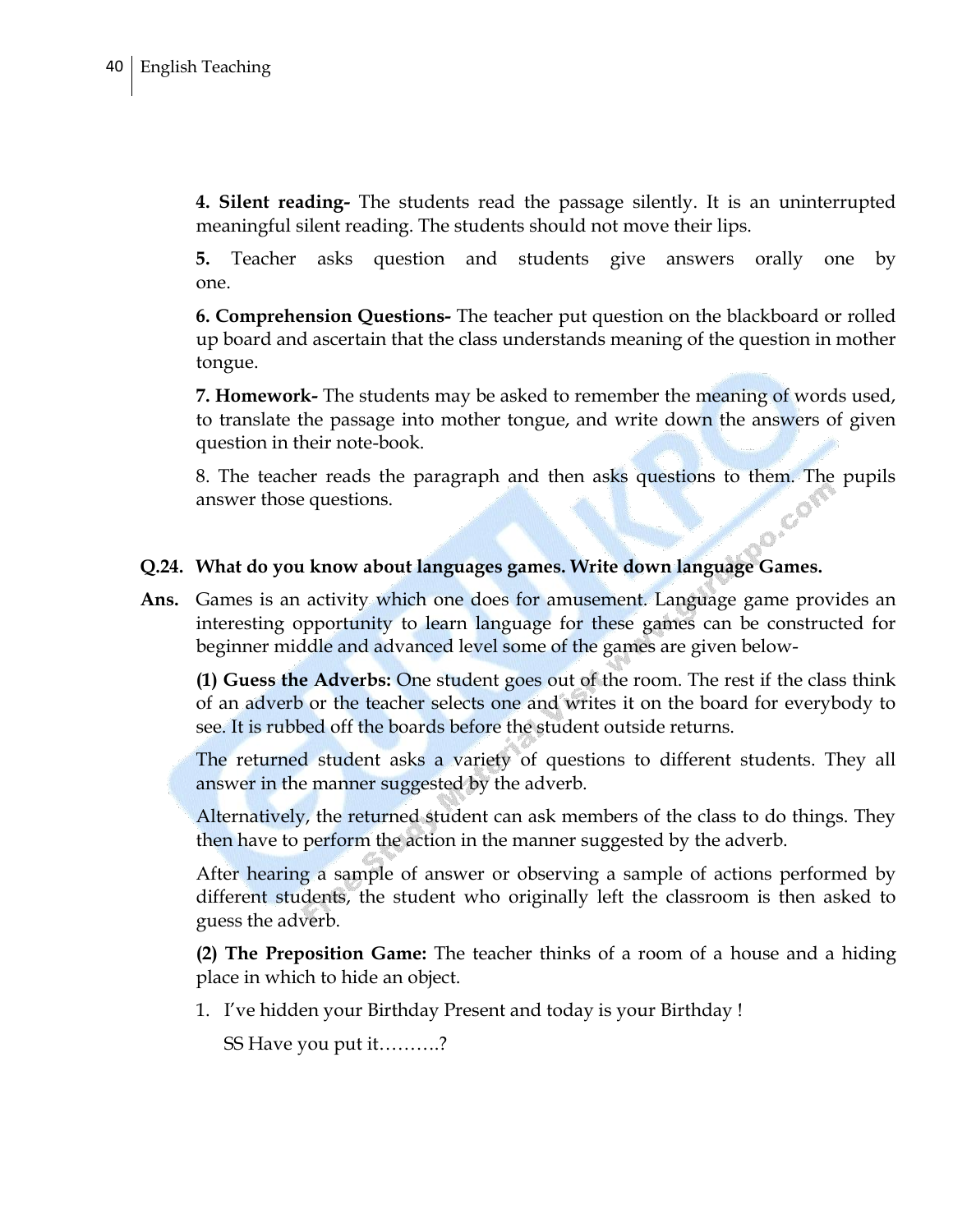2. I hid my mother"s Christmas present Last Christmas ! SS. Did you put it……….?

#### **Q.25. What do you know about audio-visual aids? Describe the advantages of Newspapers and magazines, Radio and T.V.**

**Ans.** Audio aids are the aids related to sound or hearing visual aids are related to sight. Mass media provides both visual and audio visual teaching aids. Television Radio and Newspaper are means of mass communications.

**Newspaper and Magazines:** Newspapers and magazines can be of help in teaching and learning. They are the best source of knowledge specially at the advantage level.

#### **Advantage of Newspaper and Magazines**

- (1) They are easily available.
- (2) They are cheap.
- RO. COM (3) They deal with various kinds of subjects so one can learn the language, which is useful in different life situation.
- (4) It gives impetus to learning long age as it provides material of ones interest students who are interested in sports will be interested in reading sports column.
- (5) It increases the vocabulary.
- (6) Provides opportunity to learn sentence pattern, structures and phrases.
- (7) Improves reading skill.
- (8) Improves power of expression and comprehension through reading.
- (9) There are special section for language learning in newspaper.
- (10) Magazines provides learning situation through stories and anecdots.

#### **Radio**

#### **Advantages of Radio:**

- (1) It is very easily available.
- (2) It is not one costly.
- (3) It can be used in the classroom.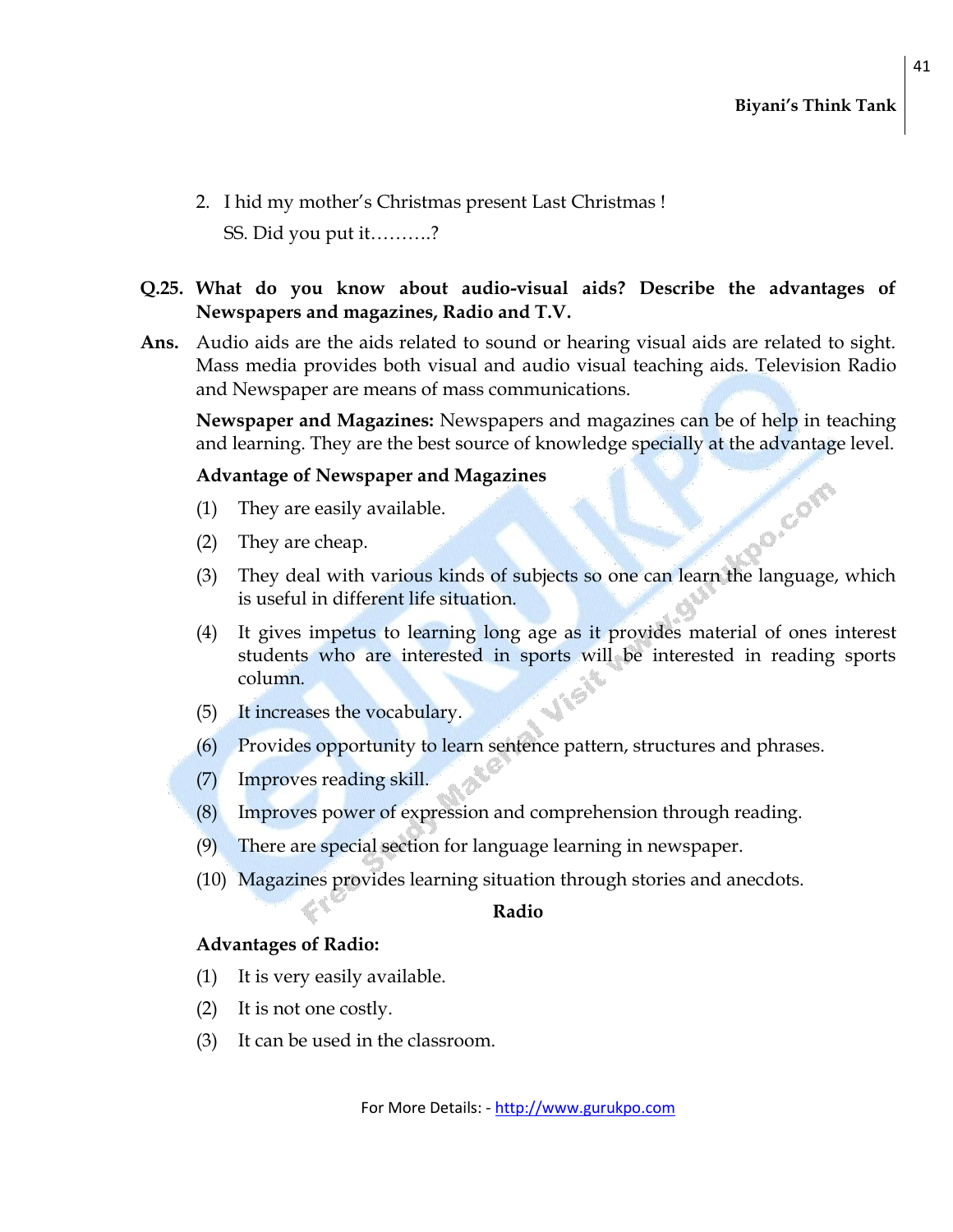- (4) It helps in learning sentence patterns, structure phrases through listening.
- (5) It helps in developing expression and comprehension.
- (6) It gives an opportunity of pronunciation through listening.
- (7) Running commentary on different occasions gives an opportunity to use language in different situations.
- (8) It is a audio aid so the whole attention is an language that is being presented.

**T.V.**

#### **Advantages of T.V.**

- 1. It creates interest for learning.
- 2. It provides various situation where language is used.
- 3. The concepts are clear as they explain the idea with a situation.
- 4. T.V. is a source of direct method.
- 5. Running commentary with visuals leaves a lasting impression on the minds of learner.

Com

- 6. Various languages learning programmes are being presented now a days.
- 7. It helps in developing an effective command over the language.
- 8. These aids should be used carefully with specific objective over use of them is not desirable they are our servants not masters and can not replace a teacher.

#### **Q.26. What are the devices for teaching spelling?**

Ans. There are following devices:

**(1) Copying-** Pupils practise writing the word without any conscious attention to the task. Pupils can be asked to engage their mind in some other activity, while they are copying the words.

**(2) Delayed copying-** Words on flash cards are shown to the pupils for a very short time. Pupils look at the spelling and write out as soon as the card is withdrawn.

**(3) Dictation-** Dictation is viewed as the best tool to test spelling. It links sounds with spelling. Dictation is used for other purpose also.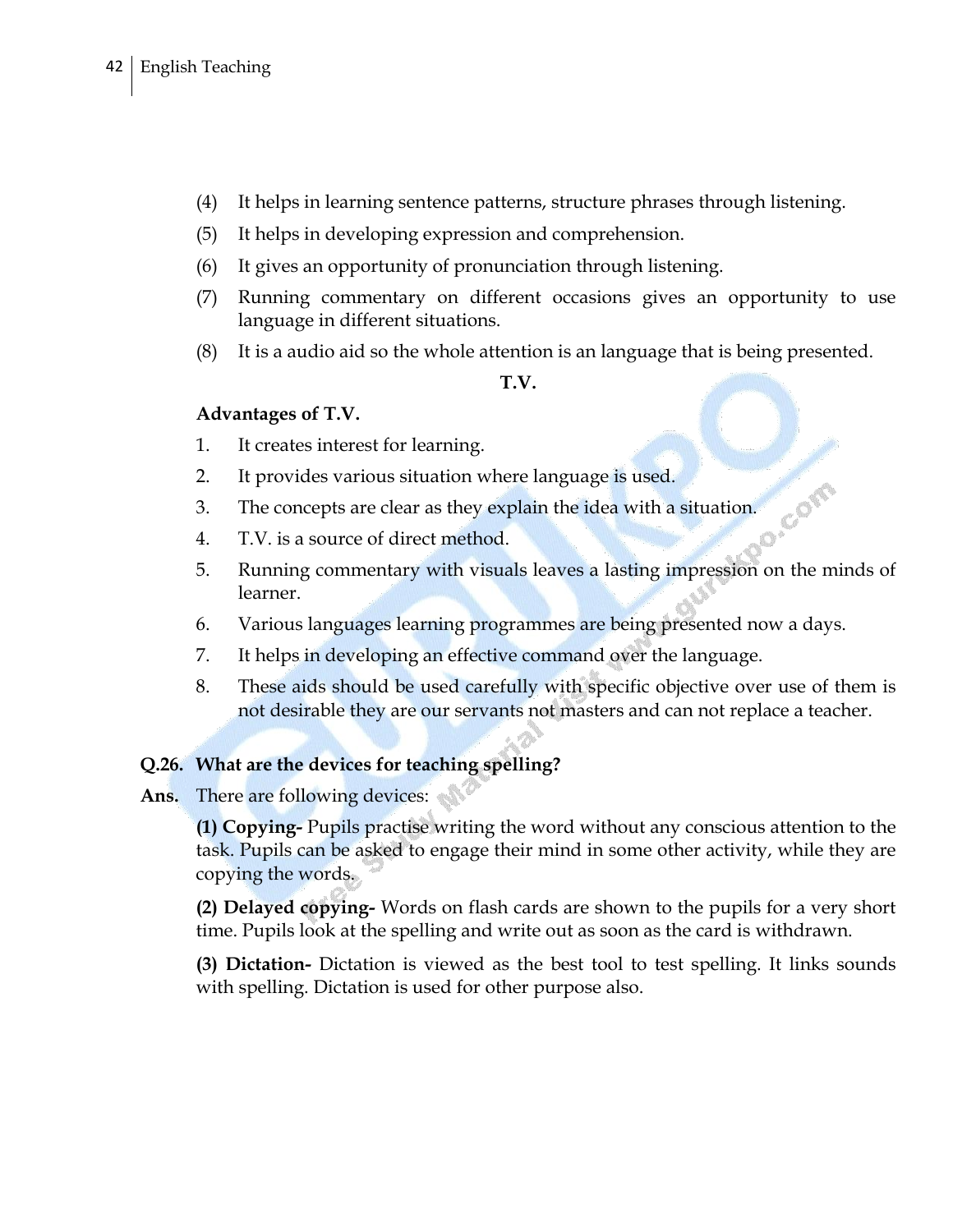**(4) Focussing the trouble-spots-** Usually it is only a part of the word that gives trouble. The teacher should highlight this trouble by underlining it or by wirting the troublesome letters in capitals or with coloured chalk on the blackboard.

**(5) Use of Mnemonics:** Mnemonics is the device which helps us to remember something. Pupils can remember difficult spellings by memorising short and interesting formulas or sentences that highlight the troublesome part of the word. Pupils can construct their own formulas or sentences to meet their individual needs.

**(6) Rules:** Though there are no simple rules there are a few which are fairly consistent and useful. Familiarity with these rules with help the pupils to avoid some common mistakes.

**(7) Word-study:** Analysis of words by breaking then down into their components will also be found useful.

**(8) Spelling-Games:** There are many language games that can improve pupil"s spellings.

- (i) Cards containing words are shown to the class. The pupils are asked to write the words from memory.
- (ii) Teams are formed. They are asked to complete their blackboard work as quickly as possible. They do it one by one.
- (iii) Writing more words with the help of each letter of a word already written on the blackboard.
- (iv) Finding out the odd man.
- (v) Writing synonyms and autonyms.
- (vi) Creating word-families.

#### **Q.27. What do you Audio-Visual Aid? Write significance of Audio-Visual Aids. What are the uses of Audio-Visual Aids?**

**Ans.** Audio-visual aid is an instructional aid, that can be head as well as seen. The word 'audio' refers to hearing and 'visual' refers to seeing all aids whether visual or audio, are effective in the classroom mainly through the two senses of hearing and sight. Audio-visual technology is related with instructional technology.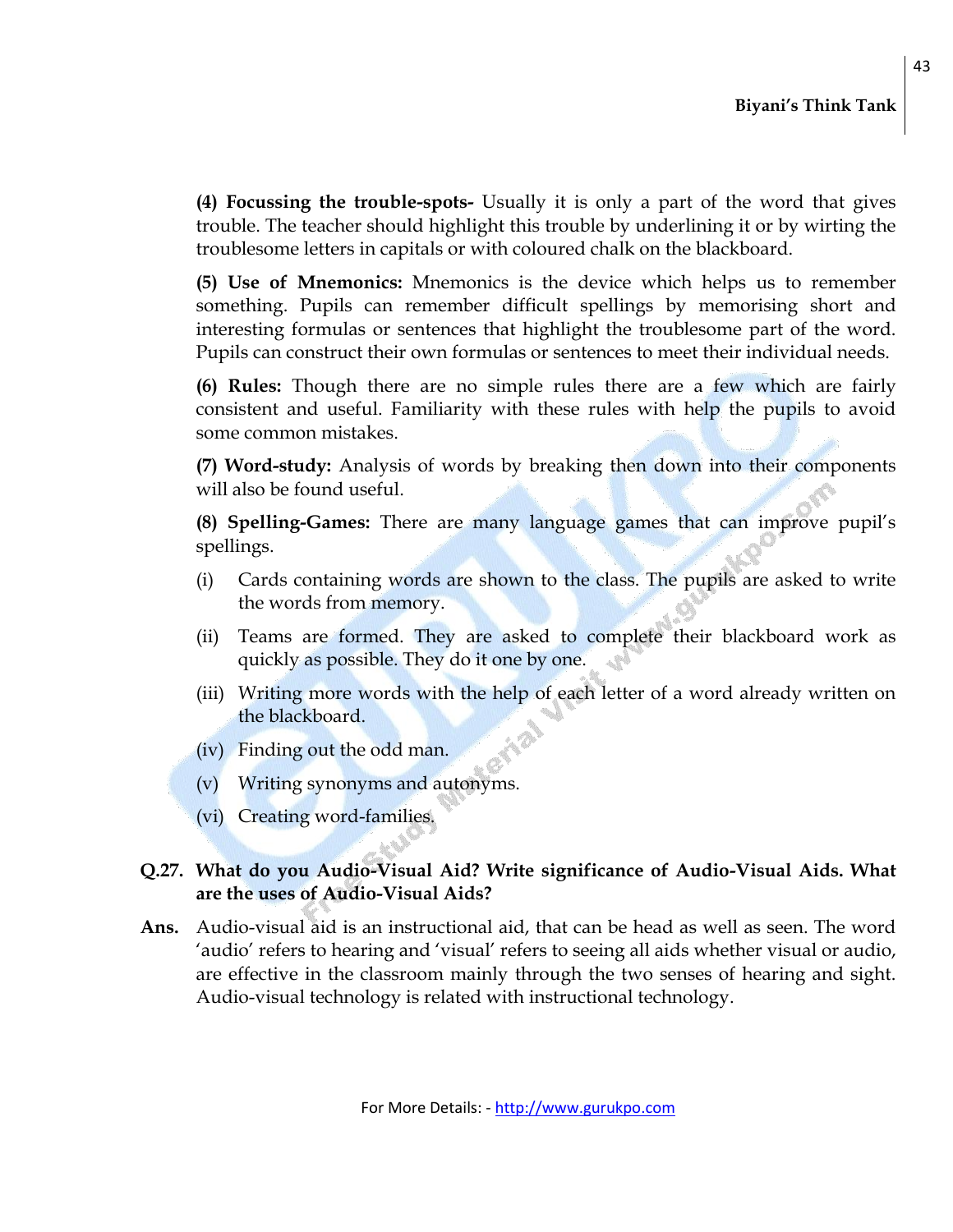The audio-visual aids which can be used easily in our schools, are pictures, the black-board, flash cards, slides and slide projector, film strips, opaque projectors, flannel board, motion pictures as well as overhead projector.

**Significance of Audi-Visual Aids:** These aids accelerate teaching learning activity in a number of ways by which teaching becomes more effective and learning becomes easier and more lasting. These are various advantages of the use of audiovisual aids. These are:

- 1. They provide motivation and stimulation to the pupils by arousing their interest and curiosity.
- 2. They help to increase the understanding of the subject by bringing the learner indirect contact with objects. They also help the students to understand the different cultural background.
- 3. Audio-visual aids help the learners in remembering the things in a better way.
- 4. They facilitate teaching by creating situations for presentation and practice of language items.
- 5. Audio-visual aids are helpful in formation of language habits by constant practice and repitation.
- 6. They are useful in giving to the students real, correct and complete concept of the subject matter.
- 7. They save teacher"s time, energy and their burden by over coming the limitations of the classroom.
- 8. Audio-visual aids concentrate the attention of the learners on the matter being taught to them.
- 9. They help in creating the natural and real environment for learning a language.

#### **Uses of Audio-Visual Aids:**

- (1) They can be used to make the meaning of a word or a structure clear and create meaningful situations, which cannot be created through lectures and talks.
- (2) Teaching aids can dispel the monotony of practice work by creating variety. They can introduce a play element and a lot of recreation in serious work and make lessons interesting.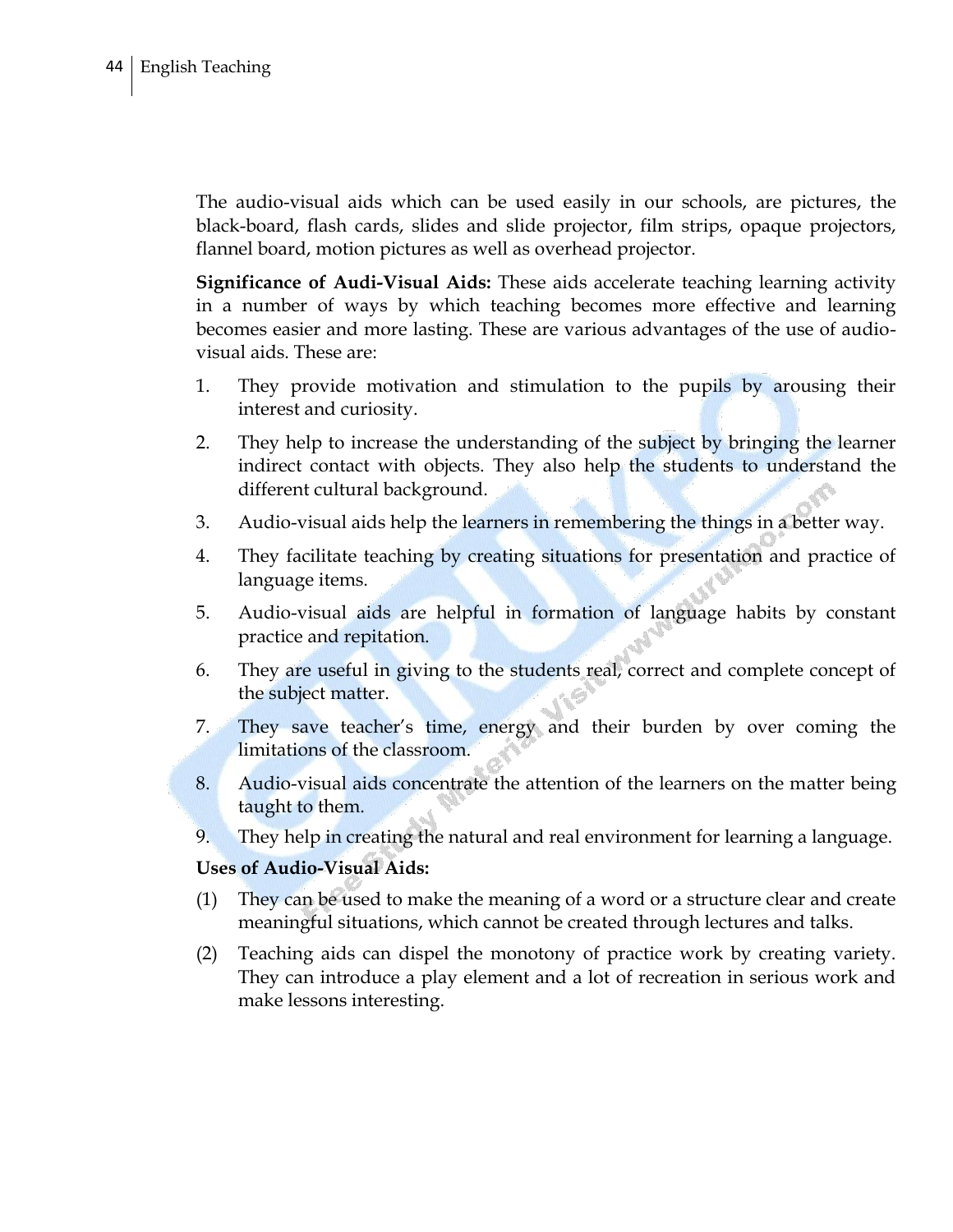- (3) Use of teaching aids to teach word-meaning is quite important. The meaning of some difficult words can be taught with the help of visual aids and sketches are of a great help in this respect.
- (4) Audio-visual aids like radio, tape-recorder and television are useful even for the teachers who can improve their own command of English.
- (5) To understand a foreign language properly, it is also important to know the culture of those people, pictures, filmstrips and television are of great use in this regard.

#### **Q.28. What do you know about flannel board? How will you prepares the flannel board? Write its uses.**

- **Ans.** The flannel boards are also called felt board because of a board fitted with flannel of rough Khadi. A flannel board can also be prepared with a wooden frame. To prepare such boards we require the following material.
	- (i) A piece of flannel cloth or rough khadi cloth of the size of 90 x 65 cm.
	- (ii) A wooden frame with a stand standing at an angle of 90 degrees. The wooden frame should be of the size of  $85 \times 60$  cm.

#### **Various uses of the flannel board:**

- (1) A flannel board can be used for showing words, pictures, figures, sentences, cut-outs, landscapes, etc.
- (2) Picture composition can easily be displayed on it.
- (3) Its use in teaching reading to the beginners is of great value. Stories can be built up bit by bit on it.
- (4) It is used for teaching words, sentences and structures.
- (5) It is very much handy in teaching oral composition.

#### **Q.29. What do you know about Flash Cards? How will you prepare these cards.**

**Ans.** Flash cards have pictures of objects and actions with the corresponding words written below them. For example, a card has a picture of a dog and the word "dog" is printed below the picture. Another card has the picture of a girl opening a door and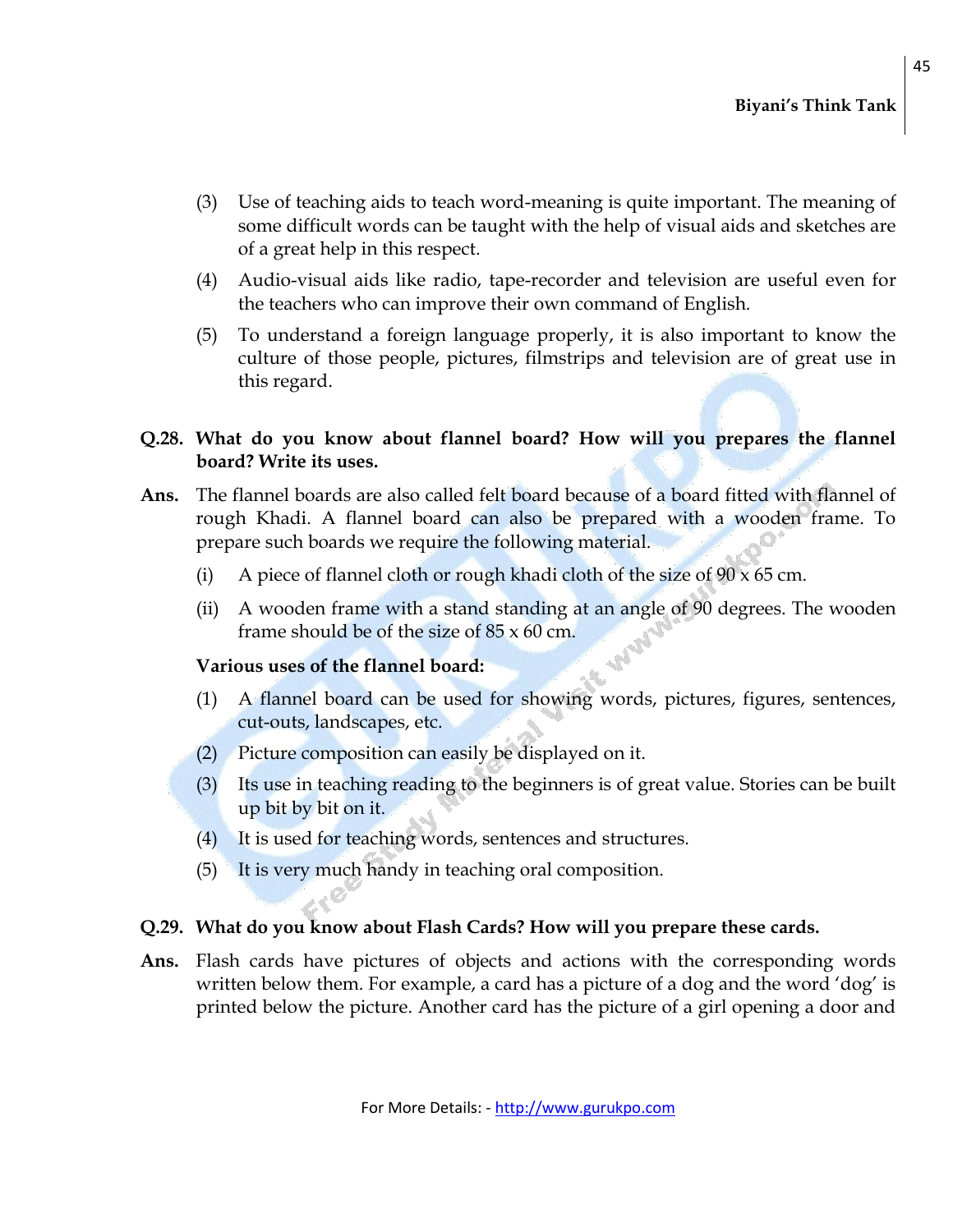below the picture is written. "A girl opening the door." In this way, there can be picture of several objects and actions.

Flash cards are also called "look and say" cards. The size of "look and say" cards depends on the length of the word. It breadth is normally 10 cm.

How to make flash cards-

- (1) Cut a piece of drawing sheet of the breadth of 10 cm. Length of each card will depend on the length of each word or a sentence.
- (2) Write the word in the middle of the card leaving equal space on both sides of it. Sentence cords or picture-cards can also be made in the same manner.

#### **Q.30. What are Sentence-Cards and Picture Cards? Explain.**

**Ans. Sentence Cards—**Sentence cards are very effective visual aids in teaching English, especially to the beginners.

#### **Uses of Sentence Cards-**

- (1) Sentence cards are very useful in teaching first lessons in English to the beginners.
- (2) These cards are useful for expanding students eye span or increasing their speed of reading and understanding.
- (3) They may be used for constructing new sentences.

#### **How to make Sentence Cards**

- (i) A drawing sheet of the size 71 x 56 cm, a bamboo, a pen, black ink, a pencil and a scale.
- (ii) Cut a card from the drawing sheet of the size of  $71 \times 10 \text{ cm } (28'' \times 4'')$
- (iii) Mark the card with a black lead-pencil so that its marks could be removed with a rubber later on. The letters of the sentence should be written within the 4 cm lines after leaving a margin of  $4 \times 4$  cm on both the sides of the sentence. Normally the size of the letters is  $4 \times 4$  cm.

Stick sand-paper pieces to the back of the sentence card so that it could be placed at the flannel board when required.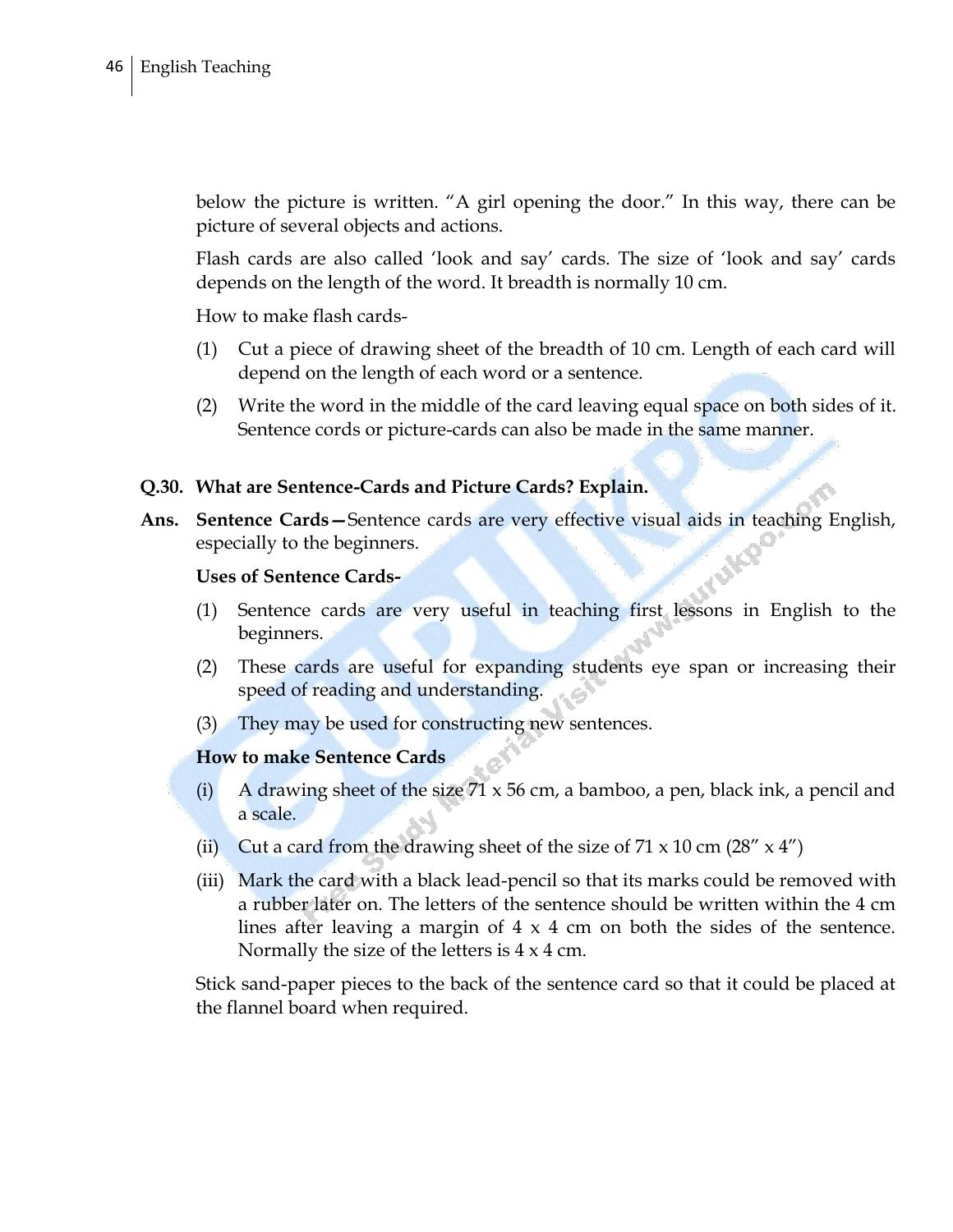**Picture Cards-**Picture cards are of great use in teaching English. Pictures illustrating a lesson help a lot in developing oral work. It is easy to explain abstract words and test pupils" cards aim at developing short compositions and expanding student"s vocabulary.

Picture cards could be of 9"  $\times$  9"  $\times$  4". Pictures can be drawn in the middle of the card with the proper margin on all Hides. Sand-paper pieces could be stuck to it as required. They are useful during the first reading lessons when used with the sentence cards. Various things like group-work can be done with the help of picturecards.

#### **Q.31. What are the matching-cards and cut-outs?**

**Ans. Matching Cards:** Matching cards are used for practicing reading by matching the objects along with its name. There are two types of matching cards. Self-correcting and nonself-correcting.

The self-correcting cards are drawn and cut along the line at the margin of an inch vertically and the pattern made horizontally. Different types of cuts are made so that particular strips fit in a particular card. Later on objects are drawn on the cards and their names written on it. Equal space on all sides is left.

Non self-correcting card is prepared in the same way as the self-correcting card except that the cuts are in the straight line only.

Nonself–correcting card is used for testing.

**Cut-Outs:** Small figures of people, birds, animals, etc are cut out of magazines and newspapers. These cut-outs can be excellent teaching aids in the class. If you paste them on the card boards, they become more useful and durable.

To make such cut-outs, pictures are first pasted on the cardboard and then carefully cut along the outlines of the figures in the pictures. These mounted figures look very imposing and can be used like puppets to produce interesting situations in the classroom. Such cut-outs can be used on a flannel board also.

We can also make cut-outs cards from the cards which contain full sentences. For example, the following sentence card can be cut into four parts and pupils can be asked to fit the right word at the right place to read a full sentence.

This is a woman.

**Uses of Cut-Out Cards:**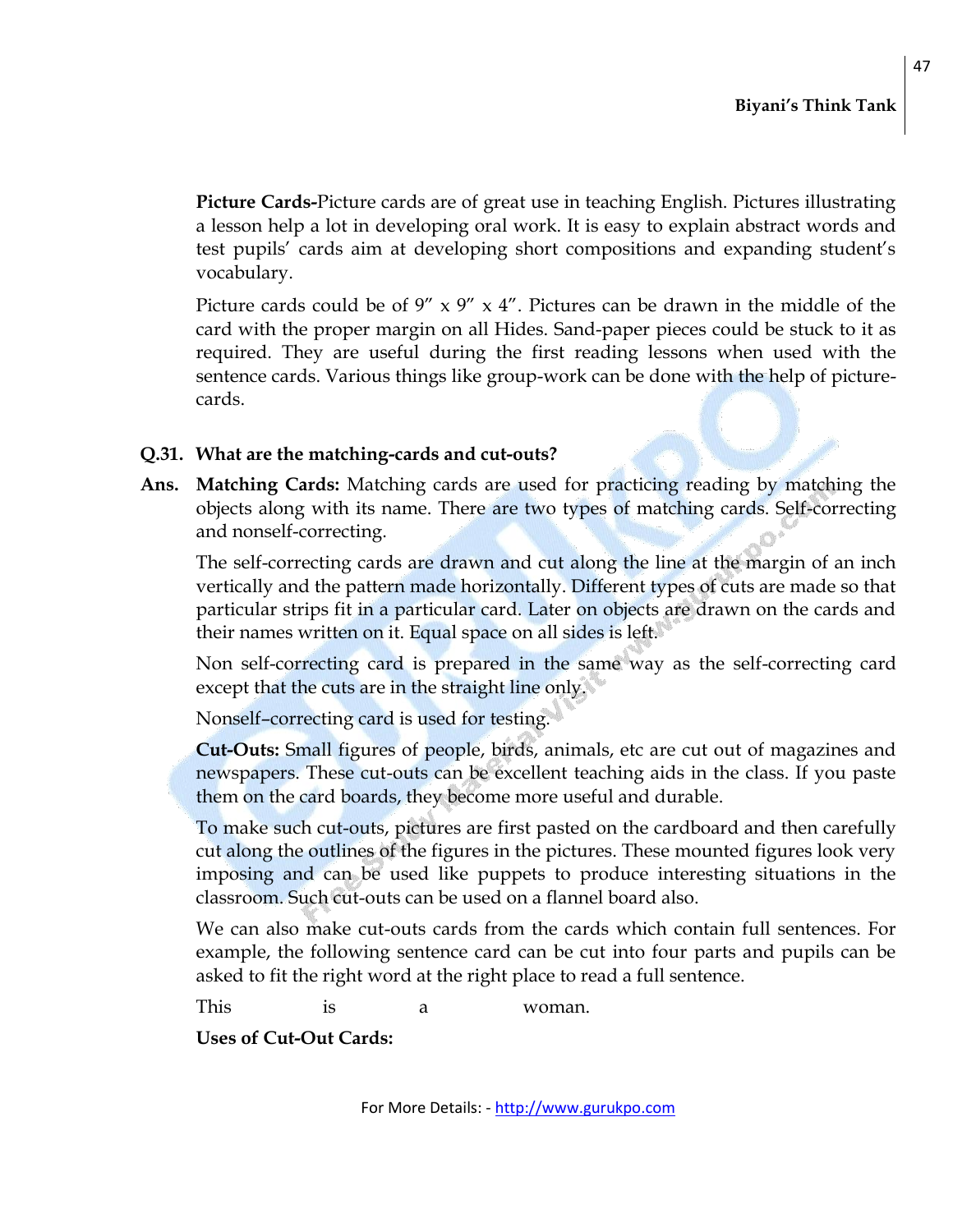- (1) Pupils can learn or identify different names of objects.
- (2) They can learn how to frame sentences.
- (3) Picture cards and word cut-out cards can help in developing small stories or composition. It depends on how a teacher of English uses them. In fact, their uses are very much in teaching English to the beginners.

#### **Q.32. What is clock-face ? Write the uses of clock-face.**

**Ans. A Clock-face:** Pupil teachers can easily prepare a clock-face with a little direction from their teacher on a white drawing sheet a circle of 6" radius is drawn with a pencil. The Circle is cut out of the sheet. Then the circle is divided into twelve equal parts to show hours and each small part is further divided into five equal parts to show minutes. Then numbers from 1 to 12 are written on the twelve equally divided parts to indicate hours.

The hands of the clock, one long and the other short, are drawn by a pencil on the white sheet and cut out of it to be fixed on the clock. The size of the short and long hands may be of 4" (10 cm) and 5" (12.5 cm) respectively. These hands are pasted on a card-board sheet which is cut out in the shape of the hands and fixed on the clock. These hands are coloured black and fixed at the centre of the clock by a pin. The clock thus prepared can be fixed on the flannel board also if little pieces of sand paper are pasted at the back of the clock.

#### **Uses of Clock-Face**

- 1. For telling time.
- 2. For teaching structures and other language material.

#### **Q.33. Write about the types of blackboard and what are the uses of blackboard?**

**Ans.** The Blackboard is the traditional symbol of the classroom, and if properly used, the teacher can still get a lot out of this dependable aid.

A good Blackboard should have ample space the one running all along the wall in front of the class being the ideal.

There are various types of black-boards.

**(1) Fixed black-board:** It is made of wood or concrete cement and is fixed to the walls of the class-room facing the students.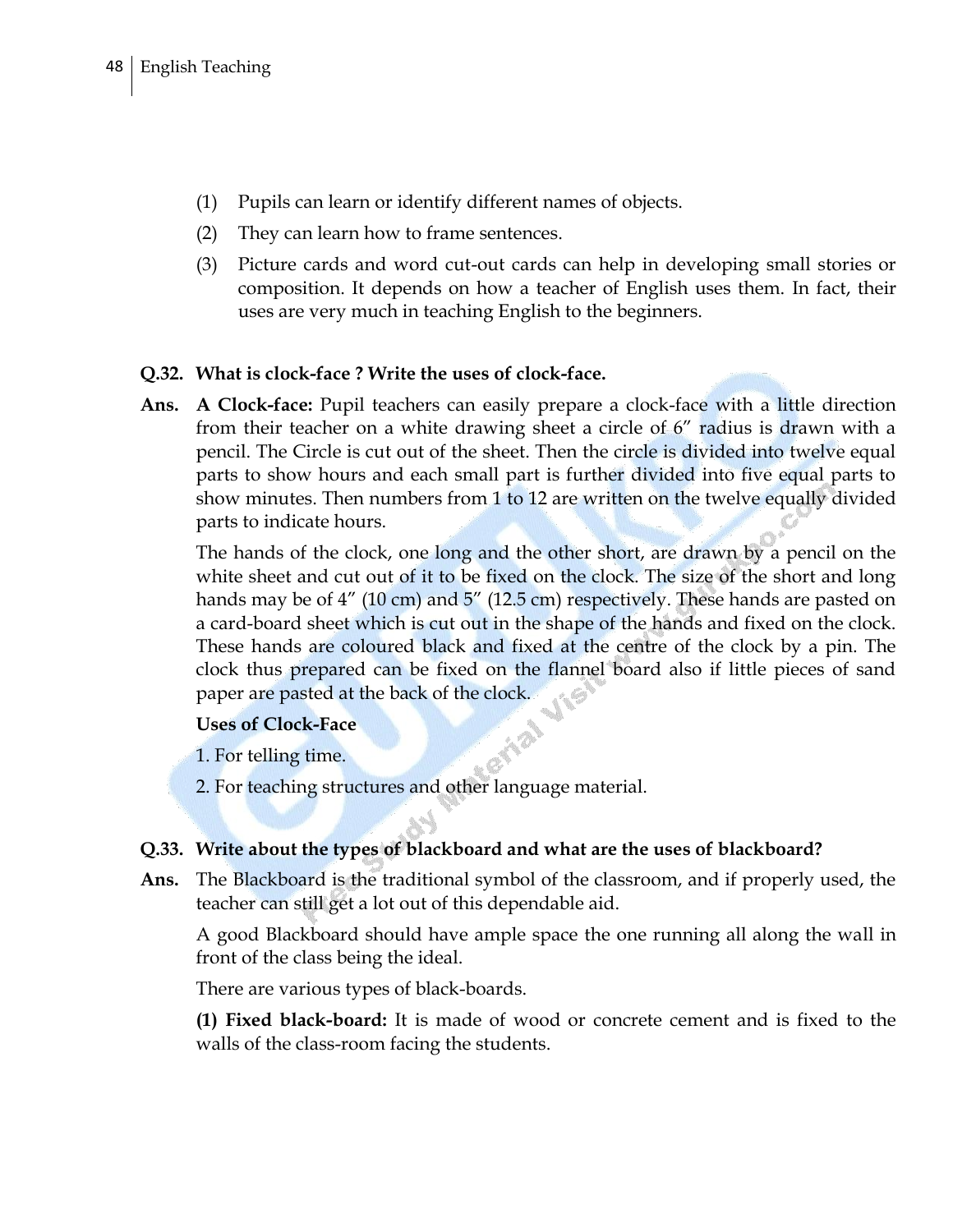**(2) Black-board on an easel:** When a blackboard is put on a wooden easel, it becomes portable and adjustable.

**(3) Roll up black-board:** It is made of thick PVC cloth wrapped on a roller. It is often used by pupil-teachers to exhibit their teaching aids or language material.

#### **Uses of the Black-Board:**

The black-board is one of the biggest and easiest teaching aid in a class-room. Good teachers always use it for various purposes such as:

1. To write words and sentence patterns.

- 2. To draw figures.
- 3. To help students to correct their spelling mistakes.
- 4. To develop and teach various kinds of composition. EXEMPLAN Subject-English Period-I
- 5. For remedial measures.
- 6. For the use of substitution tables and drills.
- 7. To teach lexical and grammatical items.
- 8. For testing and evaluation.

#### **LESSON PLAN**

Class-V Topic-Article Duration-30 min.

**Objectives:**

#### **1. Knowledge-**

- (i) The students will recall article 'a' and 'an'.
- (ii) The students will recognize the article 'a' and 'an'

#### **2. Comprehension-**

- (i) The students will understand the meanings of article "a" and "an".
- (ii) The students will understand the use of article "a" and "an" in different situation.

#### **3. Skill-**

(i) The students will develop the listening skill by listening English sentences related to 'a' and 'an'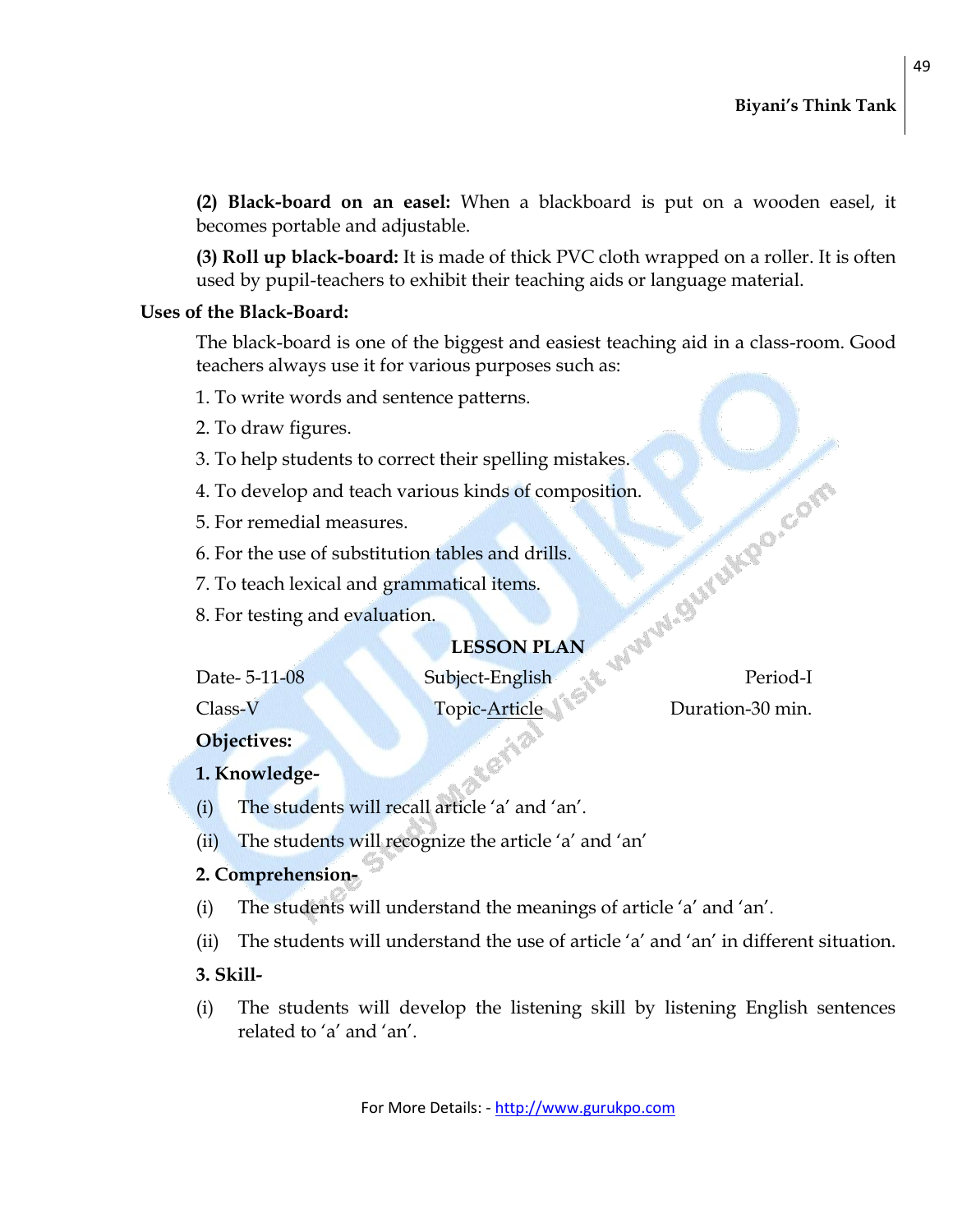- (ii) The students will develop reading skill by reading sentences using article "a" and 'an'.
- (iii) The students will develop speaking skill by answering the questions related to article 'a' and 'an'.
- (iv) The students will develop writing skills by writing some sentences using article 'a' and 'an'.

#### **4. Application-**

(i) The students will apply the knowledge of article "a" and "an" in their day to day life situation.

COMO

(ii) The students will frame sentences using article 'a' and 'an'.

#### **5. Interest-**

(i) Students will develop interest towards English Grammar.

**6. Attitude-**Students will develop positive attitude towards English Grammar.

#### **Material Aids:**

(i) Ordinary classroom equipments i.e. chalk, duster, roll-up board.<br>
(ii) Charts<br>
(iii) Objects<br>
Previous Knowled

- (ii) Charts
- (iii) Objects

#### **Previous Knowledge**

Students have general knowledge of some parts of English Grammar.

**Introduction:** By using picture chart.

| <b>Teacher Activity</b>         | <b>Students Activity</b>           |
|---------------------------------|------------------------------------|
| Q. Which season you are looking | A. Rainy Season                    |
| in the picture?                 |                                    |
| Q. Why don't you like to go out | A. In rainy season people get wet. |
| in rainy season?                |                                    |
| Q. What can you use in rain not | A. An umbrella, A raincoat.        |
| to get wet?                     |                                    |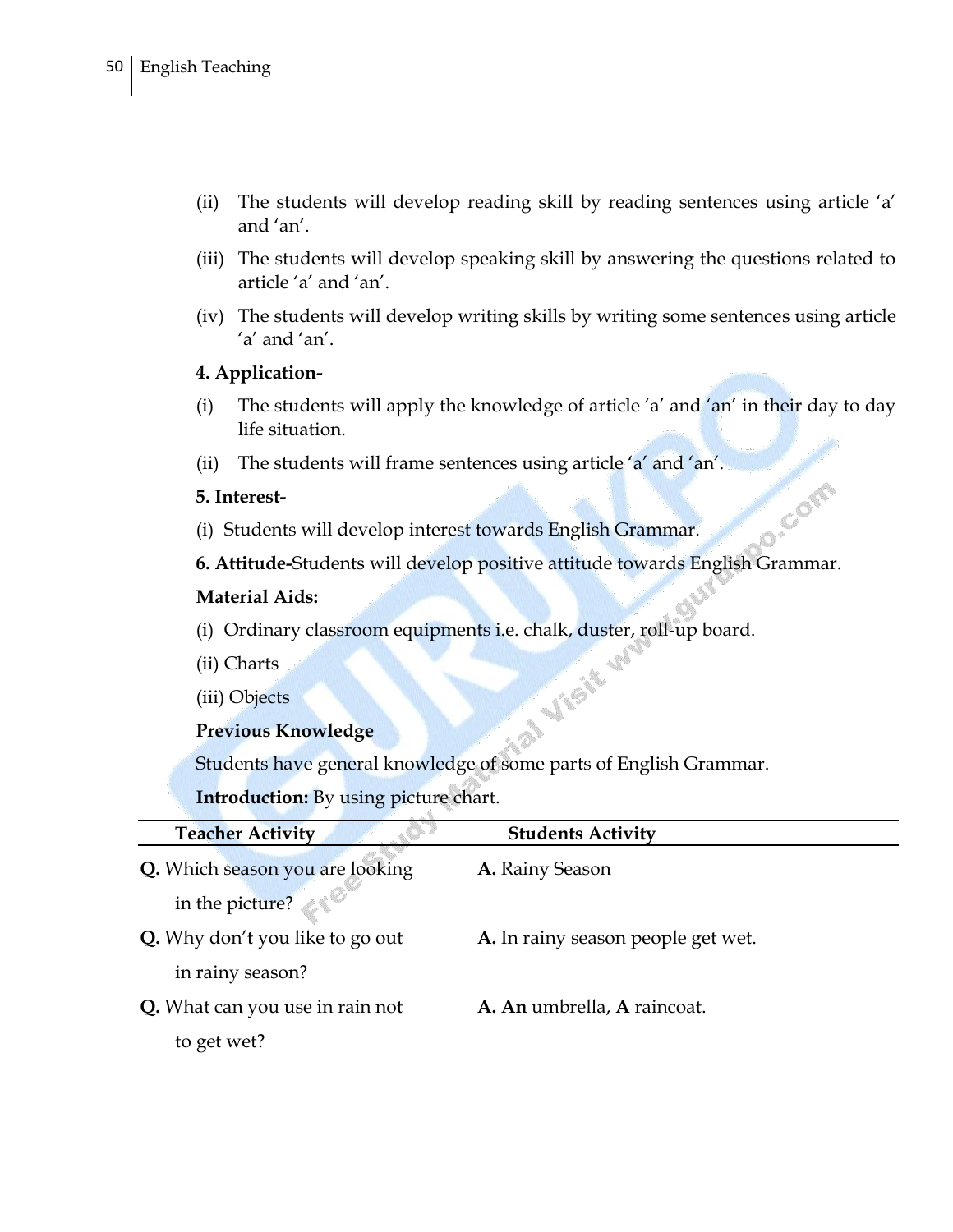#### **Q.** What are "A" and "An"? **A.** Problematic

#### **Statement of Aim:**

Today we will study about article 'a' and 'an'.

**Recapitulation-** (By showing some objects teacher will ask questions)

Q. What is this? A. This is a car. Q. What is this? A. This is an elephant. Q. What is this? A. This is a flower. **Evaluation-**Fill in the blanks with suitable articles. 1. This is……..egg. 2. This is……..chair. 3. This is……..elephant. **Tick the correct statement.** 1. This is a apple.  $(T/F)$ 2. This is fan.  $(T/F)$ 3. This is a toy.  $(T/F)$ 4. This is an aeroplane.  $(T/F)$ **Home Assignment**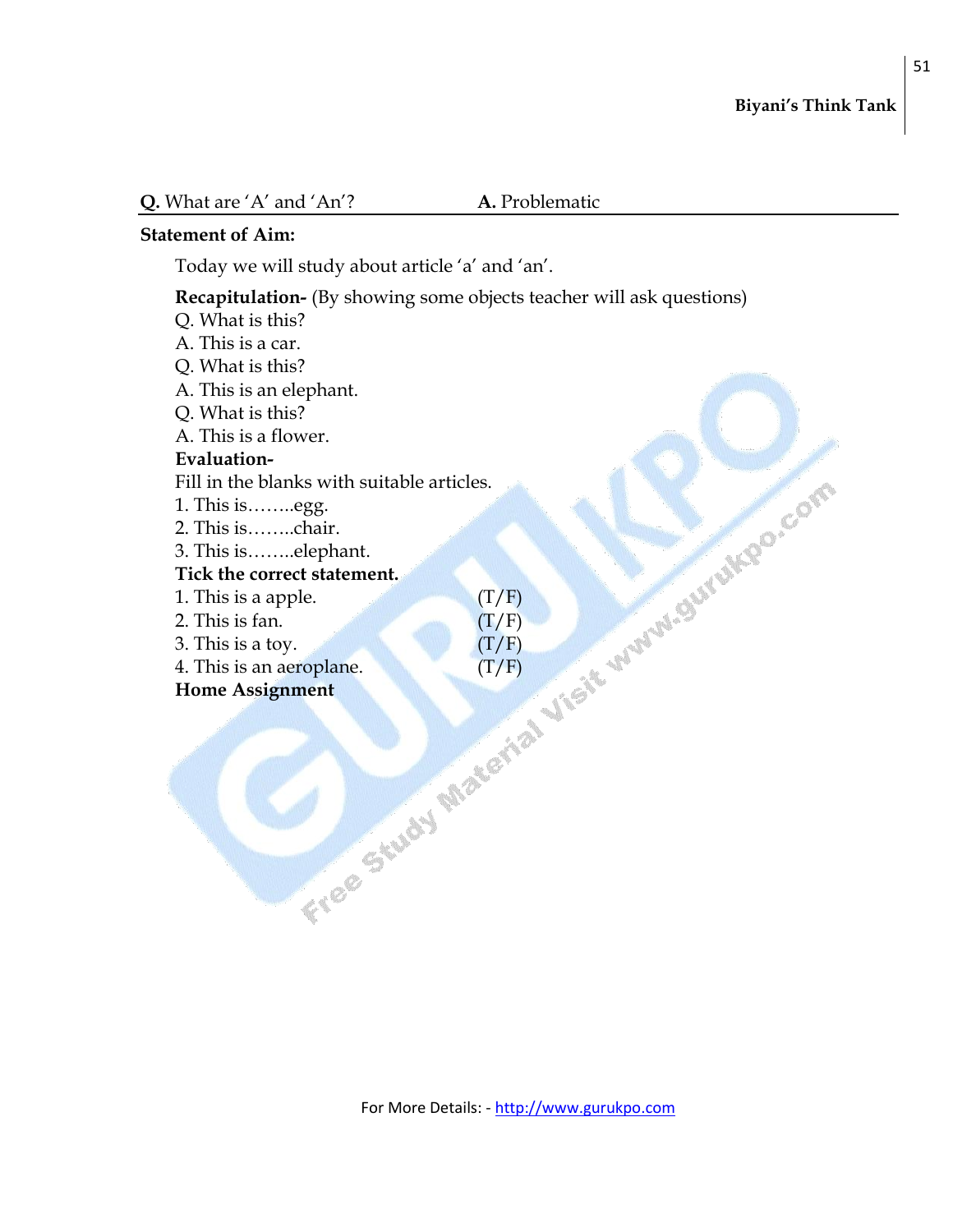#### **LESSON PLAN FOR TEACHING POETRY**

#### **The Solitary Reaper**

Behold her, single in the field

You solitery highland lass !

Reaping and singing by herself;

Stop here, or gently pass !

Alone she cuts, and binds the grain,

And sings a melancholy shrain

O listen ! for the vale profound

Is overflouring with the sound.

#### **LESSON PLAN**

LESSON PLAN<br>Date- 17 Dec. 08 Subject : English (Poetry) Period : 2nd

Class : IX Topic : The Solitary ReaperTime : 35 min.

#### **General Aims :**

- 1. To enable students to appreciate the beauty rhyme and style of the poem.
- 2. To enable pupils to read aloud the poem with proper rhythm and intonation.
- 3. To enable students to enjoy recitation, individual or chories of the poem.
- 4. To make students understand the thought and imagination contained in the poem.
- 5. To train the emotions of students.
- 6. To create a love for English Lecture in them.
- 7. To develop their aesthetic sense.
- 8. To kindle their imagination.

#### **Specific :**

- 1. To give them general information about reaper who is working alone.
- 2. To enable them to understand the sadness of a girl who is all alone in the world.

#### **Material Aids :**

A pictorial chart showing the solitary reaper and ordinary class-room equipments.

#### **Previous Knowelege :**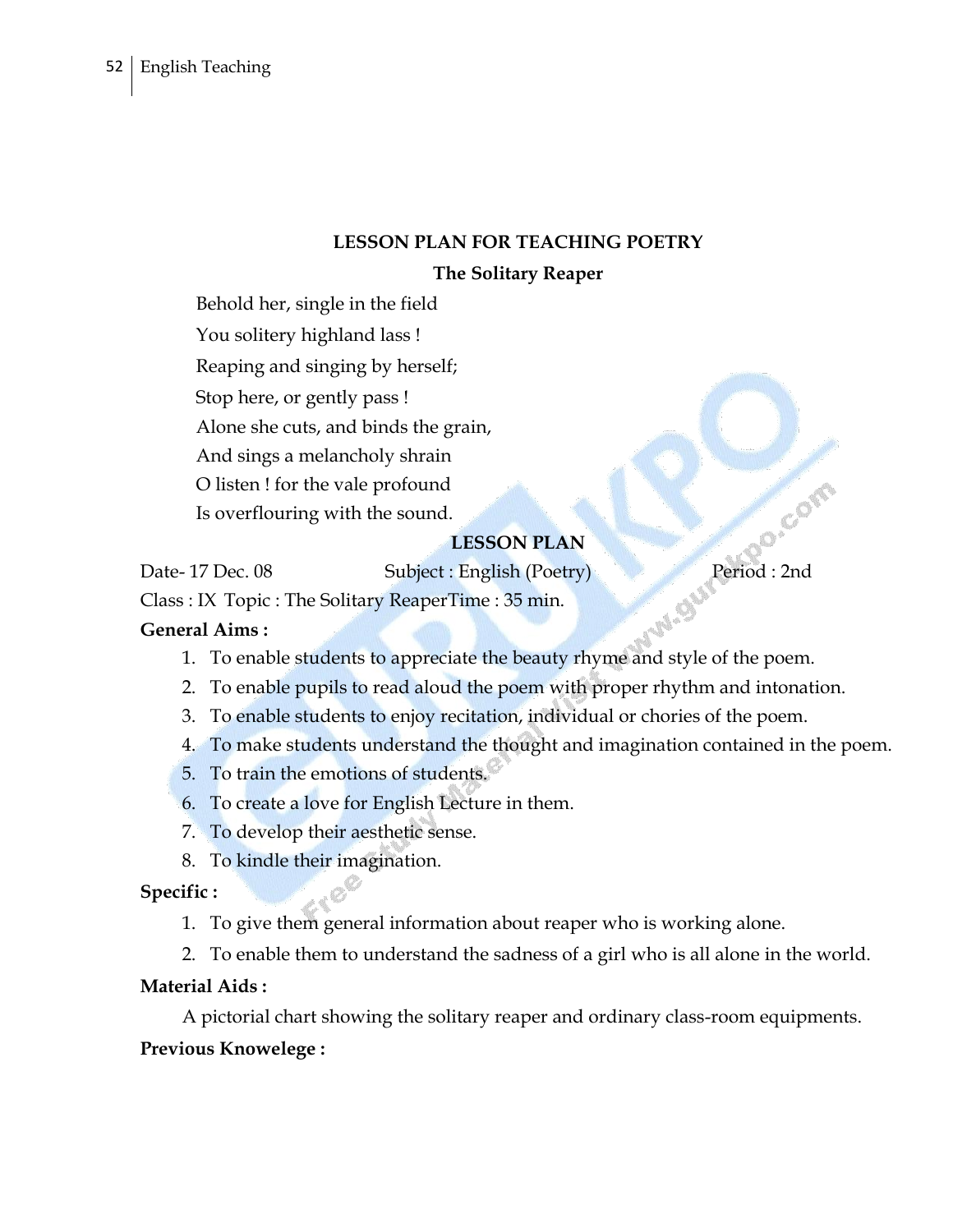The student know the meaning of simple words and reaper.

#### **Introduction :**

1. What is this ?

(A lonely girl working in the field)

- 2. Have you ever seen field in reality ? (Different Answers)
- 3. Have you seen woman working in field ? (Different Answers)
- 4. Can you tell me whether the girl is singing happy or sad song ? (Problematic) The teacher will be taught in one unit.<br>The teacher will tell the students the meaning of the following words :

#### **Statement of Aim :**

Today, we shall study a poem about solitary reaper.

#### **Presentation :**

The poem will be taught in one unit.

#### **Meaning of Difficult Words :**

| Word                 | Meaning<br>195                                         |
|----------------------|--------------------------------------------------------|
| Behold               | Look                                                   |
| Single               | Alone                                                  |
| You                  | Over there                                             |
| <b>Highland Loss</b> | A girl who lives in the highlands of Scotland          |
| Reaping              | Cutting down and gathering a crop such as corn or rich |
| Melancholy strain    | Sad song                                               |
| Vale profound        | Deep valley                                            |

| Teaching<br>Point         | Objectives                          | <b>Teaching Learning</b><br><b>Activities</b>                                                                 | <b>Learners Activities</b>                         |
|---------------------------|-------------------------------------|---------------------------------------------------------------------------------------------------------------|----------------------------------------------------|
| First<br>Model<br>Reading | Knowledge<br>comprehension<br>skill | The teacher will read the<br>whole poem with proper<br>modulation of voice, with<br>proper attention to rhyme | Students will listen<br>with their books<br>closed |

For More Details: - http://www.gurukpo.com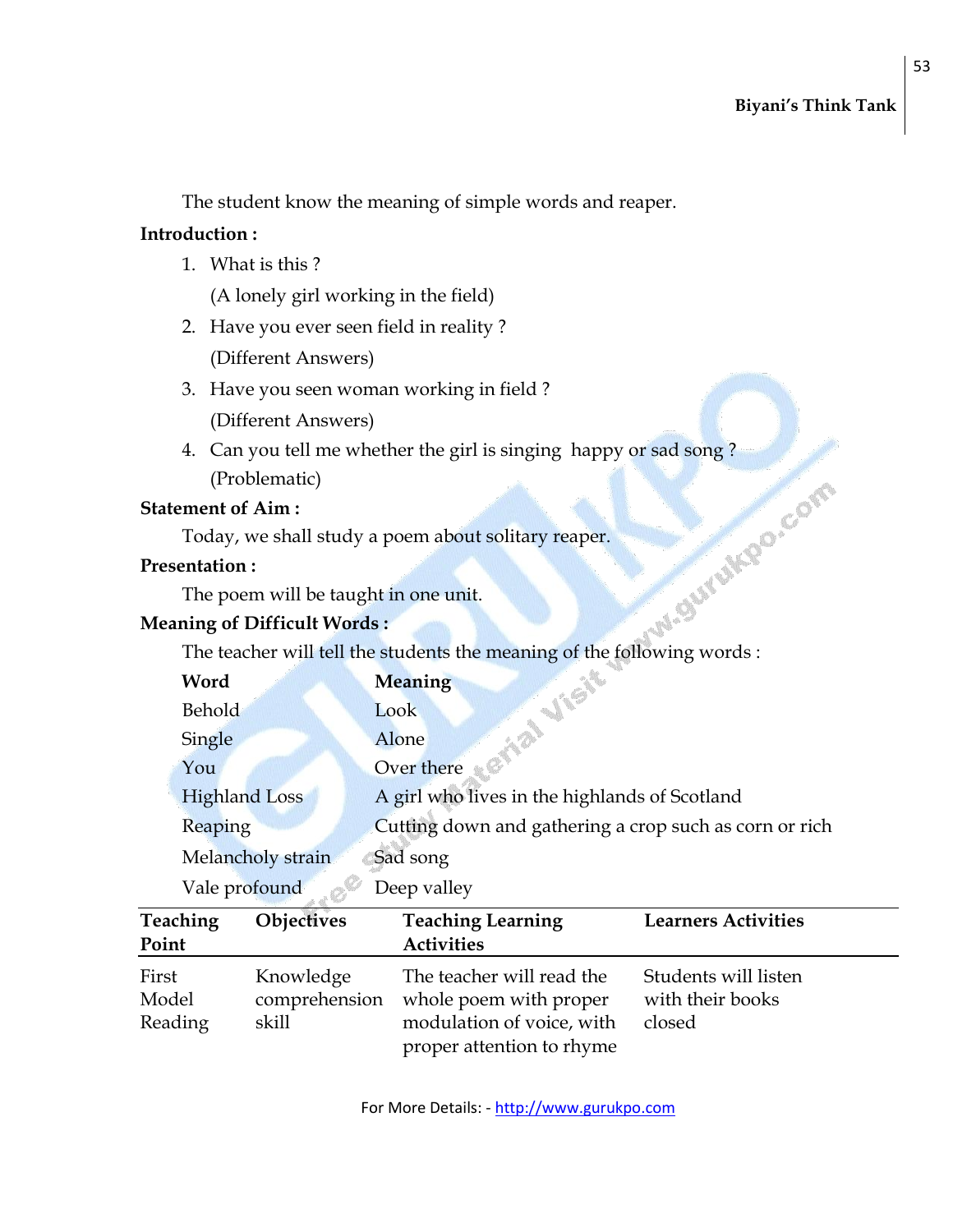#### and rhythm

| Second<br>Model<br>Reading                | Knowledge<br>comprehension<br>skill                | The teacher will read the<br>poem a second time                                       | The student will<br>follow in their<br>books                                     |
|-------------------------------------------|----------------------------------------------------|---------------------------------------------------------------------------------------|----------------------------------------------------------------------------------|
| Loud                                      | Knowledge<br>comprehension<br>skill                | Now the teacher will ask<br>and few students to read<br>the poem, one by one<br>aloud | Students will recite<br>the poem one byone                                       |
|                                           |                                                    | Teacher will help them<br>in reciting the poem                                        |                                                                                  |
| Comprehen- Knowledge<br>sion<br>Questions | comprehension<br>skill                             | Teacher will ask following<br>questions to students<br>related to poems :             |                                                                                  |
|                                           |                                                    | 1. Who was working alone<br>in the field?                                             | Ans. Highland girl<br>was working alone<br>in the field                          |
|                                           |                                                    | 2. What was she doing                                                                 | <b>Ans.</b> She was singing                                                      |
|                                           |                                                    | while reaping?                                                                        | while reaping.                                                                   |
|                                           |                                                    | 3. What king of song she<br>was singing?                                              | Ans. She was singing<br>melancholy sing.                                         |
| Critical                                  | Knowledge                                          | Do you find any figure of                                                             | Ans. Alitercition                                                                |
| Question                                  | Appreciation comprehension<br>skill<br>application | speech in the poem?                                                                   |                                                                                  |
|                                           |                                                    | Can you give the summary<br>of stange                                                 | <b>Ans.</b> A highland girl<br>is singing alone in                               |
| Teaching<br>Point                         | <b>Objectives</b>                                  | <b>Teaching Learning</b><br><b>Activities</b>                                         | <b>Learners Activities</b>                                                       |
|                                           |                                                    |                                                                                       | the field. She is<br>singing sad song<br>which is echoing in<br>the whole valley |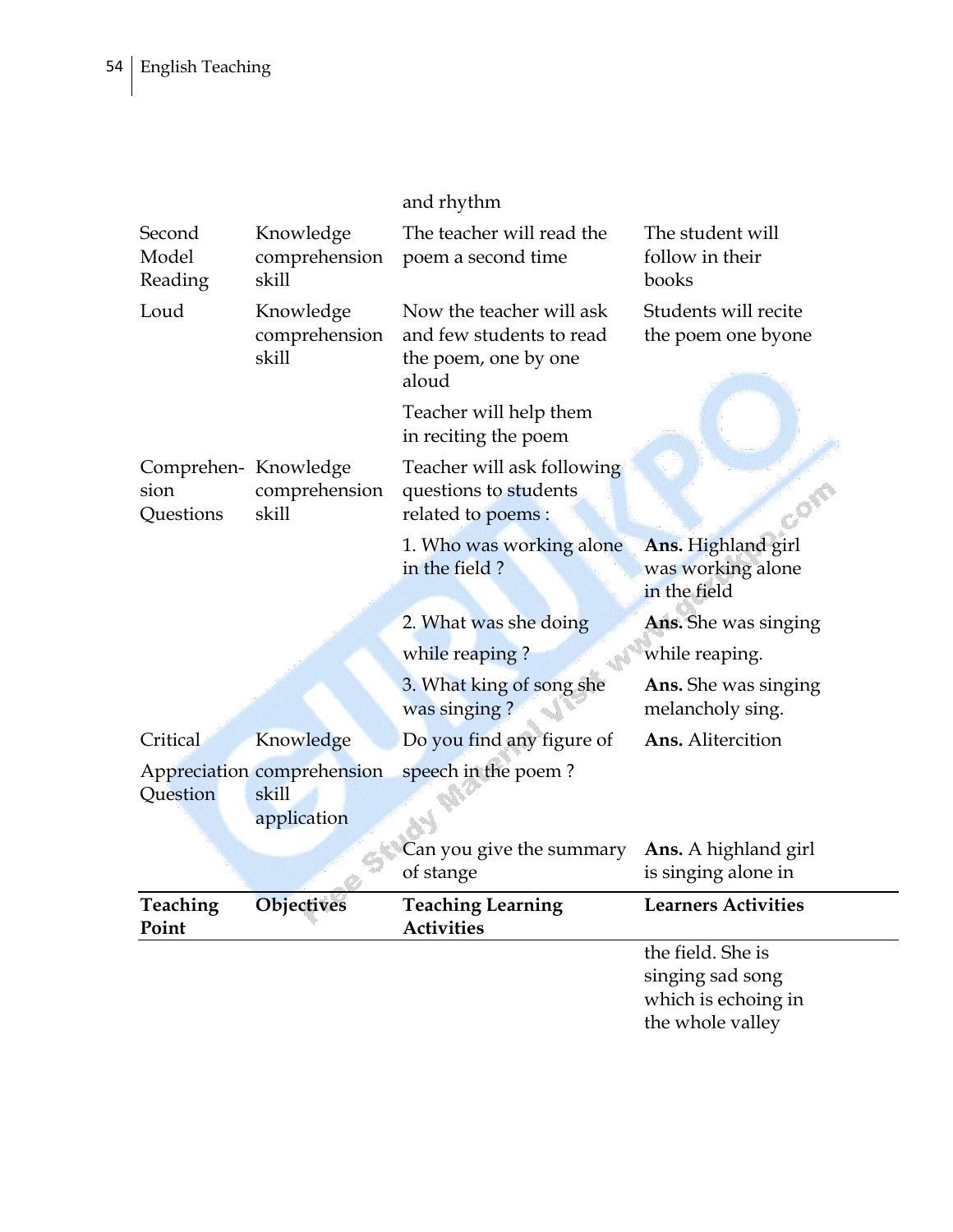#### **Biyani"s Think Tank**

| Choral     | Three skill        | First the teacher will                                                                                                                                                                                          | Students will follow                                   |
|------------|--------------------|-----------------------------------------------------------------------------------------------------------------------------------------------------------------------------------------------------------------|--------------------------------------------------------|
| Recitation |                    | recitcite one line                                                                                                                                                                                              | in chorus                                              |
| Third      | Knowledge<br>skill | Teacher will read the<br>whole poem with proper<br>stress, expression & proper<br>attention to rhyme and<br>rhythem. With special are<br>to pronunciution to let<br>poetic atrnosphere previcel<br>in the class | Students will be able<br>to catch the poetic<br>beauty |
| Similar    | Knowledge<br>skill | The teacher will curele a<br>similar poem on the black<br>board                                                                                                                                                 | The student will<br>curile in their<br>note book       |

#### **Assignment :**

Student will be asked to memorial the poem.

#### **The School Clock**

There is a reat little clock,

In the school room it stands,

And it points to the time,

With its two little hands.

And may we, like the clock

Keep a face clean a bright

With hands ready

To do what is right

**Blackboard Summary Recapitulation**

Q.1. What is the little of the poem ?

Q.2. Who was alone in the field ?

Q.3.3 What kind of song the girl was singing ?

**Objectives :**

**1. Knowledge :**